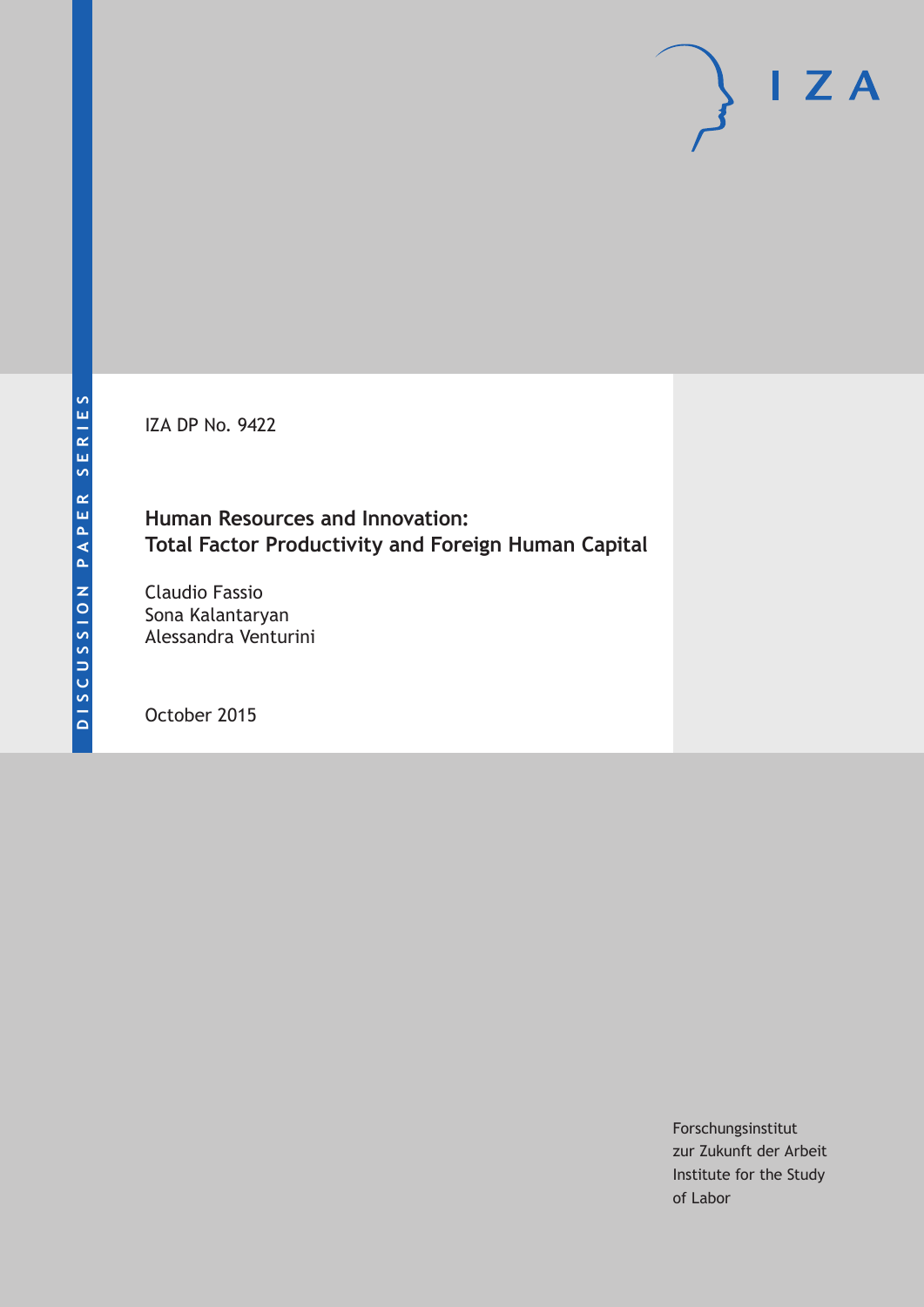# **Human Resources and Innovation: Total Factor Productivity and Foreign Human Capital**

# **Claudio Fassio**

*Lund University* 

## **Sona Kalantaryan**

*Migration Policy Center, EUI* 

# **Alessandra Venturini**

*University of Turin, MPC, EUI and IZA*

Discussion Paper No. 9422 October 2015

IZA

P.O. Box 7240 53072 Bonn Germany

Phone: +49-228-3894-0 Fax: +49-228-3894-180 E-mail: iza@iza.org

Any opinions expressed here are those of the author(s) and not those of IZA. Research published in this series may include views on policy, but the institute itself takes no institutional policy positions. The IZA research network is committed to the IZA Guiding Principles of Research Integrity.

The Institute for the Study of Labor (IZA) in Bonn is a local and virtual international research center and a place of communication between science, politics and business. IZA is an independent nonprofit organization supported by Deutsche Post Foundation. The center is associated with the University of Bonn and offers a stimulating research environment through its international network, workshops and conferences, data service, project support, research visits and doctoral program. IZA engages in (i) original and internationally competitive research in all fields of labor economics, (ii) development of policy concepts, and (iii) dissemination of research results and concepts to the interested public.

IZA Discussion Papers often represent preliminary work and are circulated to encourage discussion. Citation of such a paper should account for its provisional character. A revised version may be available directly from the author.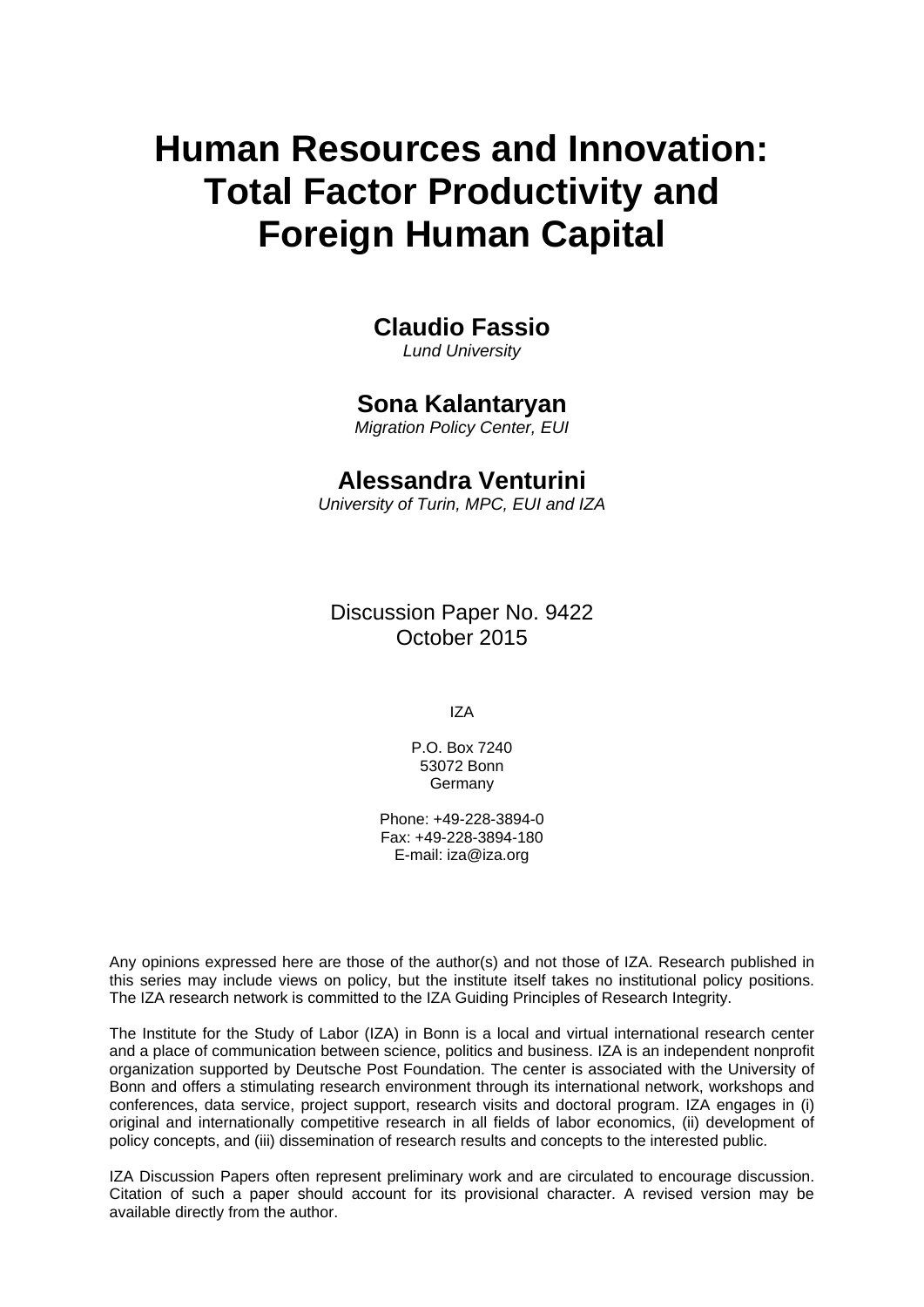IZA Discussion Paper No. 9422 October 2015

# **ABSTRACT**

# **Human Resources and Innovation: Total Factor Productivity and Foreign Human Capital1**

The objective of this paper is to analyse the role of migrants in innovation in Europe. We use Total Factor Productivity as a measure of innovation and focus on the three largest European countries – France, Germany and the United Kingdom – in the years 1994-2007. Unlike previous research, which mainly employs a regional approach, we analyse the link between migration and innovation at the sectoral level. This allows us to measure the direct contribution of migrants in the sector in which they are actually employed. Moreover, it allows a distinction between the real contribution of migrants to innovation from possible intersectoral complementarities, which might as well foster innovation. We control for the different components of human-capital, such as age, education and diversity of origin. To address the possible endogeneity of migration we draw on an instrumental variable strategy originally devised by Card (2001) and adapt it at the sector level. The results show that overall migrants are relevant in all sectors, but some important differences emerge across sectors: highly-educated migrants show a larger positive effect in the high-tech sectors, while middleand low-educated ones are more relevant in manufacturing. The diversity of countries of origin contributes to innovation only in the services sectors, confirming that in empirical analyses at the regional or national level the diversity measure might capture the complementarity between sectors rather than the contribution of different national skills.

JEL Classification: F22, F66, O31, O32

Keywords: migration, innovation, highly skilled migrants, low skilled migrants

Corresponding author:

 $\overline{\phantom{a}}$ 

Alessandra Venturini University of Turin Lungo Dora Siena 100 A 10153 Torino Italy E-mail: alessandra.venturini@unito.it

<sup>1</sup> We would like to thank for their insightful comments Fabio Montobbio, Hillel Rapoport, Philippe Fargues, Herbert Bruecker, Giovanni Facchini, Christian Dustmann, Jacques Poot, the participants of the Migration Working Group at the EUI (2013), the participants of the NORFACE seminar in Nottingham (2013) and the participants of the IMI conference on Drivers and Dynamics of Highly-Skilled Migrants in Oxford (2014). The usual disclaimers apply.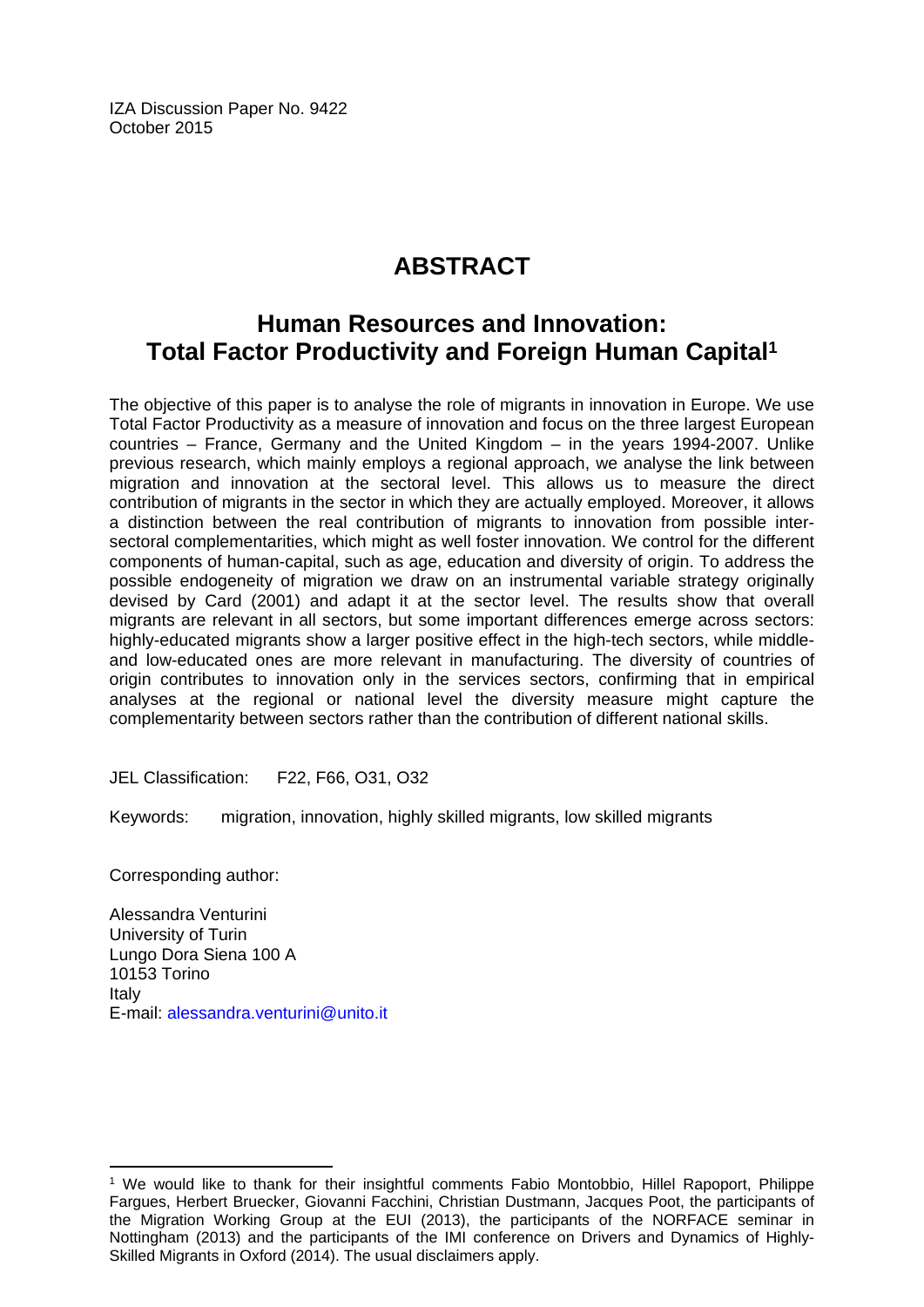#### **1. Introduction**

The contribution of migrant workers to the economic and innovative performances of European countries has recently gained a lot of academic and policy attention. The global competition challenge stemming especially from the rise of new emerging economies, able to quickly upgrade their level of technological development, is forcing European countries to increase their competitiveness and their overall innovative capacity. It is often argued that migrants can have an important role in this process.

Migrants might, for one, improve the level of innovativeness of European economies through the supply of specific skills and competences. A recent body of literature, mainly focused on the US economy, has shown that the inflow of foreign graduates, especially in science and technology discipline, greatly fostered the production of innovations in US firms, as proxied by the number of patent applications (Kerr and Lincoln, 2010; Hunt Gauthier-Loiselle, 2010). This evidence has suggested the importance of Europe attracting skilled professionals from abroad, in what has often been labeled as the "global race for talent" (Breschi et al, 2014; Münz, 2014). Recent empirical evidence has, indeed, found a positive effect for skilled migration on innovative outcomes in some European countries (Gagliardi, 2011; Bosetti, Cattaneo and Verdolini, 2015).

Studies that adopt a macro perspective also show that, regardless of the level of education and the skills of the inflow of foreign workers, migration *per se* can have positive effects on the productivity growth of destination countries (Ortega and Peri, 2014). This is likely to be the case for some countries in Europe (Germany, for example) in which the progressive aging of the society and of the labor force leads to an undersupply of labor in many sectors of the economy. In this case the inflow of young middle or low skilled migrants could be beneficial for the future growth of these economies.

Finally another recent stream of literature has investigated the effect of the ethnic diversity of the labor force on the innovative performances of firms, regions and countries, finding in most cases a positive effect of diversity on productivity growth and innovation (Alesina, Harnoss and Rapoport, 2013; Ozgen, Nijkamp and Poot, 2012). Therefore the inflow of new migrants in Europe from different countries, by increasing the overall diversity of the labor force, might also spur innovation.

The objective of this paper is to investigate the contribution of migrants to the growth of productivity in Europe. More precisely, it analyzes the role of the human-capital components of the foreign labor force on the economic performances of three European countries, France, Germany and the UK, 1994- 2007. These are the three largest countries in the European Union in population terms and they also have been favoured destinations for European and non-European migrants.

In our analysis we consider the above mentioned possible channels through which migration might spur productivity growth. We, then, measure the impact of the share of migrants, controlling for their education levels, their age and the diversity of their countries of origin, on the growth of Total Factor Productivity. We adopt an aggregate level of analysis, in a similar way to existing studies that measure the effect of the share of migrants and of their diversity on the productivity growth of regions and countries (Ortega and Peri, 2012; Ozgen, Nijkamp and Poot, 2012; Alesina, Harnoss and Rapoport, 2013). However, unlike these studies that adopt a geographical approach and use provinces, regions or countries as their preferred unit of analysis, we measure the link between migration and productivity growth at the sectoral level. This approach allows us to contribute significantly to the existing literature in several ways.

The sectoral perspective is able to account for the fact that innovation dynamics are strongly technology-specific and differ widely across sectors, on the basis of the features of the knowledge used in the productive processes. Using the sector as the unit of analysis leads to a more fine-grained investigation into the link between migration and innovation, because it allows to measure the direct impact of migrants on the productivity growth of the sectors in which they are employed. Moreover,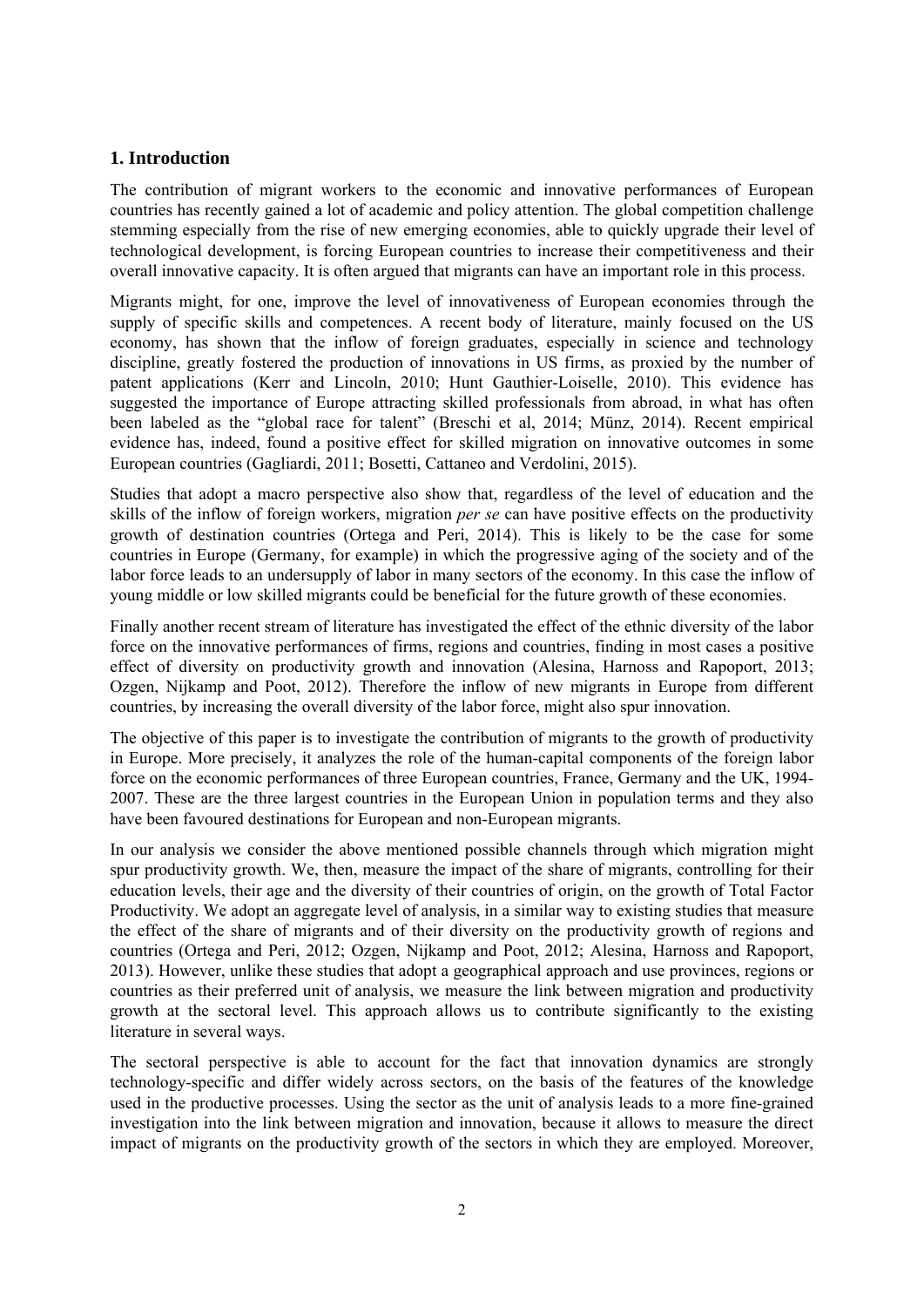we are able to check for differentiated effects of migrants according to the specific type of sectors in which they are employed, distinguishing between manufacturing and services, and also between highand low-tech sectors. Previous studies that analyze migration and innovation at the aggregate level using a geographical level of analysis do not control for differences across sectors. More importantly they run the risk of measuring spurious relations, due to the fact that migrants often move to innovative regions, but are not necessarily employed in the sectors that are actually innovative.

Moreover, the sectoral perspective allows improving on the analysis of the link between ethnic diversity and innovation. Existing studies have analysed diversity at the geographical level that is, measuring the diversity of migrants in a specific region or country. In our approach instead diversity is measured at the sectoral level, that is, among the migrants that are active in the same sector of economic activity. We argue that sector of activity might be a relevant, confounding factor in the analyses that adopt a geographical level of analysis. Indeed, the positive effect on innovation of ethnic diversity, measured at the geographical level, might simply capture the increasing returns due to the complementarities between the different sectors in which migrants of different nationalities are employed. In other words a higher ethnic diversity might simply indicate higher diversification of a regional or national economy. It is well known that the complementarities between different sectors, the so-called Jacobian or diversification externalities, represent an important driver of innovation activities.

In the paper we also take into account the age of migrants since this is likely to be another relevant factor explaining the impact of migration on innovation, especially in the three countries analyzed in which the native labor force is progressively ageing. Finally, in the paper we introduce a novel version of the methodology devised by Card (2001) to account for the endogeneity of migrants. Our instrumental variable strategy relies on the hypothesis that migrants not only tend to migrate to cities and regions in which their compatriots have already settled, but also that they often exploit the networks provided by their national community to find jobs, and hence often get hired in the same sectors in which their compatriots are already employed.

The results of our analysis, which take into account the endogeneity of migrant flows, show that migration has, in general, a positive effect on Total Factor Productivity growth: however, the impact of this effect is stronger in manufacturing and much stronger in the high-tech sectors, as compared to services. Tertiary-educated migrants have a positive effect on productivity growth in high-tech sectors and to a lesser extent in services, while middle and low educated migrants display a mild positive effect in manufacturing sectors. Finally, we find that the diversity index is not significant in all sectors but in the services sector, supporting the idea that the positive effect often found in the literature might be due to unmeasured complementarities across sectors.

The paper proceeds as follows: Section 2 presents the related literature; Section 3 highlights the advantages of the sectoral perspective; Section 4 describes the data used; Section 5 illustrates the methodology used; Section 6 presents the results of the empirical analysis; and finally Section 7 concludes and provides implications for policy.

#### **2. Background literature**

Since the paper of Dolado, Goria and Ichino (1994), which first introduced migrant workers in a production function framework and analysed the impact of highly- and low-skilled workers on GDP *per capita*, research into the impact of immigrant workers on productivity and innovation has increased exponentially.

Innovation is a multifaceted phenomenon. It is difficult to monitor and difficult to measure: different measures are adopted in the literature. The number of patents is often used to capture the ability of a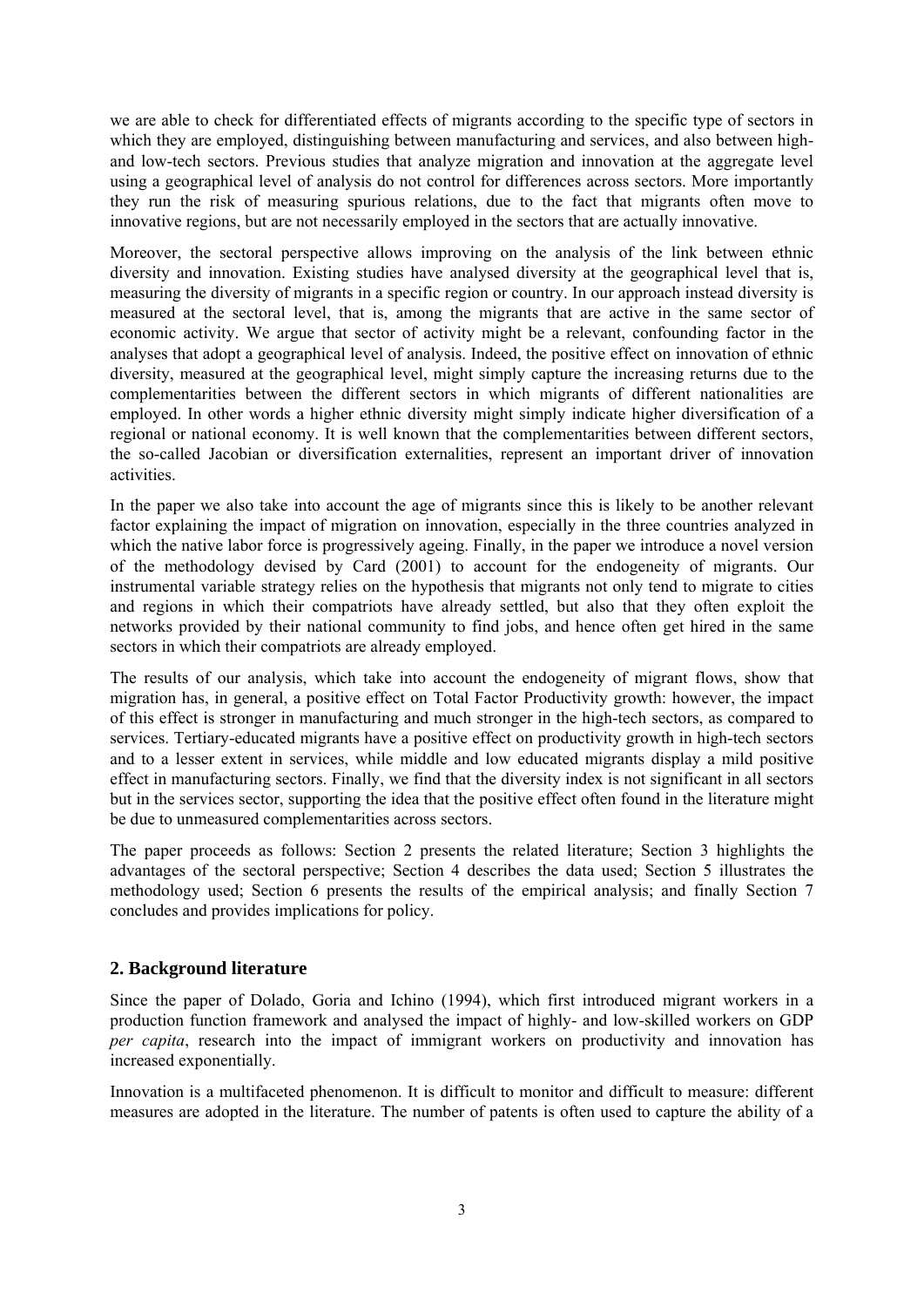firm, a country, or a sector<sup>2</sup> to produce new products or new ways to produce output, since a patent typically signals the introduction of a technological novelty. A broader measure of innovation used in the literature is the growth of Total Factor Productivity (TFP): assuming a traditional Cobb-Douglas production function, TFP corresponds to the growth of output that is not explained by the relative contributions of capital and labor and can be considered as "technical progress in its broadest sense" (Solow,1957). Another common source of information are firm-level survey data in which firms are asked whether they introduced specific types of innovations, such as product or process innovations.

Different units of analysis have been adopted to study the impact of migration on innovation and productivity growth. The most common approach is to rely on analyses performed at the geographical level (country, regions or provinces). The impact of migrants on different proxies of innovation, such as patent applications, productivity growth (labor productivity or TFP) or number of innovative companies, is then measured. In many of these studies a positive effect of migration (especially highly-skilled migration) is found. Ortega and Peri (2012; 2014) measure the impact of migration on TFP at the country level for a very large set of countries and find a generalized positive effect for the share of migrants over the total population, regardless of their skill level. Also Alesina, Harnoss and Rapoport, (2013) adopt a country level perspective and find a positive effect for the share of immigrants on GDP and TFP *per capita*. Bosetti, Cattaneo and Verdolini (2015) restrict their analysis to European countries and show that the share of migrants employed in highly-skilled occupations is positively related with the number of patent applications. Other studies find a positive effect for highly-skilled migration at the provincial or city level: Kerr and Lincoln (2010) report a positive effect for the number of immigrants on the number of patent applications in US cities. However, they focus their analysis on highly-skilled migrants active in the fields of Science and Technology. Gagliardi (2011) finds that highly-skilled migrants positively impact the innovative performances of British firms using provinces as the unit of analysis.

Many of the studies which adopt the geographical unit of analysis find that innovation is often fostered by the diversity of the country of origin of migrants, and not only by their quantity, partly adopting the perspective of research on multicultural teams in business studies (Stahl et al., 2010). Alesina, Harnoss and Rapoport (2013) in their country-level analyses find that the diversity of migrants in terms of country of birth is positively associated with TFP and the effect is more prominent for the diversity of highly-skilled migrants. Using data at the regional level for European countries Ozgen, Nijkamp and Poot (2012) find that patent applications are positively associated with the diversity of the immigrant community in the region measured by the fractionalization index; an increase from 0.1 to 0.5 increases the number of patent applications per million inhabitants by 0.2 %. A similar positive effect of migrant diversity on patent production in European regions is found by Dohse and Gold (2014), while Niebuhr (2010) finds a positive effect of diversity among German provinces. Summing up the studies that adopt a geographical approach to study the relationship between migration and innovation some find a positive effect for (skilled) migration on productivity and innovation, while some others find a positive effect for the diversity of migrants' countries of origin. The majority of these studies hence point to a positive effect of migration and immigrant diversity on innovative performances. There are a few exceptions. For example, the study by Bratti and Conti (2014), instead, finds that among Italian provinces the share of highly-skilled migrants, as well as the diversity of migrants, has no impact on the number of patent applications, while the share of low-skilled migrants has a negative effect.

The studies that, instead, analyse the effect of immigration on innovation at the firm level report much more mixed results. Trax, Brunow and Suedekum (2015) using data on German firms detailed at the plant level do not find any effect for the share of migrants and the diversity of country of origin. Also Østergaard*et al*. (2011), using data at the plant level for Danish firms, do not find clear positive effects for migrants diversity on the probability to introduce innovations. On the contrary, Parrotta *et al*. (2014) find a positive effect for diversity on the production of patents in Danish firms. Ozgen,

 $\frac{1}{2}$ See Fassio, Montobbio and Venturini (2015).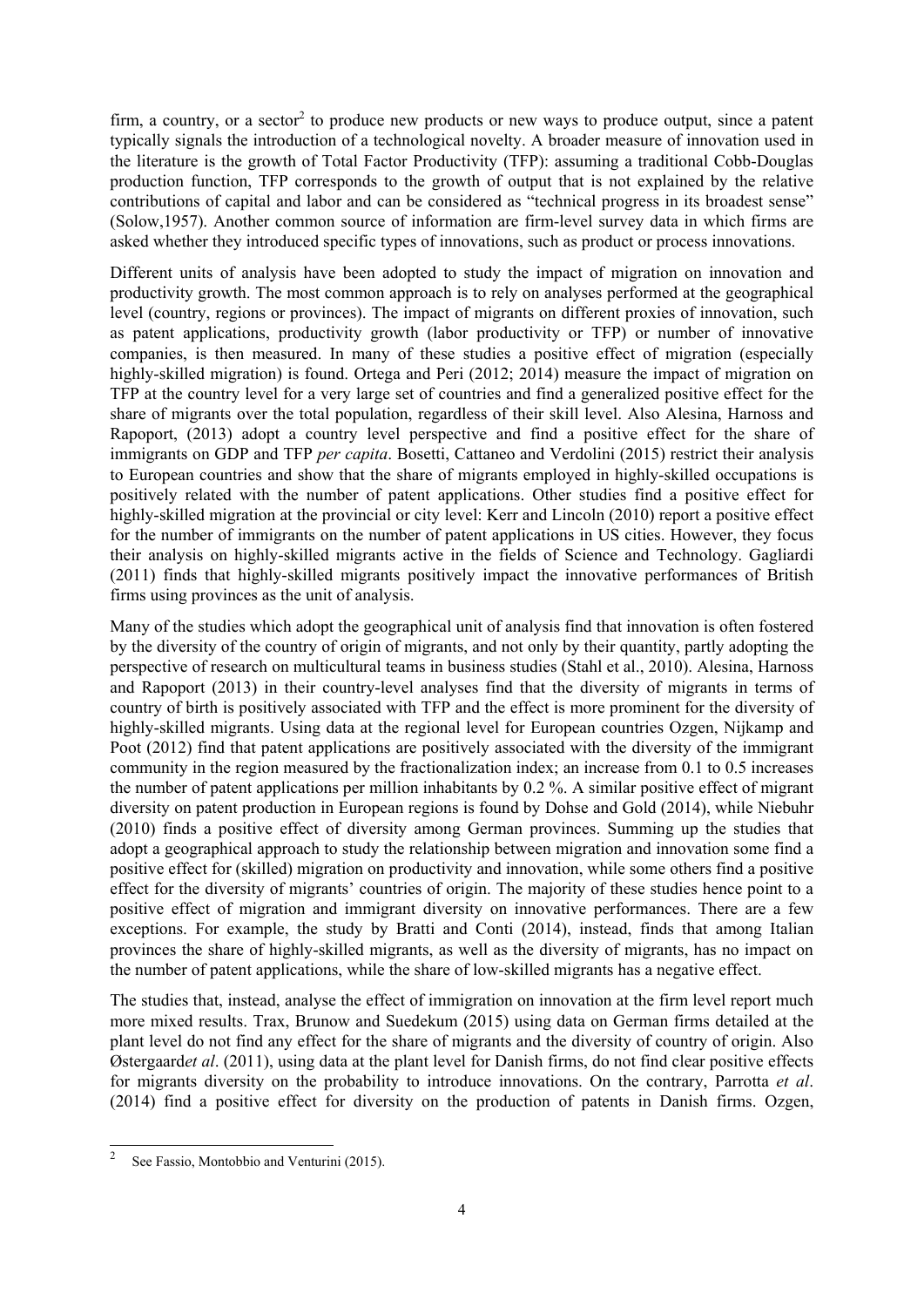Nijkamp and Poot (2013) using firm level data from Dutch firms find a negative effect for the share of migrants, but a positive effect for their diversity on the innovativeness of firms. However, Ozgen *et al.*  (2014) also find that when firms from two countries are analysed (Germany and the Netherlands) the effect of diversity on innovation at the firm level varies considerably according to the specific country and according to the econometric specification chosen. McGuirk and Jordan (2012), using data from Irish firms, find a positive effect for the diversity of immigrants on the probability of introducing product innovations. However, the diversity index is not measured at the firm level among the employees of each firm, but at the regional level.

Overall the results from firm-level analyses provide a quite different picture about the effect of migration both in terms of size and of diversity of countries of origin, especially with respect to the studies that measure immigration at the geographical level and find a generalized positive effect. At the firm level the results seem, instead, to be very sensitive to the country analysed, but also to the measure of innovation chosen. In the next section we will show how adopting a sectoral perspective can offer a useful improvement with respect to the existing literature.

#### **3. The advantages of a sectoral analysis of migration and innovation**

As shown in the previous section, the literature that has analysed the effects of migration on innovation and productivity from an aggregate perspective has mainly relied on a geographical approach. Therefore, the unit of analysis is the province/region/country in which immigrants are resident and the effect of migration is tested on the innovation performances of that specific geographical unit. Despite the great use made of this approach it has some important limitations, mainly due to the fact that it overlooks the role of the sectors of economic activity in which immigrant workers are employed. The literature on Technological Regimes (Breschi *et al.,* 2000) has shown how the specific technologies used in different sectors also influence the pace of productivity growth: the aggregate productivity growth of a country or a region might be the result of very heterogeneous rates of growth in different sectors (which may or may not employ immigrant workers). Moreover innovative activities can be very different across sectors and often require heterogeneous skills, since they are strictly related to the type of technologies being used for production activities. In this section we will show how adopting a sectoral perspective can help to improve the analysis of the effect of migration on innovation in several respects.

#### *The direct effect of migrants*

Studies that adopt a geographical approach may overestimate the effect of migrants on innovation and productivity growth because they do not account for the heterogeneous innovative performances of different sectors in a region or country. A region might experience very high rates of productivity growth because of the positive performances of a limited set of high-tech innovative sectors. Fast growing innovative regions typically attract foreign labor, but it is hard to say if these workers will be employed in those specific sectors and directly contribute to innovation: they might, instead, work in other low-tech or services sectors that display little or no innovation at all. In this context analyses performed at the geographical level tend to overestimate the contribution of immigrants to regional productivity growth. When the unit of analysis is, rather, the sector the effect of immigrant workers can be tested on the performances of each specific industry, therefore considering only their direct contribution to innovation. On the basis of these considerations it seems important to check if the estimated effects of immigration on innovation found in analyses that adopt a geographical approach still hold when a sectoral analysis is implemented.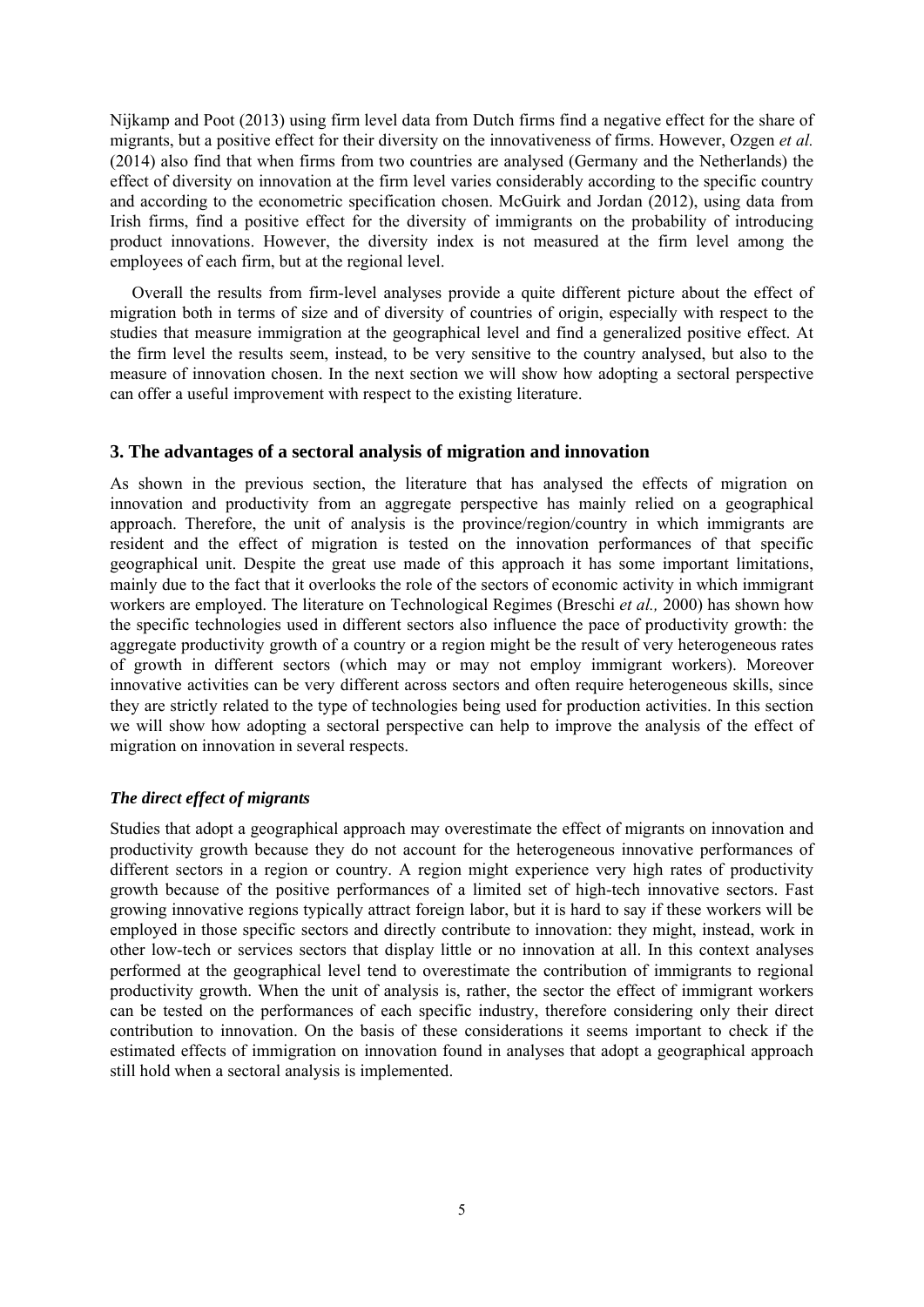#### *The effect of migrants' education*

Literature on migration and innovation has mainly focused on the role of highly-skilled immigrants. However, different economic activities require different skills for the implementation of innovative strategies. In high-tech sectors innovations can only be implemented through formal R&D activities, based on the use of highly codified knowledge that can only be possessed by highly-educated workers. In middle and low tech sectors, meanwhile, innovation is often implemented through other channels, such as the purchasing of new machinery (Santamaria *et al.,* 2009) or the improvement of existing ones (Von Hippel, 1976). These activities, that can greatly affect the innovativeness of firms in low and medium tech sectors, do not necessarily require highly-educated personnel, but rather experienced employees with an in-depth knowledge of the productive processes of the firm. Therefore, while for high-technology sectors it seems legitimate to focus only on the contribution of highly-skilled migrants, in the case of low tech or services sectors the contribution of low or middle educated foreign workers should also be considered. This is even more relevant as unskilled immigrants represent, by far, the largest share of all immigrants in destination countries.

#### *The effect of migrants' diversity*

In most studies at the aggregate level that adopt a geographical approach an increase in diversity is found to increase productivity and TFP. These results would suggest the implementation of a migration policy based on a quota system, which selects migrants by countries of origin and not on the basis of their education and experience (point system). However, also in this case a sectoral perspective allows to highlight the possible limitations of the geographical approach, which might overestimate the real impact of diversity on innovation.

Indeed, in the European framework immigration is a phenomenon that occurs through successive "waves" of immigrants from specific countries of origin. For instance, Germany, after the Second World War, experienced, first, a wave of migrants from Italy, which, was followed by a second wave from Spain, then from Yugoslavia, followed by Turkish, then by Polish migrants. In France, too, migration waves were relevant, though with a different ordering of national groups<sup>3</sup>.

This implies that the diversity of migrants' country of origin at the national level increases over time because migrants from different countries progressively penetrate the economy. But when migrants of a given nationality enter the country of destination they will be typically attracted by the sectors that are then booming. When a subsequent wave from a different country of origin arrives, other sectors will be in short supply, therefore gradually migrants from different countries of origin penetrate different sectors of the economy.

The outcome of this process is that different sectors will employ migrants from different countries of origin: hence the higher the number of sectors in a region the higher the diversity of migrants. Now it is well known that the diversification of economic activities in a region can benefit innovation (Jacobs, 1969; Feldman and Audretsch, 1999). According to Jacobs (1969) knowledge spills over among complementary industries, because ideas that are developed in one industry can also be fruitfully applied elsewhere. Complementary knowledge circulate across firms in different sectors of economic activity leading to increasing returns due to the so-called Jacobian or diversification externalities.

If that is the case the positive effect of the diversity of migrants on innovation and productivity found at the regional level might simply capture the positive effect of the (unmeasured) diversification of economic activities in a region.

The sectoral approach is able to disentangle these two different effects, since it only considers the diversity of countries of origin within each sector. In our analyses to measure the diversity among

<sup>-</sup>3 See on this issues Tapinos (1999) and Venturini (2004).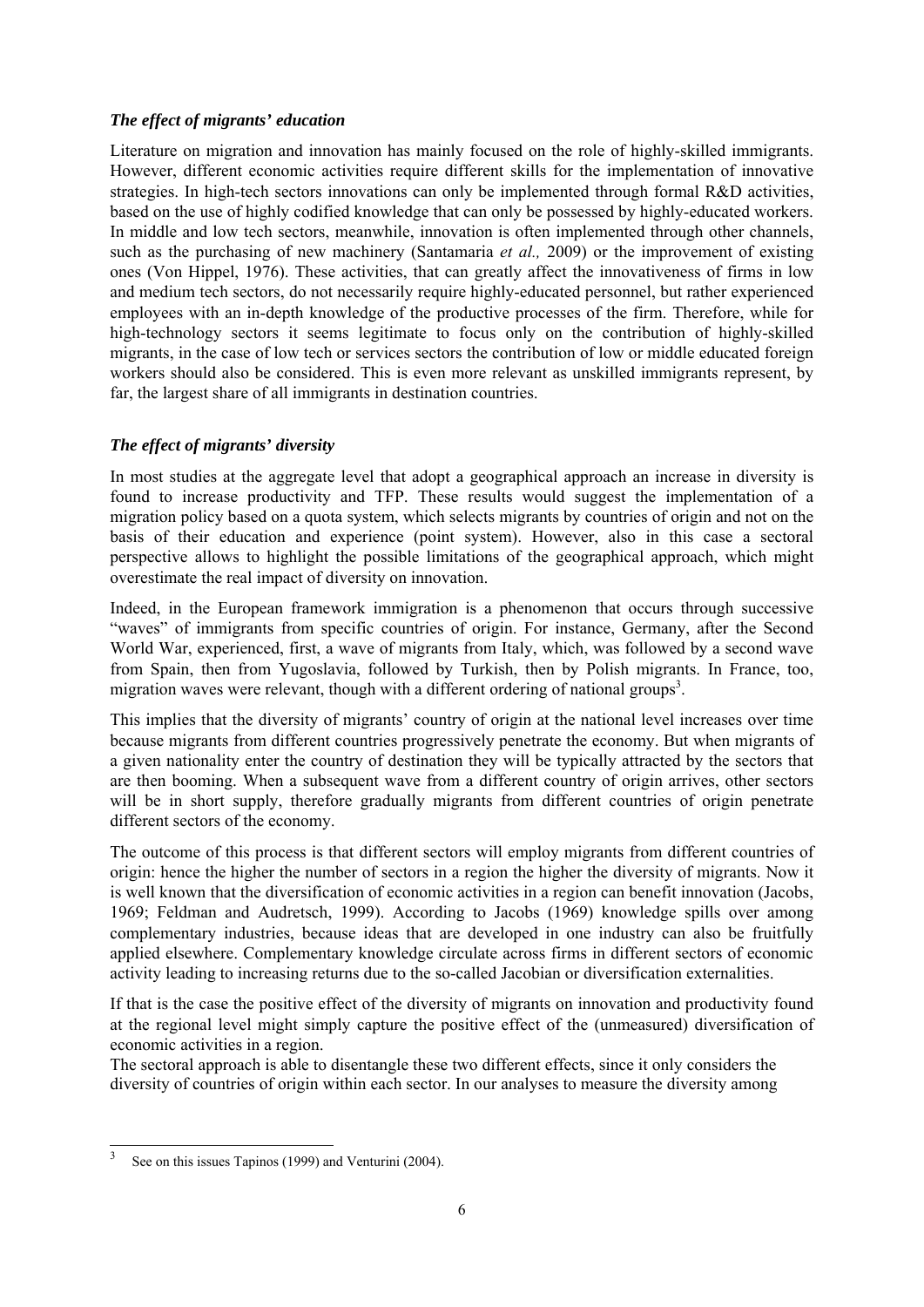migrants, we build a diversity index (excluding the natives) following the Herfindahl methodology<sup>4</sup>, both at the sector and at the national level.

Table (1) shows that while, at national level, there is always an increase in the index, at sector level we find both increasing, decreasing and stable values in the case of the three countries considered.

#### *The role of age*

A final point is related to the age of immigrants. One of the main features of immigrant workers is their relative low average age with respect to the native labor force. The literature is not unanimous on the effect of age on innovation, while there is a general consensus that the cognitive abilities of workers tend to deteriorate over time, as well as their creativity and their ability to innovate (Oberg, 1960; Jones, 2010), it is still not clear when workers are more innovative, either after the education period or at a later stage of their career (Schubert and Andersson, 2013). The different average age of native and immigrant workers should then be taken into account in any analysis of the effect of migration on innovation; otherwise age might result in a confounding factor possibly affecting the results of the analysis.

*[Insert Table 1 here]* 

#### **4. Data**

#### *4.1. Source*

In this study to assess the impact of migration on innovative performance of sectors we rely on two sets of information. The first one serves to measure the level of innovation in sectors in terms of Total Factor Productivity and comes from the EU KLEMS Growth and Productivity Accounts database<sup>5</sup>. It contains industry-level measures of output, inputs and productivity for 25 European countries, Japan and the US from 1970 onwards. O'Mahony and Timmer (2009) describe, in detail, the advantages of the database and emphasize the cross country comparability of industry specific productivity trends. The second set of information is an original dataset that derives from national microdata. To build sector level datasets of labor force composition for the three countries under examination here, we aggregated at the sector level the data on individuals provided by the Labour Force Surveys for France and the UK and by the Micro-Census for Germany. The datasets allow for the construction of human capital variables at sector level.

#### *4.2. Descriptive statistics*

Table (2) reports the synthetic description of the dataset presenting the variables of interest for the total pool of observations, manufacturing, services, high-tech and low-tech sectors due to the technological heterogeneity of economic sectors. This allows for the detection of variation in the

1

<sup>4</sup> The diversity index is based on the Simpson index which is equal to the probability that two entities taken randomly from the dataset of interest (with replacement) represent the same type. Its transformation (1- Simpson index) is the probability that the two entities represent different types and is called the Gini-Simpson index. In the context of our study it implies the probability that two persons randomly taken in the sector have different origin (country of birth or citizenship). Diversity  $Index_k = 1 - \sum_{i=1}^N Share_{in}^2$ 

<sup>5</sup> http://www.euklems.net/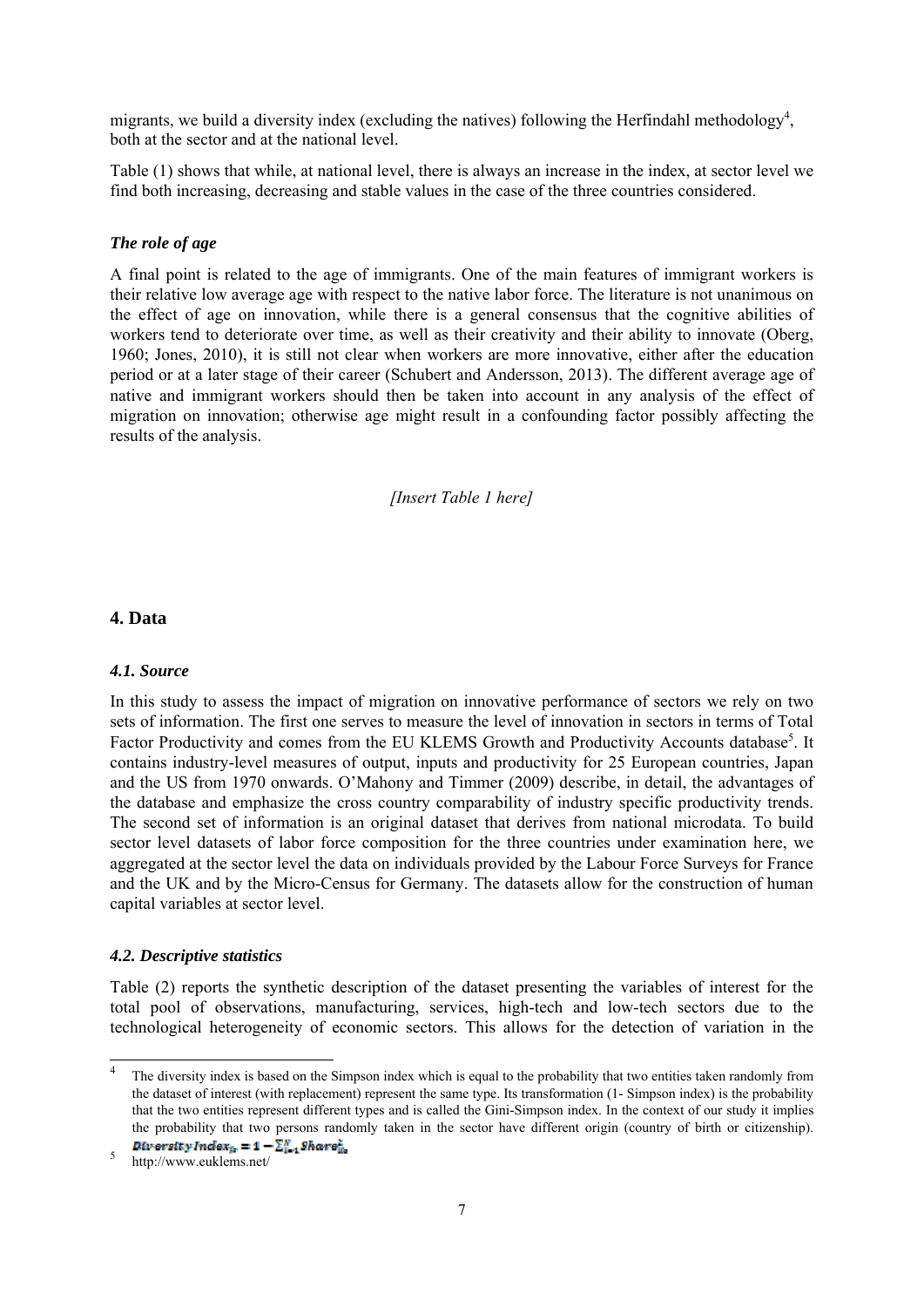variables of interests, which is crucial for our identification strategy. The information presented in the table indicates that the sectors with the highest average annual TFP growth are the high-tech ones (2.80 %), closely followed by and manufacturing ones (2.79 %). Instead, the slowest growth of TFP is observed in services (0.68 %). The sectors differ not only in terms of innovation dynamics, but also in terms of human capital composition. The sectors are relatively homogenous in their age composition; the percentage of young workers (younger than 35) is around 37-38%. On average, migrants are only slightly younger than natives. Not surprisingly the highest share of tertiary-educated individuals is in high-tech, which is usually characterized by its position on the margin of technological frontiers and, hence, demands a highly-qualified labor force. The lowest percentage is observed in manufacturing where there is a higher intensity of manual work, which often needs no special qualifications. The non-weighted mean percentage of migrants across sectors groups is 7-8. In some sectors migrants constitute more than one quarter of the labor force. Though the percentage of migrants is quite homogenous across sector groups considered (7-8%) the level of instruction of migrants varies significantly. 28% of migrants in high-tech are tertiary-educated which is well above the average of the whole pool of sectors considered (23%). Migrants are least educated in manufacturing where the percentage of the tertiary-educated is only 19%. High-tech sectors have the youngest and most educated employees; whereas manufacturing is characterised by the combination of the oldest and least educated labor force. Summing up, there is significant heterogeneity across sectors both in the terms of labor force composition and innovation dynamics.

> *[Insert Table 2 here] [Insert Table 3 here]*

#### **5. Model and methodology**

#### *5.1. The empirical strategy*

1

We want to test the impact of migration on the innovative performances of different sectors, controlling for specific characteristics such as ethnicity, education and age, since we believe that these will have differentiated effects according to the sector types considered. We adopt a simple model in which innovation is proxied by Total Factor Productivity. As is well known, in the classic Solow formulation (Solow, 1957) Total Factor Productivity is computed as a residual. It indicates the share of output that is not accounted for by the relative contribution of each of the inputs (labor and capital) in a standard Cobb-Douglas production function. It can, therefore, be considered as a rough proxy of technological change and efficiency growth. There are important limitations to keep in mind when using TFP growth as a proxy for technological change and innovation, since TFP is computed as a residual and hence simply indicates the share of output growth that we are not able to explain: other factors might, also, influence its dynamics, such as the changes in the competitive structure of the markets, as well as the lack of proper measurement in the quality of productive inputs.<sup>6</sup> Despite these limitations the use of TFP has important advantages since it directly captures the economic impact of technological change and it can be computed for all sectors in the economy, regardless of the specific type of innovation that they implement.

<sup>6</sup> Other shortcomings, from the use of the growth of total factor productivity, depend on underlying assumptions about the presence of constant returns to scale in the economy and from the adoption of the Euler Theorem according to which the overall compensation of labour equals its marginal productivity. Notwithstanding all these simplifying assumptions TFP growth still remains a good proxy of the share of growth of a firm, country or region which does not depend on the increase of standard productive inputs, and hence is typically associated with innovation.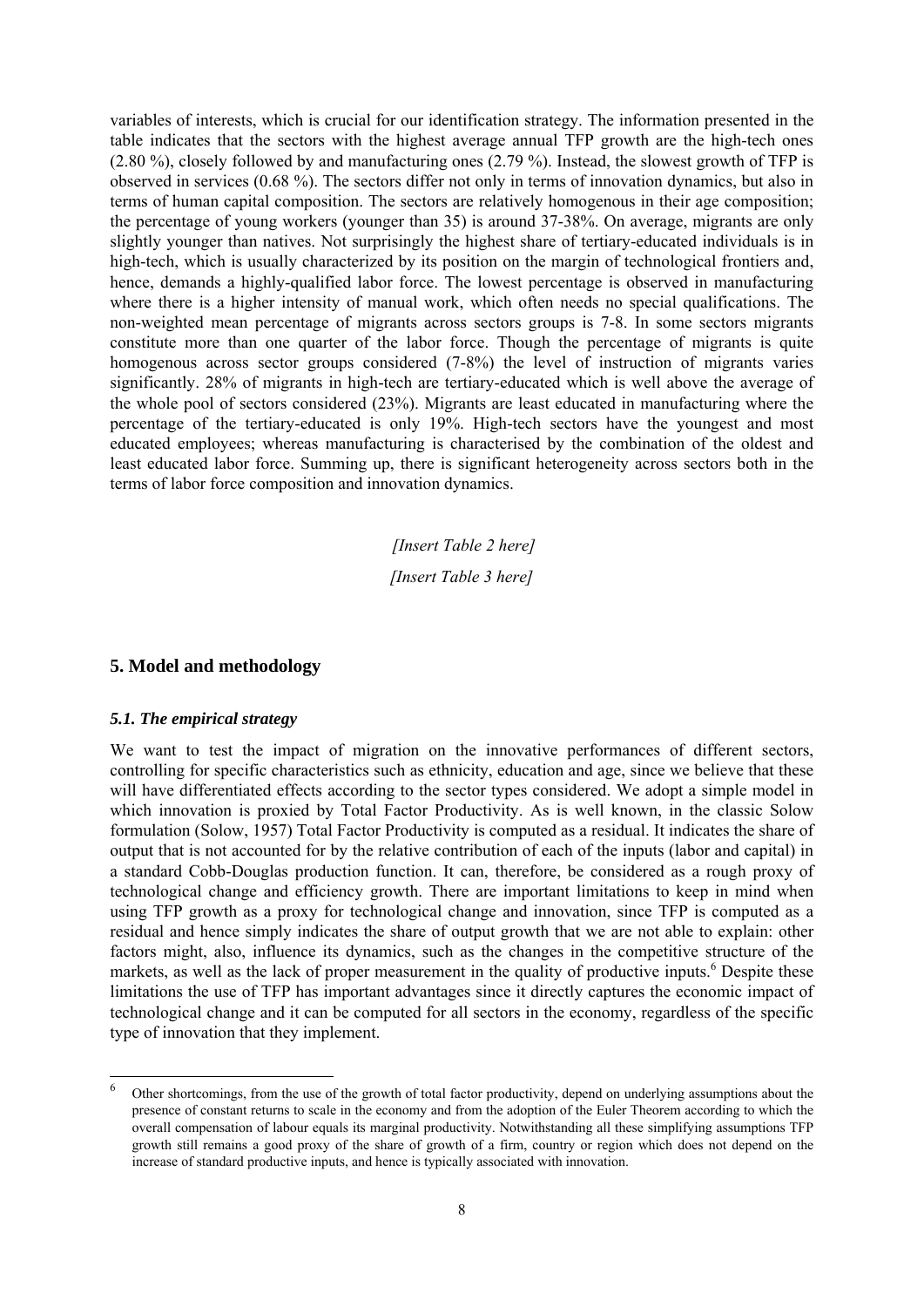Our hypothesis is that the composition of labor inputs in terms of ethnicity, education and age is able to explain the different levels of TFP across the different sectors and over time. Since the labor inputs are already used in the computation of Total Factor Productivity we cannot adopt a production function approach in which the levels of the labor variables explain the levels of TFP, because this would risk double counting the labor variables.<sup>7</sup> Therefore, we adopt a specification in which the level of TFP is explained by the specific features of the labor force, such as the ethnicity and the education, and not by the quantity of labor inputs. Accordingly we propose a simple framework as follows:

$$
TFP_{\text{set}} = H_{\text{set}}^{\beta} X_{\text{set}}^{\delta} e^{\varepsilon_{\text{set}}} \tag{1}
$$

*TFP* is the level of Total Factor Productivity, *H* is a set of variables related to the composition of the labor force, which includes the share of migrants, the diversity of country of origin among migrants, the share of tertiary educated and the average age of the labor force. *X* is a set of additional controls and *εsct* is an idiosyncratic error term. The indexes *s*, *c* and *t* indicate respectively sector, country, and year. In order to obtain a testable specification of equation (1) that we can estimate econometrically we log-linearize it indicating the logs of the variables with lower cases:

$$
tfp_{\text{set}} = \beta h_{\text{set}} + \delta x_{\text{set}} + \varepsilon_{\text{set}}
$$
 (2)

Through this general empirical specification we will be able to test if the quantity of migrants (share of migrants over the total employment), the diversity of their countries of origin, the share of tertiaryeducated and their age have an effect on the overall levels of total factor productivity within different sectors. A further advantage of our empirical approach is that we will be able to check if these effects change according to the subset of sectors taken into consideration. In particular, we will distinguish between manufacturing sectors, service sectors and between high-tech and low-tech sectors.

#### *Share of migrants and diversity*

1

Our first specification focuses specifically on the impact of migrants on TFP within sectors. Moreover, it also accounts for the other characteristics of the foreign labor force that are likely to have an impact on the economic performances of sectors. These include their education and their average age. We also include the diversity of migrants as an additional factor that is likely to impact their contribution to overall TFP levels. We introduce the following specification:

$$
tfp_{\text{set}} = \beta_{1} \cdot sm_{\text{set}} + \beta_{2} \cdot age_{\text{set}} + \beta_{3} \cdot agesq_{\text{set}} + \beta_{4} \cdot stem_{\text{set}} + \beta_{5} \cdot diversity + \delta' x_{\text{set}} + \eta_{t} + \varepsilon_{\text{set}}
$$
\n(3)

Where *sm* indicates the log of the share of migrants over the total employment of a sector, *age* is the log of the average age of migrant workers in the sector and *agesq* is the log of the square of the average age, to account for any non linear effects of age. According to our hypotheses, the level of human capital is likely to have an important role in explaining sectoral economic performances. We, therefore, further include the (log of the) share of migrants with tertiary education over the total number of migrants in a sector (*stem*), and the diversity of migrants' countries of origin (*diversity*),

<sup>7</sup> Total Factor Productivity is typically computed as:  $\ln(Y_t) - \alpha^* \ln(K_t) - \beta^* \ln(L_t)$ , where  $Y_t$  is value added in time  $t$ ,  $K_t$  is the capital stock,  $L_t$  is labor and  $\alpha$  and  $\beta$  are the output elasticities of, respectively, capital and labor. On the basis of this formula it is clear that an increase of labor units *L* in time *t* will already be accounted for in the computation of TFP in time *t*. Therefore, it would not make sense to include the levels of labor units among the determinants of TFP in equation (1). On the contrary, since TFP is computed using only the quantity of labor units, without considering their intrinsic quality (Abramovitz, 1956), it makes sense to include the composition of the labor force (education, ethnicity, age) among the determinants of TFP, since these factors are not accounted for in the computation of TFP, but they may have an impact on its levels.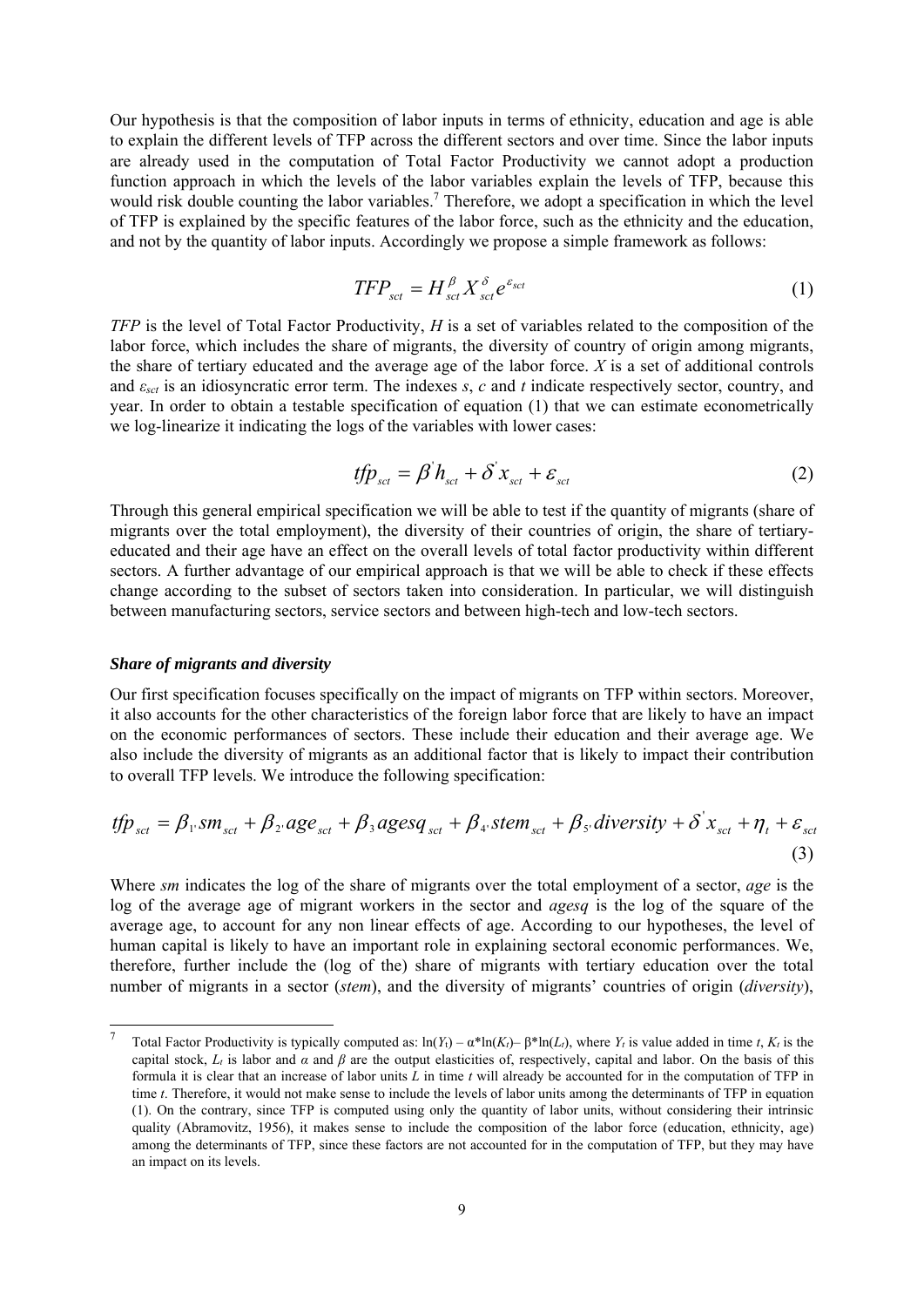calculated as 1 minus a Herfindal index of concentration. In the diversity index we exclude the natives, since the share of migrants is usually highly correlated with the diversity index if the latter also includes the native born. The set of *x* variables includes sectoral fixed effects,  $\eta_t$  accounts for common trends across observations and *εsct* indicates the idiosyncratic shocks of the dependent variable.

The log specification implies that a 1% increase in the share of migrants in a sector will have a smaller effect on TFP the larger the initial share of migrants in that sector. In other terms, the elasticity of the growth of migrants share declines with its size. Indeed what we are measuring is the effect of a percentage increase of a share.<sup>8</sup> We believe that this specification should be more attractive. It is, after all, unlikely that an increase in the share of migrants will have the same effect in a sector in which migrants dominate and in a sector in which they are a minimal fraction of the employment.

#### *Education of migrants*

While the first specification in equation (3) only considers the role of migrants and their specific characteristics as the drivers of TFP levels, we now allow for a richer specification in which we distinguish more clearly between migrants with tertiary education and migrants who do not have tertiary education (low-middle education). Also, the characteristics of the native labor force are included. Indeed, we want to include, in our model, all the potential effects of the labor force that might affect TFP and the education and age of the native labor force are important determinants of sectoral economic performances. We follow the same log linear specification of equation (3), but now we specifically distinguish between the log share of migrants, differentiating between those with and without tertiary education, and the log share of natives, always taking into account their education levels. We include the log average age of natives among our independent variables too. Our model is as follows:

$$
tfp_{\text{set}} = \beta_{\text{v}} \text{smte}_{\text{set}} + \beta_{\text{v}} \text{smmle}_{\text{set}} + \beta_{\text{v}} \text{smmle}_{\text{set}} + \beta_{\text{v}} \text{asmle}_{\text{set}} + \beta_{\text{v}} \text{agem}_{\text{set}} + \beta_{\text{s}} \text{agesqm}_{\text{set}} + \beta_{\text{v}} \text{agen}_{\text{set}}
$$
\n
$$
+ \beta_{\text{s}} \text{agesqn}_{\text{set}} + \delta' x_{\text{set}} + \eta_{\text{t}} + \varepsilon_{\text{set}}
$$
\n
$$
(4)
$$

In equation (4): *smte* indicates the log share of tertiary educated migrants out of total employment; *smmle* is the log share of medium- and low-educated migrants out of total employment; *snmle* is the log share of medium and low educated natives out of total employment;<sup>9</sup> *agem* is the log average age of migrants; *agesqm* is the square of the log average age of migrants; *agen* is the log average age of natives; and *agesqn* is the square term of the log average age of natives. The model includes fixed effects and time dummies.

#### *5.2. Methodology*

1

In order to estimate equations (3) and (4) we implement a fixed effect estimator, which is able to account for all the time-invariant effects of each observation in our regression. Indeed, as is well known, the innovative performances of sectors (that we proxy with the levels of TFP) depend on sector-specific and country-specific factors. The literature on the Technological Regimes and Sectoral Systems of Innovation (Nelson and Winter, 1982; Malerba and Orsenigo, 1996) has shown that technology-related factors such as opportunity conditions, knowledge appropriability and knowledge cumulativeness shape the evolution of sectors and create specific productivity differentials across

<sup>8</sup> As an example, if in a sector the share of migrants increases from 5% to 6%, this will correspond to a 20% increase of the share of migrants in that sector. Conversely, if in a sector the share of migrants increases from 20% to 21% this will correspond to a 5% increase in the share of migrants.

Only three components of total employment can be included in the regression, since the sum of all four components adds up to 1 and cannot be included because of multicollinearity. In this case the share of native highly educated was excluded.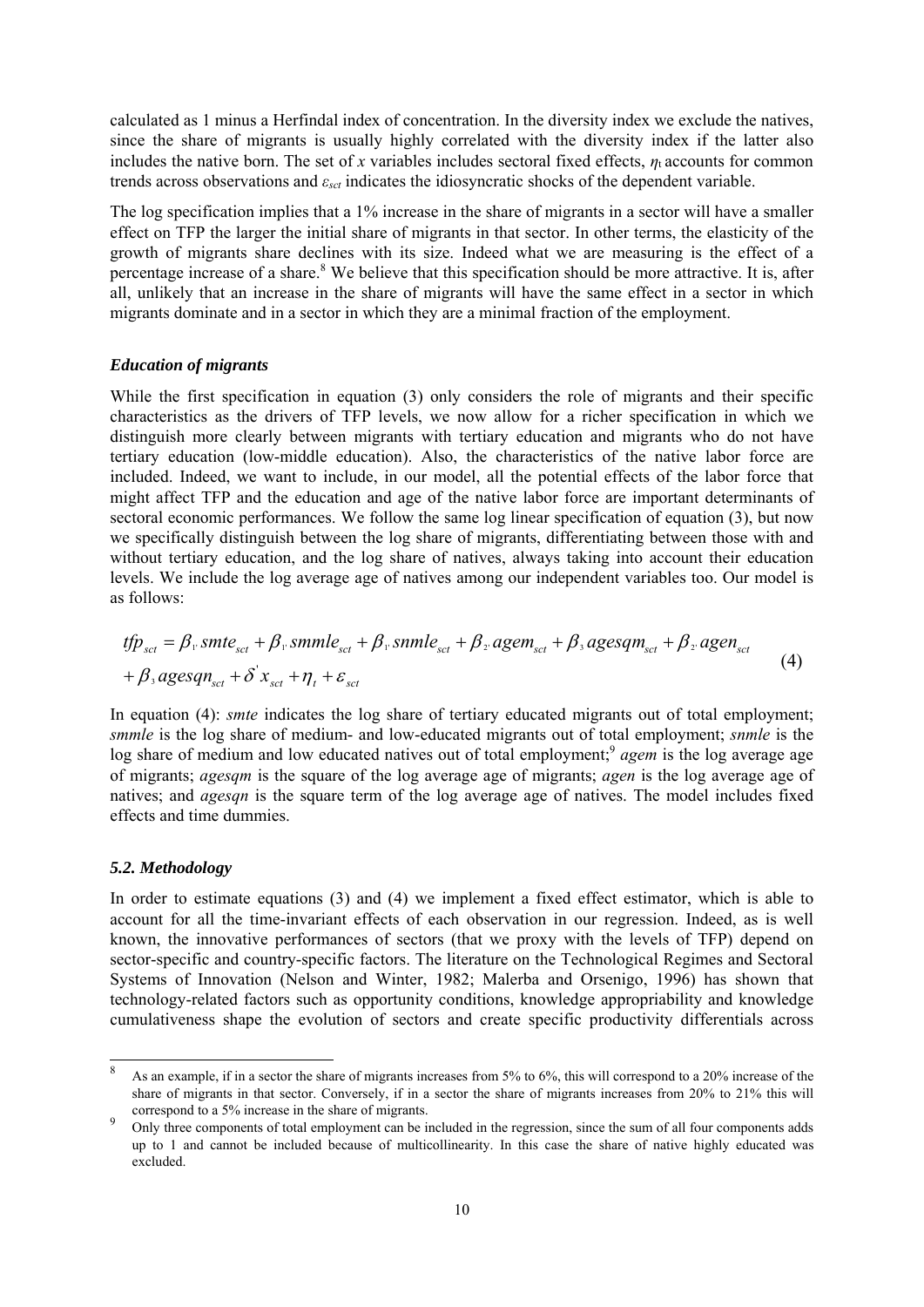sectors. Moreover, the National Systems of Innovation literature (Lundvall, 1993) has stressed as additional factors, the role of country-level institutional factors such as: the strength of universityindustry relationships; the quality of public funded research; public support to entrepreneurship and start-up activities. These are likely to introduce important differentials in the level of economic performances of firms between countries. Therefore, the introduction of fixed effects at the countrysector level is a necessary first step in avoiding potential omitted variables that might be positively correlated with the quality of the labor force and with the evolution of TFP.

Sectors are also tightly interconnected, because of the economic interactions that occur between them: a typical by-product of this fact is the transmission of TFP shocks from one sector to another, for example, through user-supplier interactions. In order to account for the presence of common shocks in TFP we also introduce time dummies.

The use of fixed effects allows us to make sure that the coefficients of our variables of interest, specifically the variables that measure the employment share of migrant workers (share on total employment), are not affected by time-invariant omitted variables at the sector-country level. However, it does not allow us to avoid the possibility that unobserved factors occurring during the period of observation of our analysis affect both the level of attractiveness of a sector for foreign workers and the level of TFP, resulting in a risk of biased results.<sup>10</sup> Moreover, the fixed effects estimator is only consistent under the strict exogeneity assumption, according to which past shocks of the dependent variable (TFP) do not influence the current levels of the independent variables. This is very unlikely for migrant mobile workers who tend to locate in sectors that have experienced recent expansion. Therefore, in this case too, we might expect some bias in our fixed effects results. Finally the difficulty of national statistical institutes to measure the number of the foreign workers in a country precisely might induce measurement errors in our variables, which, in turn, might result in attenuation bias in our estimates.

#### *The instrumental variable strategy*

1

In order to account for these problems we follow the well-known identification strategy based on instrumental variables that was first implemented by Card (2001) to account for the potential endogeneity of migrants with respect to the economic conditions of the geographical areas to which they would migrate. The methodology proposed by Card takes advantage of the fact that migrants of a certain nationality tend to move to locations where other people of their same nationality have already settled. Therefore, using the initial distribution of nationalities across geographical areas and the exogenous migration flows from each country of origin, it is possible to create a fictional flow, built as if the new entrants would settle only where their compatriots had already settled. This fictional flow is a valid instrument since it is correlated with the endogenous shares of migrants, but uncorrelated with the shocks of the dependent variable. For the sake of our empirical design we adapt this instrumental variables methodology substituting geographical areas with sectors.

Our choice is based on the following hypothesis: yes, migrants tend to move to areas where people of their same nationality are already settled, but in most cases they also start to work in the same economic activities in which their compatriots are already active. The existing literature (Danzer and Yaman, 2013; Strom et al. 2013; Tapinos; 1996, Dustmann et al. 2003; Constant, 2005) suggests that

<sup>10</sup> If, for example, in time *t* a high-tech multinational company decides to start up a new venture in, say, Germany, investing a large amount of resources in Research and Development activities this will typically have two effects. On the one hand, the presence of a technologically-advanced large firm in a sector might boost the overall level of TFP in that specific sector, since R&D expenditures are the main determinant of productivity growth; on the other, the large investments activities of the company might attract new workers coming also from outside the country where the new venture will be located. In this case, we expect that the unobserved shock due to the establishment of the new company will also be positively correlated with the share of migrants in that specific national sector, leading to an endogeneity problem in our estimates.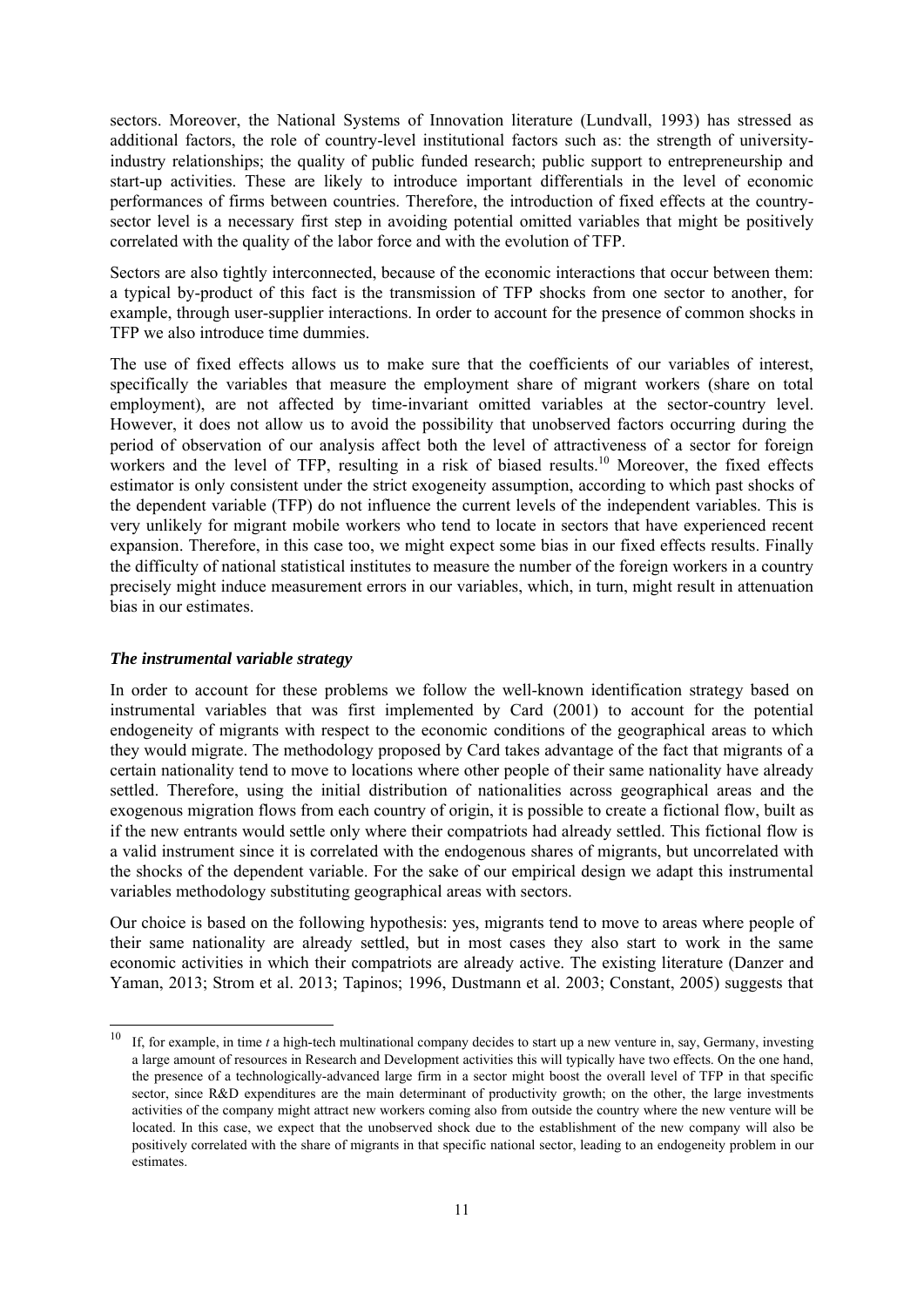this is mostly due to the fact that the main channels to find a job for the newly arrived migrants are their compatriots. In this sector-specific allocation cultural ability matters, of course, but not necessarily or primarily: often migrants are not employed in the same sector where they worked in the country of origin. Therefore, according to our hypothesis, new migrants from a specific nationality are likely to work in the same sectors in which their fellow countrymen are already working.

To test the validity of our hypothesis we compare the distribution of migrants by country of origin across sectors in all three countries of interest. More specifically, we compute the share of immigrants from a specific country of origin in a sector over the total number of migrants in that sector. We call this measure the *ethnic sector share*, computed as follows:

> sc isc migrants Ethnic sector share  $=\frac{\text{migrams}}{\text{a}}$

The index measures the share of migrants from country of origin *i* that are employed in sector *s* in the destination country *c* over the total number of migrant workers employed in sector *s* in country *c*. This measure tells us how much a community of migrants is relevant among the total number of immigrants in a specific sector in each of the three European countries of our database. In the Tables (A1a), (A1b) and (A1c) of the Appendix (Section 1) we report the value of the ethnic sector share for the most important countries of origin for each country of destination. The Tables indeed show that there is a tendency of migrants from specific countries to concentrate in some sectors: for instance in the UK Western Asian and Indian workers are concentrated in Textiles, while Polish workers are to be found in the Rubber and Wood sector; in France Turkish workers are mainly in Textile and Construction, Tunisians in Food and Wood, while Moroccan workers are in Agriculture; finally in Germany Turkish workers are concentrated in Mining.

Moreover, we find that these concentration patterns are quite stable over time, meaning that over years migrants, from specific countries of origin, continue to go and work where their compatriots are already working. In Table (4) we show the correlation of the ethnic sector share between the first and the last year available for each country of destination.<sup>11</sup> The high levels of correlation of the ethnic sectoral share over time plainly indicate that the initial distribution of migrants across sectors explains much of their distribution in later periods.

In Figure (1) we provide, instead, a graphical representation of this correlation, with the ethnic sectoral share, in the first year of observation in our sample, plotted on the x-axis and the ethnic sectoral share in the last year of observation plotted on the y-axis. Again this corroborates our hypothesis that the initial distribution of migrants across sectors is a good predictor of the future distribution of newcomers.

> *[Insert Table 4 here] [Insert Figure 1 here]*

1

<sup>11</sup> The correlation is computed between each combination of country of origin and sector in 1994 (in Germany 1996) and 2007, excluding the values when the ethnic sector share is equal to zero.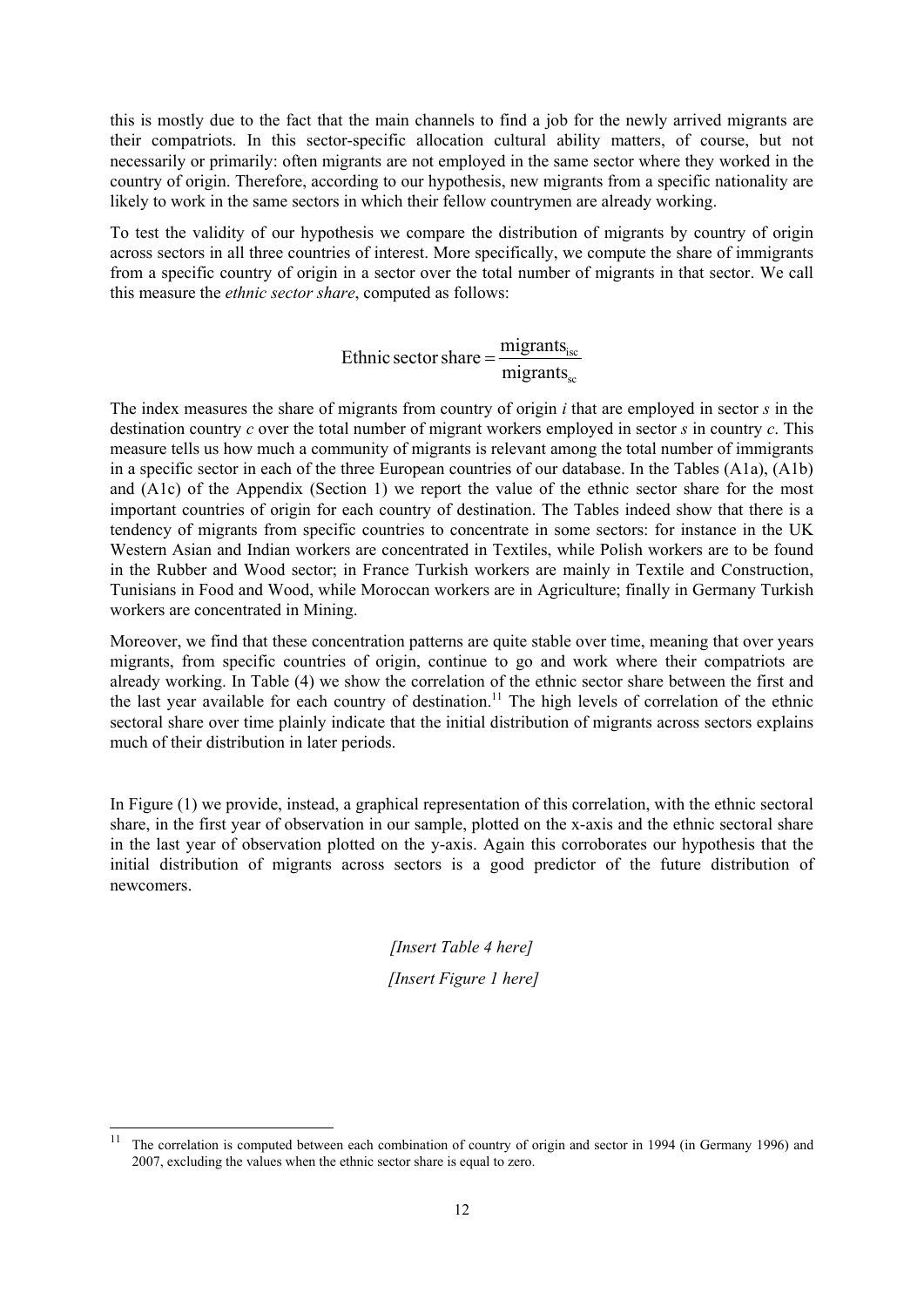#### *The sector-based instrument*

-

On the basis of the evidence provided in Section 5.2 and sticking to the original notation of Card (2001), for each of our migration-related variables we implement the following strategy, in which geographical areas are substituted by sectors, to create fictional shares of migrants workers in each sector. For each of the three countries of destination under analysis (France, Germany and the UK) we computed the flow  $M_{\alpha\beta}$  of new migrants from a specific country of origin  $\alpha$  that entered the country of destination in year  $t$ . <sup>12</sup>

$$
\overline{M}_{_{ot}} = \Delta M i g_{_{ot}}
$$

Then, we computed the distribution of migrant workers from a specific country of origin in the different sectors of the economy of the country of destination at the beginning of our period of observation (1994 for France and UK, 1996 for Germany). In other words for each sector and each country of origin we calculated the share  $\lambda_{oj}$ , where *s* indicates the sector in which they are active:

$$
\lambda_{os} = \frac{Mig_{os94}}{Mig_{o94}}
$$

Finally, in order to distinguish between skilled and unskilled migrants we calculated for each year *t* the fraction *τogt* of all new immigrants from a specific country of origin *o* that have a specific type *g* of education (either tertiary education or below tertiary education).

$$
\tau_{\text{ogt}} = \frac{\Delta M i g_{\text{ogt}}}{\Delta M i g_{\text{ot}}}
$$

Following our hypotheses concerning the choice of the economic activity by new entrants from a specific country, we expect that the fictional flow of new migrants from a specific country of origin and with education *g*, which that will work in sector*s* of a specific country of destination, will be equal to:

$$
\Delta Mig\_instr_{osgt} = M_{ot} * \lambda_{os} * \tau_{ogt}
$$

These fictional flows of new migrants (differentiated by the two types of education) have been, then, aggregated over countries of origin in order to obtain the new fictional flow of total migrants of a specific type of education in sector *j* at time *t*. These new flows were, then, used to build the fictional shares of migrants. For the sake of our analysis we created a fictional share of highly-educated migrants, one of middle-low educated and, finally, a fictional share of migrants (regardless of education) by summing up the two previous shares. These measures can be used as suitable instruments for the real shares of migrants in equation (3) and for the real shares of high and middlelow educated migrants in equation (4) in an IV setting with a two-stage least squares estimator. According to our hypotheses these fictional flows should be highly correlated with the actual shares of migrants in each sector, but at the same time they should not be correlated with the unobserved shocks of TFP.

<sup>&</sup>lt;sup>12</sup> To do so we computed the difference between the total number of immigrants from a specific country  $o$  in the country of destination in time *t* minus their value in time *t-1*.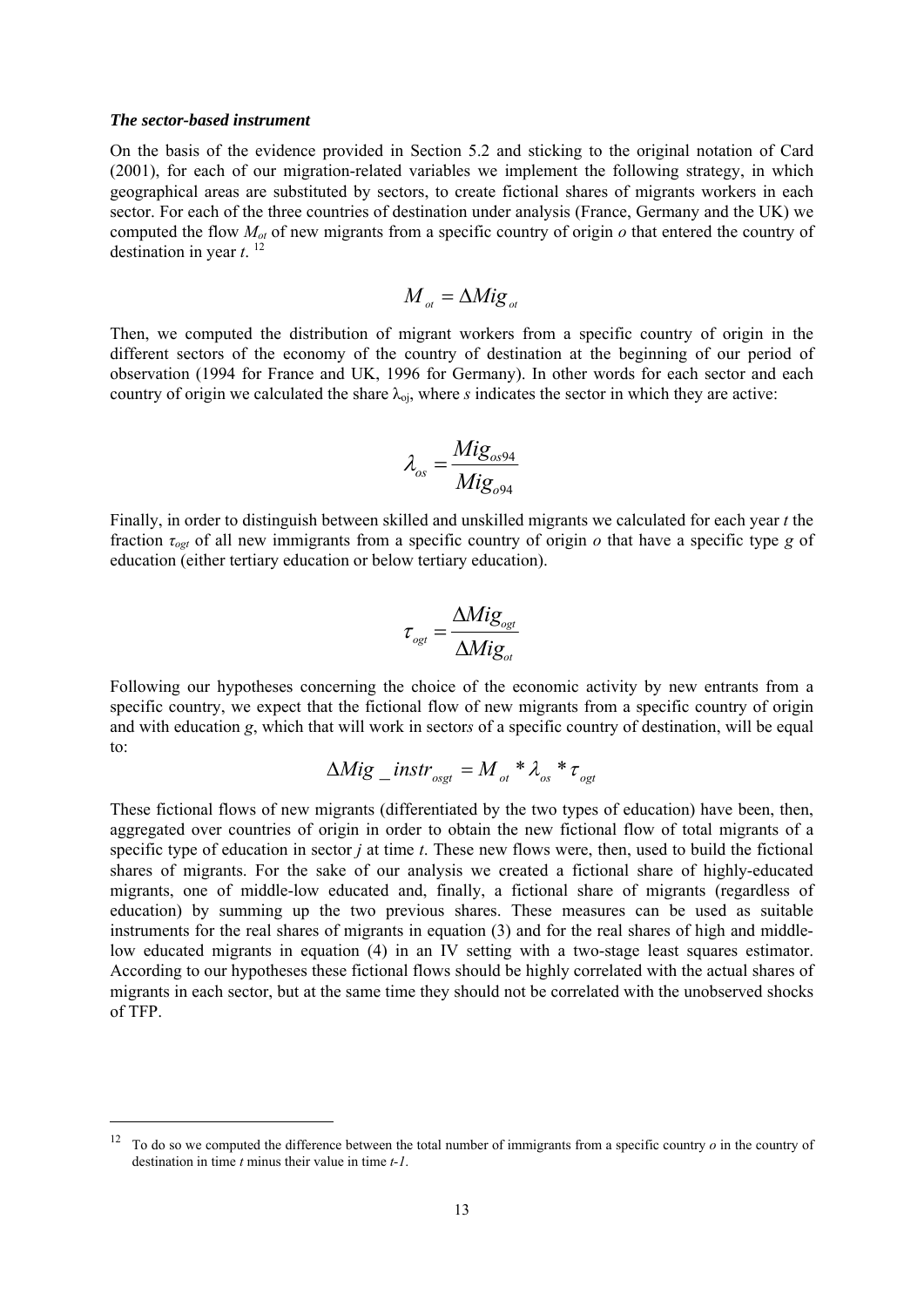#### **6. Results**

-

In this section we discuss the results of the empirical estimation. Table (5) reports the results of estimation of the empirical model described by equation (3) and includes only the components of foreign human capital. It allows for accounting for its **quantity,** proxied by the share of foreign workers out of total employment, its **quality**, proxied by the share of tertiary-educated foreign workers out of total migrants employed, and its diversity in terms of the countries of origin. Moreover, by including the average age of migrant workers as an additional regressor, we control for possible effects from the heterogeneity of age composition of employees across sectors. All models include time dummies in order to account for common shocks of TFP in sectors in a given year.

The results of the fixed effects estimation show that the effect of migrant workers on the level of total factor productivity is, in general, positive, with some differences across different sector groups. At the aggregate economy level (column 1a) migrants have a positive impact on the total factor productivity, with a coefficient of 0.054. However, when we distinguish between the manufacturing (column 2a) and the service sectors (column 3a) we find that in manufacturing the coefficient is slightly lower and not significant, while the impact estimated for services is stronger and statistically significant. In columns (4a) and (5a) we distinguish between high-tech sectors<sup>13</sup> and low-tech sectors<sup>14</sup>: we find that the coefficients of the share of migrant workers stand at around 0.050, though significant only in lowtech sectors.

> *[Insert Table 5 here] [Insert Table 6 here]*

As already anticipated in Section 5.2 the results of the fixed effects estimations are undermined by the possible endogeneity of immigrants to TFP dynamics in a given sector. On the one hand, growing sectors most probably demonstrate higher TFP growth and attract more migrants due to a higher demand for labor. If so, this would lead to an upward bias in fixed effects estimates. On the other hand, declining sectors most probably demonstrate lower TFP; however, they might have a relatively higher presence of foreign labor force, as migrants might be more willing to accept relatively low salaries in these sectors than natives. In this case, the fixed effects estimates would be biased downwards. To verify the validity of the obtained results we instrument the potentially endogenous share of migrants with the fictional share computed following our sector-based version of Card's (2001) methodology, as described in Section 5.2. The coefficients of the log share of migrants increase quite substantially. Now, in all specifications, the share of migrants is positive and significant, with a coefficient that varies between 0.08 and 0.32. These results, therefore, suggest the existence of a downward bias in the fixed effects estimates with respect to the true parameters represented by the IV estimator. The estimates indicate that the overall effect of foreign human capital on TFP is on average positive. The credibility of these results relies on the validity of the instrumental variable used. The results of the First-stage statistics in the IV estimation (the First-stage results are reported in Table 7) indicate that the Card-like instrument used to account for the endogeneity of the log share of migrants

<sup>&</sup>lt;sup>13</sup> We classify as High Tech the following sectors: Chemicals and chemical products, Electrical and optical equipment, Financialintermediation, Machinery, Renting of machinery and equipment, Transport equipment.<br><sup>14</sup> We classify as Low tech sectors the following sectors: Agriculture, hunting, forestry and fishing, Mining and quarrying,

Food, beverages and tobacco, Textile, leather and footwear, Wood and products of wood and cork, Pulp, paper, printing and publishing, Coke, refined petroleum and nuclear fuel, Rubber and plastic products, Other non-metallic mineral product, Basic metals and fabricated metals, Manufacturing nec; recycling, Electricity, gas and water supply, Construction, Sale, maintenance and repair of motor vehicles, Wholesale trade and commission trade, Retail trade, except of motor vehicles; etc., Hotels and restaurants, Transport and storage, Post and telecommunications, Real estate activities, Public admin and Education,Health and social work, Other community, social services, Private households with employed persons.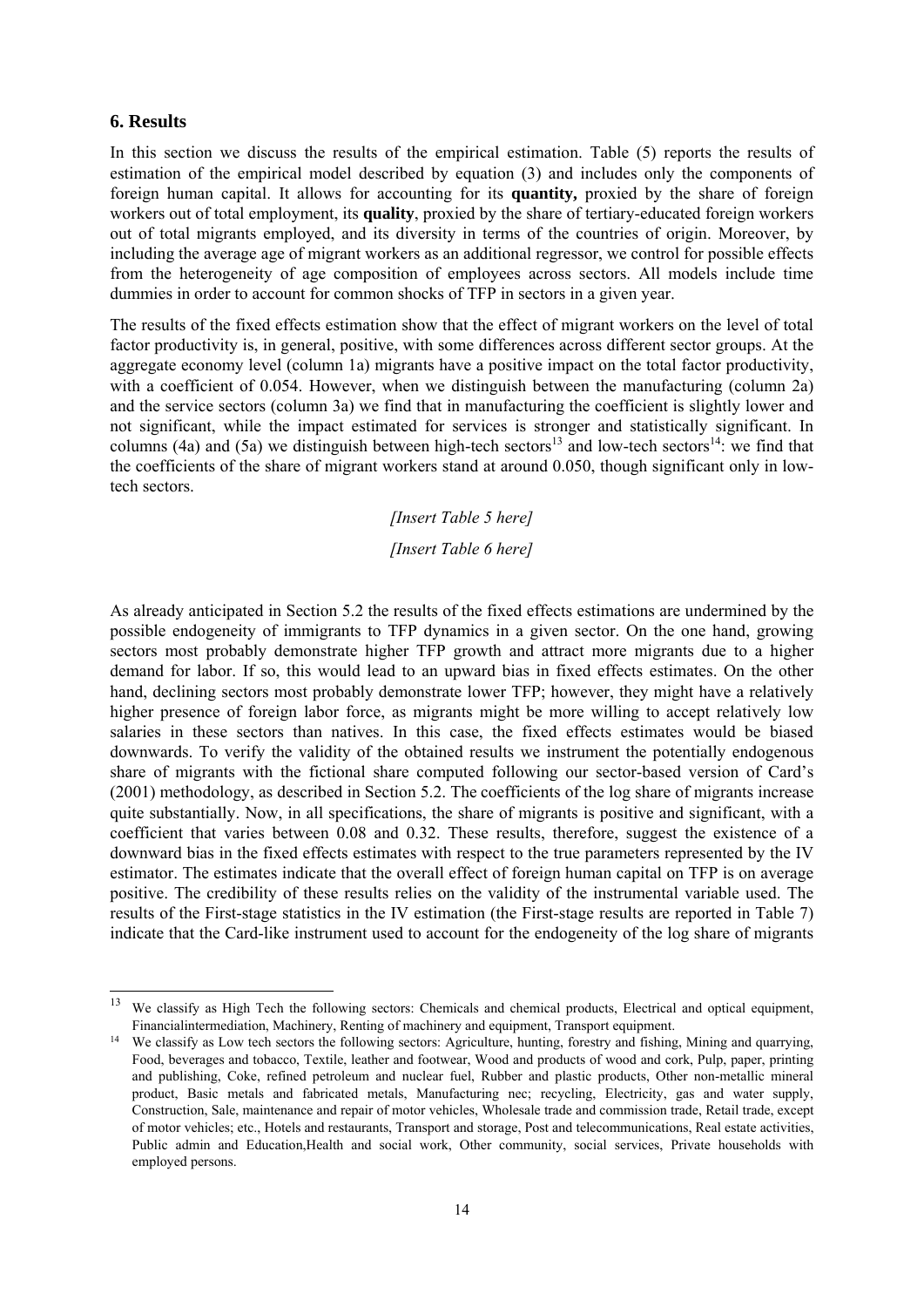is a strong and reliable predictor of the real shares of migrants; the first-stage F-statistics are well beyond the critical values indicated in the literature (Stock and Yogo, 2005).

In terms of magnitudes, our estimate implies that a 1 percent increase in the share of migrants in the sector leads to a 0.23 percent increase in TFP. On average, the share of migrants across sectors is 8 percent. An increase in migrants from 8 to 9 percent would lead to an increase in TFP by 2.74 percent. However, the effect is not linear and it varies depending on the share of migrants distribution. For example, in France in Basic Metals and Fabricated Metals, where the share of migrants for the considered period was around 5 percent, an increase from 5 to 6 would lead to approximately 3.65 percent increase in TFP. Instead, in the same sector in Germany, where migrants constitute around 13 percent of employees, an increase of 1 percent (that is from 13 to 14 percent) would lean to only 1.5 percent increase in TFP.

In the fixed effects specification the education level of migrants, proxied by the share of the highlyskilled in all migrants employed, is never significantly different from zero. These results are confirmed by the IV estimation. The only exception is in high-tech sectors where the positive coefficient becomes statistically significant. For the time being we do not instrument the education of migrants (the share of tertiary-educated migrants), since we will properly account for its possible endogeneity in equation (4).

The diversity of migrants, which is often found to be positive and significant in studies at the regional or plant level, seems less relevant at the sector level. The fixed effects estimate of the diversity index is positive across all specifications, but it is significant only in services and in high-tech sectors.<sup>15</sup> However, the IV estimation confirms the positive and the statistically significant effect only in services. These results suggest that the effect of ethnic diversity on productivity varies according to the specific type of economic activity and to the type of tasks that workers need to perform. While in the services sectors the type of tasks performed allow for a positive effect of diversity, in the manufacturing sectors diversity does not have any effect on productivity.

Lastly, the average age of migrants and its squared term are significant and respectively negative and positive in the manufacturing and high-tech sectors. This points to a positive effect of young age on innovation (both with fixed effects and with IV). On the contrary, we find that in the total economy and in the low-tech sectors the coefficients are never significant. In the services sectors the opposite is true: the average age of migrants is positive and significant, while its square term is negative, suggesting that in services sectors experience on the job is more important and thus older migrants contribute more to TFP growth.

Further, we investigate more specifically into the role of highly–skilled/low-skilled foreign labor force, which is at the center of the migration policy debate<sup>16</sup>. Table (6) reports the results of an estimation based on the model described in equation (4). We consider the effect of the migrants by skill level, while taking into account the effects of native workers as well. By adding variables related to the native labor force, in addition to the fixed effects and the time dummies, we are able to control the idiosyncratic sector-country specific dynamics better. Here as well, we first present the fixed effects estimation results and then the results of the two-stage least squares estimation. In the latter ones the share of highly-educated migrants and the share of middle-low educated migrants are instrumented respectively by the fictional shares built following the methodology described in Section 5.2.

-

<sup>&</sup>lt;sup>15</sup> To better understand the role of diversity we tried a non-linear specification of the diversity index and following Ceren,

Nijkamp, Boot (2011) we introduced a squared term: however, the square term was never significant. 16 We also built two measures of diversity, one for highly-educated migrants and another one for low and medium educated ones. However, the two variables were never significant in our estimates, probably because the age and sector specification capture a large part of its effect, thus we present only the specifications without them.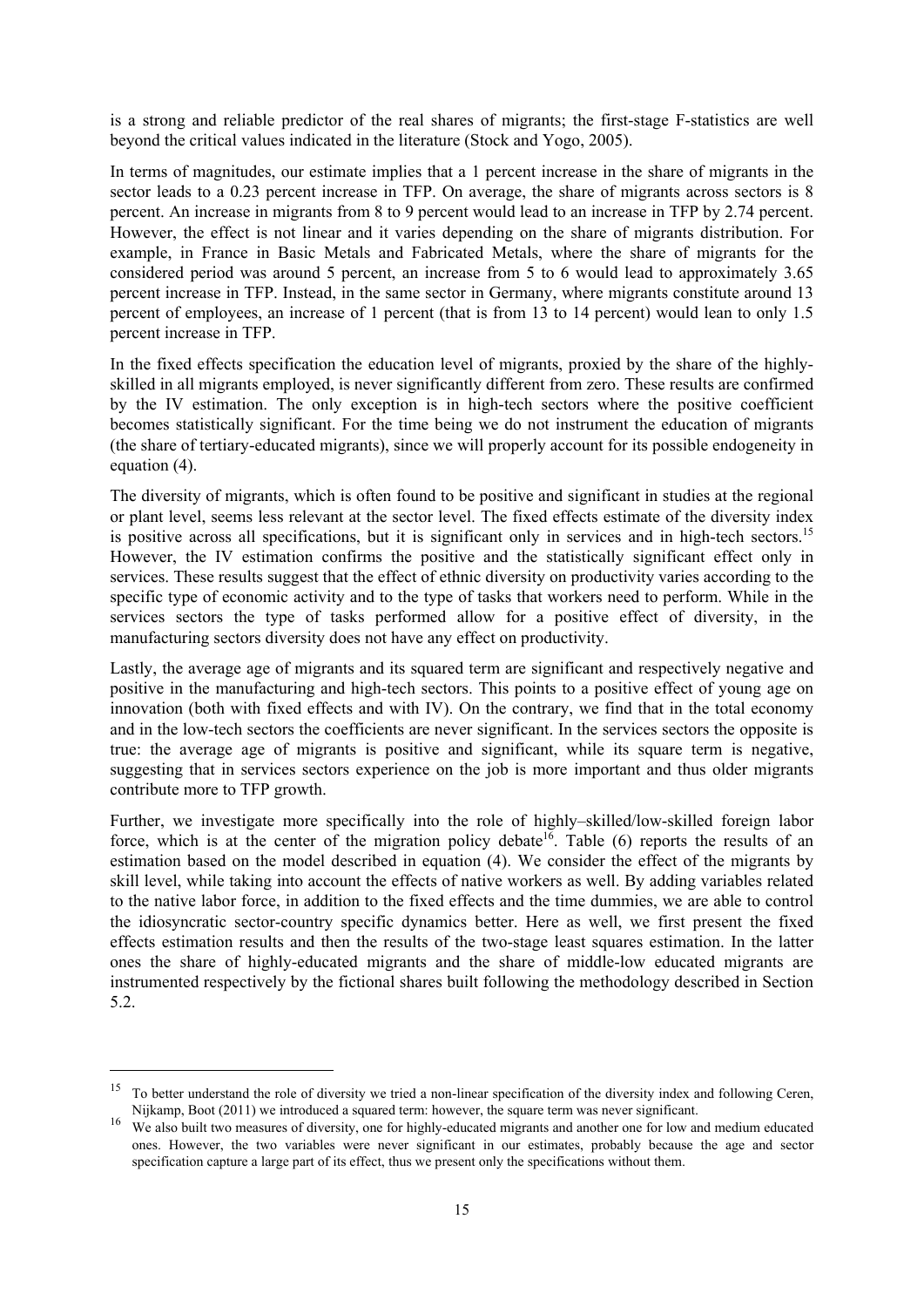The fixed effects estimation results suggest that highly-skilled migrants play a positive role on TFP growth; the corresponding coefficient is positive in all five specifications. However, it is statistically significant only in high-tech sectors. This result is partially in line with what we find for the previously discussed specification (Table 5). When controlling for potential endogeneity we find that the effect is, indeed, positive and significant in almost all specifications (High tech, Services, Low tech). The first stage F-statistics, reported at the bottom of Table (6) (see also the First-stage results in Tables 8a and 8b), are always beyond the critical levels indicated in the literature (Stock and Yogo, 2005).

The only exception is manufacturing, where the coefficient of the log share of highly-skilled migrants is neither positive nor statistically significant. However, as shown by the F-statistics at the bottom of Table (6) among manufacturing sectors the Card-like instrument for highly-educated migrants does not have sufficient explicative power. Therefore, the reliability of the results of the second stage for highly-educated migrants is not very high. The failure of the instrument to predict the stock of highlyskilled in manufacturing can be imputed to the low presence of the highly-skilled migrants. The moderate presence of the highly-skilled in manufacturing (less than 1%) does not allow the Card-like instrument to capture the sector penetration pattern by country of origin and, hence, to predict the future flows of migrants into sectors.<sup>17</sup> Hence, the weakness of the instrument in manufacturing is not,so much due to the different behaviour of highly-skilled migrants in manufacturing, as it is due to the limited number of high-skilled migrants in low-tech manufacturing sectors.

The fixed effects estimates suggest that middle-low educated migrants have a positive and statistically significant effect in the total economy, in services and in low tech sectors. However, when we account for the possible endogeneity of migrants we find that the positive effect suggested by fixed effects estimation disappears in most of the specifications. Instead, the estimate for manufacturing increases in magnitude and becomes statistically significant. This result once more demonstrates the important role played by low-skilled migrants in manufacturing.

The share of low and medium educated natives is always positive and significant in most specifications. This shows that the role of native workers must be taken into account in order to properly understand the contribution of foreign human capital. Looking at the age results we find that in high-tech sectors the age effect is negative for migrants (young educated migrants contribute more to the increase of TFP), while it is positive for natives, pointing to job-experience's different role among the two types of workers.

Our analysis shows that when one adopts a sectoral perspective the effect of the migrant labor force comes out different for different sectors of the economy. Therefore analyses that consider the results only at the economy-aggregate level might mix up different effects and components. Considering that, on average, the share of migrants out of total employment is not higher than 10% in the three countries considered, our results tell us that an increase from 10% to 11% (which amounts to a 10% increase of the share of migrants) would lead to a 3% increase in TFP in high-tech sectors (where the effect is stronger), but of only 0.8% in services. Our results are lower than Ortega and Peri (2014)'s elasticity of  $6\%$ , which sound slightly too optimistic<sup>18</sup>, because we are able to control for sectors, but still strongly positive

Our results also point to the important role of highly-skilled migrants, especially in high tech sectors, where their impact is the strongest. Low skilled migrants, instead, have a much less fundamental role, but they are still important in manufacturing as a whole. These results confirm part of the existing

 $17$ <sup>17</sup> To test this hypothesis we split the whole pool of manufacturing sectors into two subgroups: high-tech manufacturing and low-tech manufacturing. We repeat the IV estimation for both subgroups. The results indicate that the instrument for highly-skilled migrant is not valid for low-tech subgroup of manufacturing, while in high-tech manufacturing the Fstatistics is well above the conventional threshold (Stock and Yogo, 2005).

<sup>&</sup>lt;sup>18</sup> Ortega and Peri (2014) results probably differ from ours because their analysis adopts a cross-country approach which cannot account for the panel/time dimension of the innovation process, which is instead an important element of our analysis.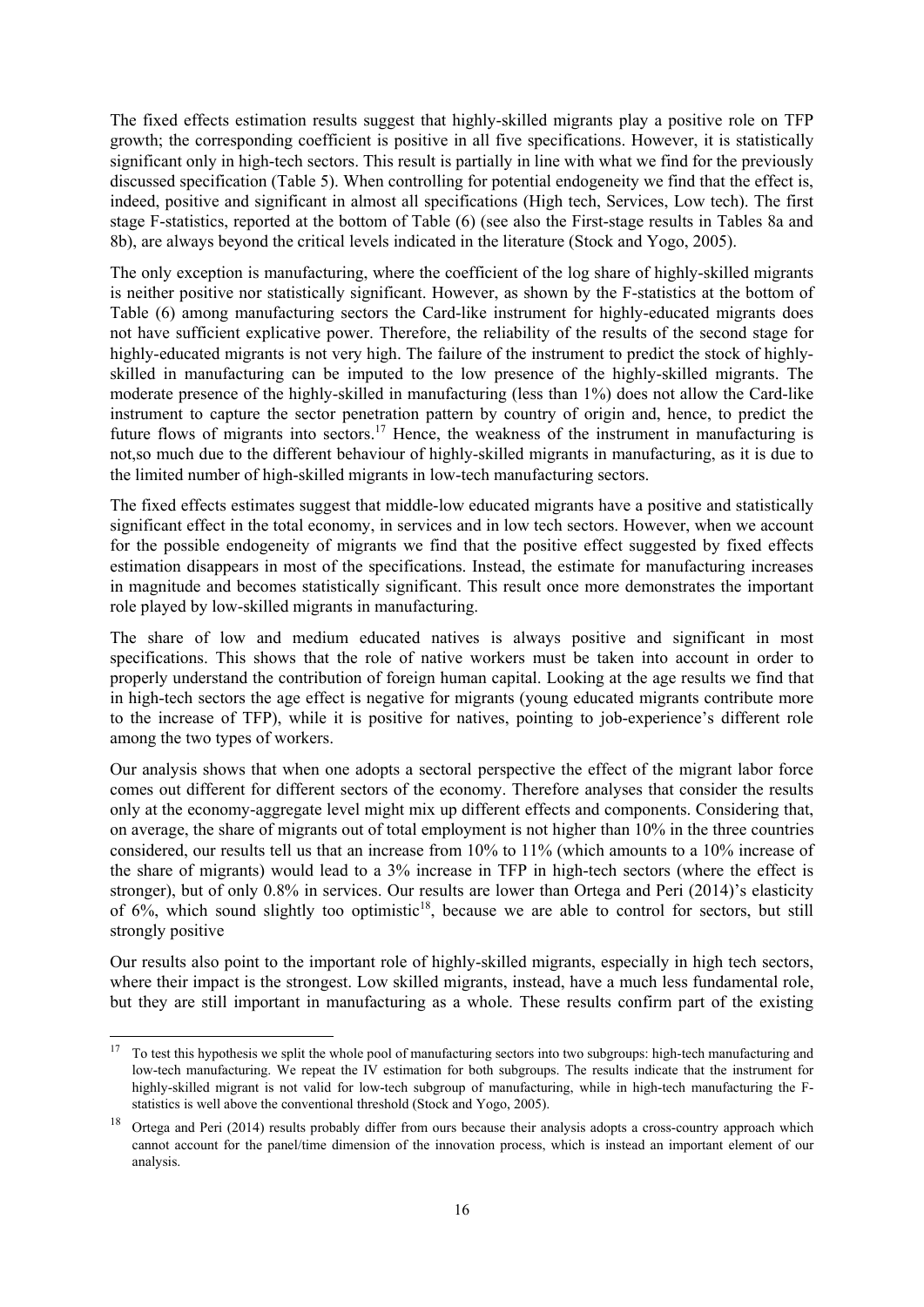literature that stresses the important role of highly skilled migrants for innovation performances, but it provides a more complete perspective highlighting how in the manufacturing sectors middle and loweducated migrants also contribute to innovation and productivity growth.<sup>19</sup>

Another outcome of our analysis is that the sector perspective shows that, unlike Alesina, Harnoss and Rapoport (2013), diversity does not always playing a positive role for innovation performances: it has a strong and positive effect in the services sectors, but it has no effect in the other sectors of the economy. A possible explanation for the difference in our results for the limited role of diversity might be related to our sectoral specification choice. Indeed, it is likely that the positive results of the diversity index found in previous empirical works at the regional and national level might be driven more by some form of complementarity among sectors, rather than by the real existence of a positive effect due to a diversified migrant population.

#### **7. Conclusions**

1

The role of innovation at the European level is becoming increasingly important given the rapid and increasing role played by emerging economies, like India and China. The migration policy could represent a way to help improve the competitiveness of European countries by opening the domestic labour market to highly-skilled workers able to spur innovation and growth.

In this paper we have analysed whether and to what extent migrants contribute to the productivity growth of three large European countries namely France, Germany and the UK. Our level of analysis is the sector of activity of migrant workers. This approach provides a relevant contribution to the existing literature for several reasons.

With respect to the literature that measures the impact of migration at the aggregate regional or country level we are able to measure the direct impact of migrants in the sector in which they are actually employed, avoiding spurious relations due to the fact that migrants often move through growing and innovative regions, but are not necessarily employed in innovative sectors. Moreover by measuring ethnic diversity at the sectoral level, we are able to disentangle the actual effect of diversity from the effect of the so-called Jacobian externalities, that is complementarities between sectors. Since migration typically occurs through successive waves of migrants from distinct countries of origin, in each period the flow of migrants will be absorbed by the sectors that are booming in those specific years. Therefore, over the years migrants from different nationalities will be employed in different sectors according to when they arrive. As a consequence a high level of ethnic diversity in a region might simply indicate a high level of diversification of regional economic activities and the existence of substantial diversification externalities that are likely to generate increasing returns and spur innovation and growth. By measuring ethnic diversity at the sectoral level (and not at the geographical level) we are able to account for this important confounding factor. Finally, with respect to firm-level micro studies our sectoral aggregate approach seems better suited to derive policy implications, since the external validity of results based on specific samples of firms in a specific country is necessarily lower than studies implemented at the country level.

Our analysis is performed using the total number of sectors of the economies of France, Germany and the UK for the years 1994-2007. Our outcome measure is the growth of Total Factor Productivity,

<sup>&</sup>lt;sup>19</sup> In our analysis we paid a great deal of attention to the possible existence of a larger brain drain among migrants than among natives. To our surprise, though, when we built a variable indicating the share of migrants in highly-skilled occupations we found that the correlation with the share of highly-educated migrants was very high, around 98%. This result suggested that brain waste should not be a big issue among migrants in these three countries and, therefore, we did not investigate the role of brain waste in the innovation process. We replaced the education variable with the occupation one and the result, given the strong correlation of the two variables, remained the same or, in some cases, they were less significant than the education one.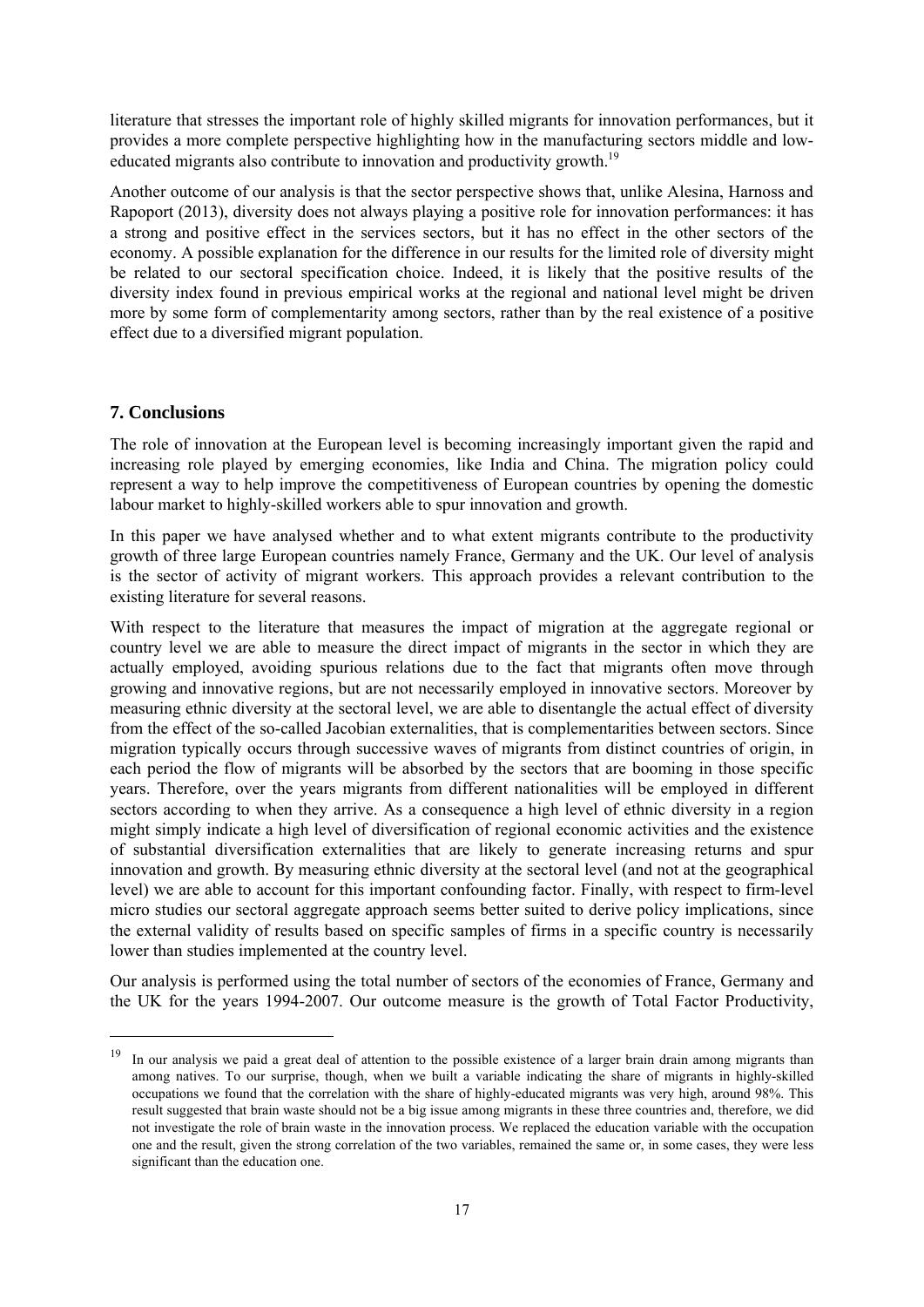which we consider a rough proxy of technological change. The advantage of using TFP with respect to other indicators of innovative activity (such as patents) is that it can be easily computed for all sectors in the economy, regardless of the specific type of innovation that they implement. In our specification we measure the impact of the migrant share, their level of education, their average age, and the level of ethnic diversity measured at the sectoral level.

In order to account for the possible endogeneity of migrants we adapt the well-known procedure first implemented by Card (2001) to our sectoral specification: we hence put forward the hypothesis that migrants not only tend to migrate to cities and regions in which their compatriots have already settled, but also that they often exploit the networks provided by their national community to find jobs, and hence often get hired in the same sectors in which their compatriots are already employed.

The results of the econometric analysis show that our instrumental variable strategy works well and that the share of migrants has in general a positive effect on Total Factor Productivity growth. However, the impact of this kind of effect varies considerably across sectors: it is much stronger in manufacturing and especially in high-tech sectors, when compared to services. Moreover, we find that tertiary-educated migrants have a positive effect on productivity growth mainly in high-tech sectors and to a lesser extent in services. These results might be driven by the fact that highly-qualified migrants in low skill jobs (in low-tech sectors) give reduced contributions, making the overall effect of their human capital negligible. In manufacturing, instead, we find that middle and low educated migrants display a positive effect on TFP growth. Finally, we find that the diversity index is never significant in all sectors but in the services sector, supporting the idea that the positive effect often found in the literature might be due to unmeasured complementarities across sectors.

Our analysis shows that the impact of migrants on productivity growth varies considerably according to the sectors in which they are employed. Moreover, the positive effect of tertiary-educated migrants is confined to the high-tech sectors and to a lesser extent to services. These findings suggest that a migration policy intended to foster the innovative performances of European countries should be strongly demand-driven, that is, it should take into account the specific needs of firms active in different sectors. While tertiary-educated migrants are important for specific sectors with high knowledge content, countries in which manufacturing still has an important role in the overall economy should also consider facilitating the inflow of young non tertiary educated foreign workers. Our results also suggest that in order to foster innovation European member states should promote the European Blue Card or specific national programmes (i.e. the Dutch or the UK highly-skilled visa regime) which facilitate the entrance of highly-skilled migrants. However, they should also introduce a more diversified policy mix strongly connected with the actual demand of firms (and sectors), in order to facilitate the entrance of the workers most in need. The non-significance of the diversity index, meanwhile, for most of the sectors analysed suggests that migration policy should rather focus on the skill-specific needs of the productive system, rather than on the specific country of origin of new migrants.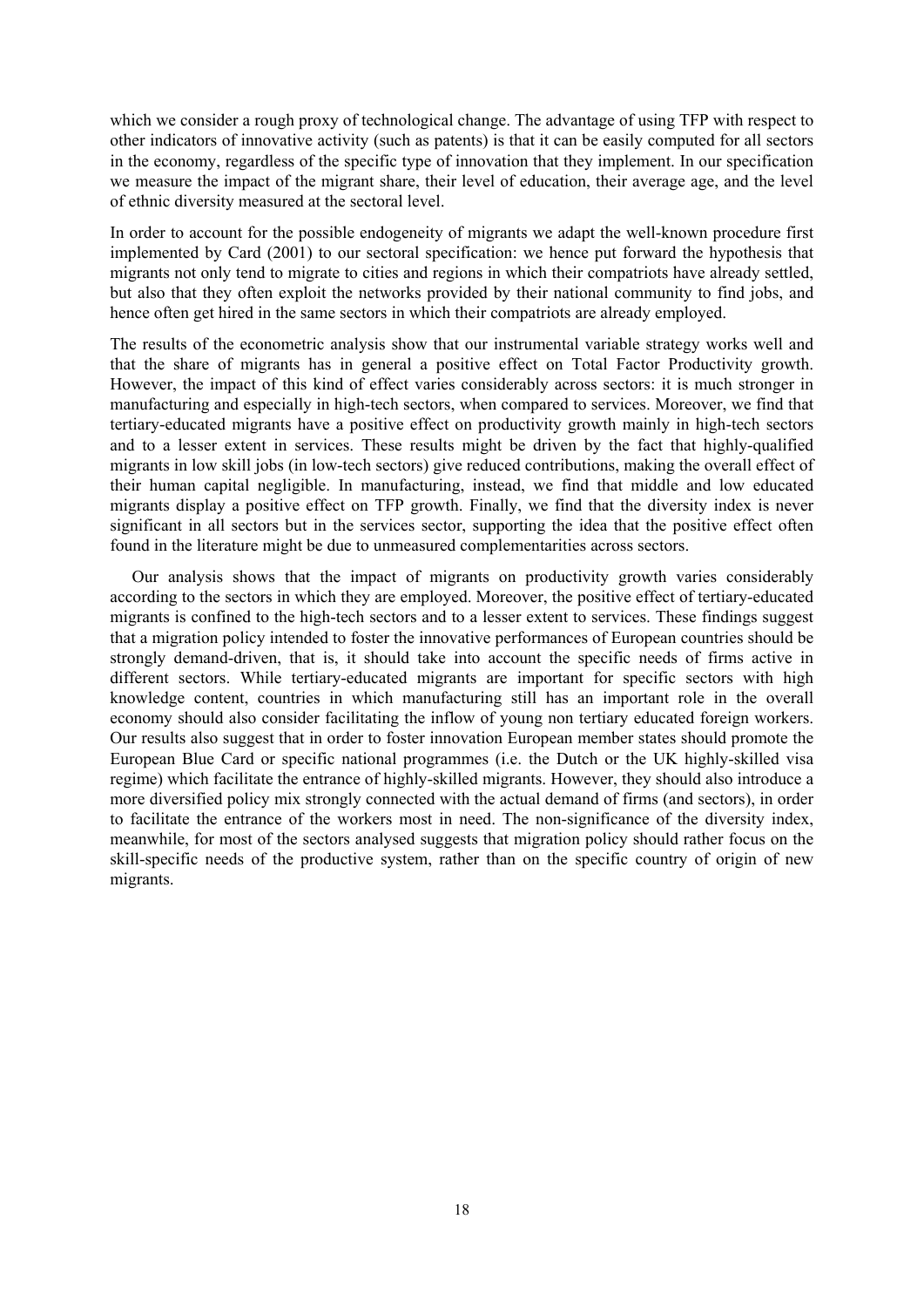#### **References**

- Abramovitz, M. (1956). Resource and Output Trends in the United States since 1870. *American. Economic Review*, 46(2): 5-23.
- Alesina, A., Harnoss J. and H. Rapoport (2013). Birthplace Diversity and Economic Prosperity. NBER Working Paper No. 18699. Cambridge, MA: *National Bureau of Economic Research*.
- Bosetti, V., Cattaneo C. and E. Verdolini (2015). Migration of skilled workers and innovation: A European Perspective, *Journal of International Economics,* 96(2): 311–322.
- Bratti, M. and C. Conti (2014). The Effect of (Mostly Unskilled) Immigration on the Innovation of Italian Regions, *Institute for the Study of Labor (IZA)* DP No. 7922.
- Breschi, S., Malerba F. and L. Orsenigo (2000). Technological Regimes and Schumpeterian Patterns of Innovation, *The Economic Journal,* 110 (463): 388–410.
- Breschi, S., Lissoni F. and G. Tarasconi. (2014), Inventor Data for Research on Migration and Innovation: A Survey and a Pilot, *WIPO Economic Research Working Papers n.17*, World Intellectual Property Organization, Geneva.
- Card, D. (2001). Immigrant inflows, native outflows, and the local labor market impacts of higher immigration. *Journal of Labor Economics* 19: 22–64.
- Constant, A. (2005). Immigrant Adjustment in France and Impacts on the Natives in K.F. Zimmermann (eds.), *European Migration: What Do We Know*, OUP, Oxford.
- Danzer, A.M. and F. Yaman (2013). Do Ethnic Enclaves impede Immigrants' Integration?. Evidence from a Quasi-Experimental Social Interaction Approach, *Review of International Economics*, 21(2):. 311-325.
- Dohse, D., and R. Gold. (2014). Determining the Impact of Cultural Diversity on Regional Economies in Europe. Work Package 503, MS101 "Research report on task 503.3", Working Paper 58.
- Dolado, J., Goria A. and A. Ichino (1994). Immigration, Human capital and growth in the Host Country: Evidence from a pooled Country Data. *Journal of population Economics,* 7(2): 193-215.
- Dustmann, C., Fabbri F., Preston I. and J. Wadsworth (2003). Labour market performance of immigrants in UK labour market, *Home office on line report 05/03*.
- Fassio C., Montobbio F. and A. Venturini (2015). How do Native and Migrant workers contribute to innovation? A study on France, Germany and the UK, *IZA Working Paper Series, DP No. 9062*.
- Feldman, M.P. and D.B. Audretsch (1999). Innovation in cities: Science-based diversity, specialization and localized competition. *European Economic Review,* 4: 409-429.
- Gagliardi, L. (2011). Does Skilled Migration Foster Innovative Performance? Evidence from British Local Areas, *Department of Geography & Environment, London School of Economics* SERC Discussion Papers 97.
- Hunt, J. and M. Gauthier-Loiselle (2010). How much does immigration boost innovation? *American Economic Journal: Macroeconomics*, 2(2): 31-56.
- Jacobs, J. (1969). *The Economy of Cities*. Vintage, New York.
- Jones, B. (2010). Age and Great Invention. *The Review of Economics and Statistics*, XCII (1): 1-14.
- Kerr, W. and W.F. Lincoln (2010). The Supply Side of Innovation: H-1B Visa Reforms and U.S. Ethnic Invention. *Journal of Labour Economics*, 28(3): 473-508.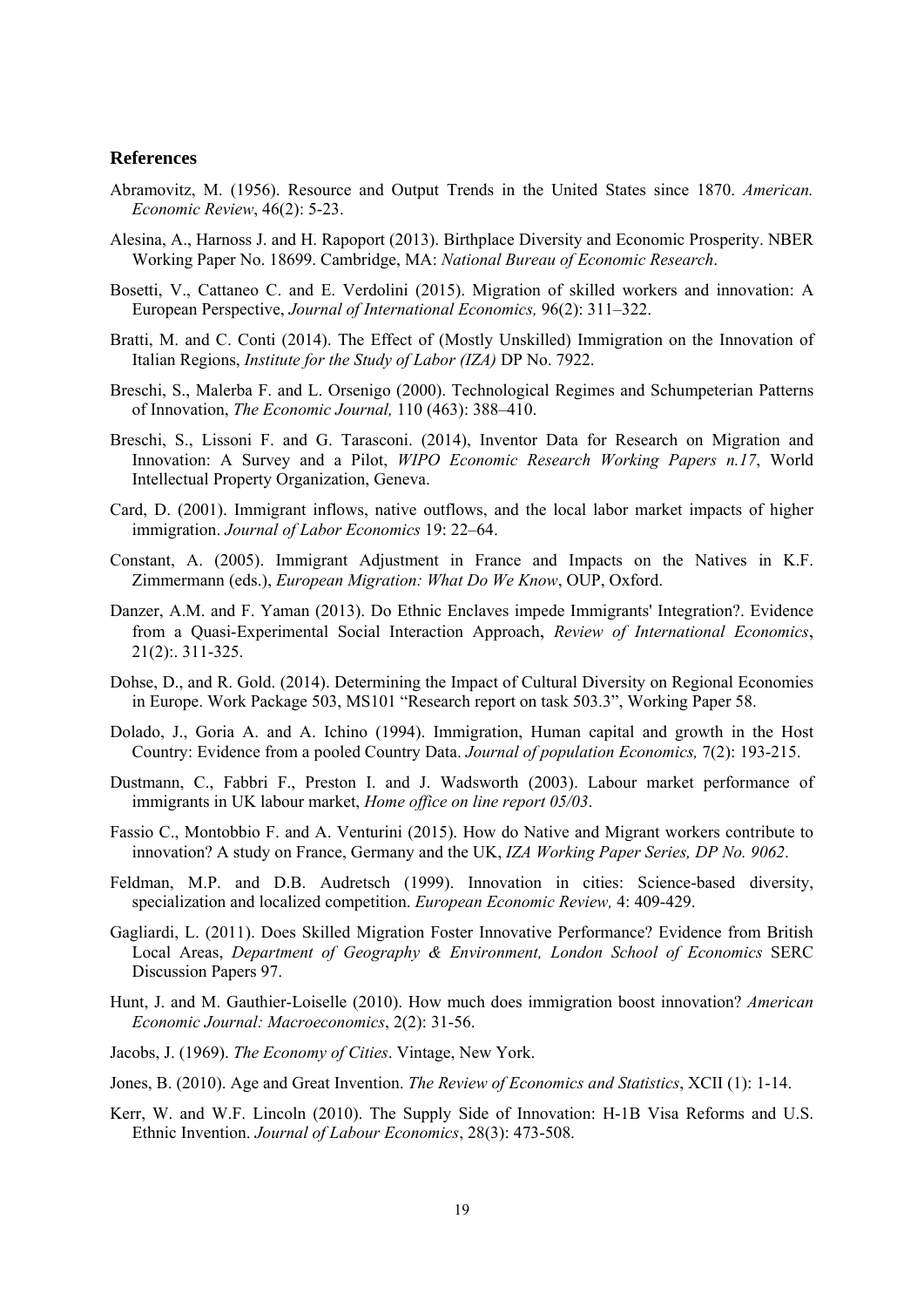Lundvall, B.A. (1993). *National Systems of Innovation*, Frances Pinter, London.

- Malerba, F. and L.Orsenigo (1996). Schumpeterian patterns of innovation are technology-specific, *Research Policy*, 25: 451-478.
- McGuirk, H. and D. Jordan (2012). Local Labour Market Diversity and Business Innovation: Evidence From Irish Manufacturing Businesses. *European Planning Studies,* 20(12): 1945–1960.
- Münz, R (2014). The global race for talent: Europe's migration challenge. *Bruegel Policy Brief* 2014/02
- Nelson, R. and S. Winter (1982). *An evolutionary theory of economic change*. Cambridge, Belknap Press of Harvard University.
- Niebuhr, A. (2010). Migration and innovation: Does cultural diversity matter for regional R&D activity? *Papers in Regional Science*, 89 (3): 563–585.
- O'Mahony, Mary and M.P. Timmer (2009). Output, Input and Productivity Measures at the Industry Level: the EU KLEMS Database, *Economic Journal*, 119(538): 374-403.
- Oberg, W. (1960). Age and achievement And the technical man. *Personnel Psychology*, 13(3), 245- 259.
- Ortega, F. and G. Peri (2012). The Aggregate Effects of Trade and Migration: Evidence from OECD Countries, A. Artal-Tur G.Peri and F. Requena-Silvente (eds.) *The Socio-Economic Impact of Migration Flows. Effects on Trade, Remittances, Output, and the Labour Market*, Springer
- Ortega, F. and G. Peri (2014). Openness and Income: The roles of Trade and Migration, *Journal of International Economics*, 92(2), 231–251.
- Østergaard, C., Timmermansa B. and K. Kristinsson (2011). Does a different view create something new? The effect of employee diversity on innovation, *Research Policy*, 40(3), 500–509.
- Ozgen, C., Nijkamp, P. and J. Poot (2012). Immigration and Innovation in European Regions, in P. Nijkamp, J. Poot and M. Sahin (eds.) *Migration Impact Assessment: New Horizons*, Edward Elgar.
- Ozgen, C., Nijkamp, P. and J. Poot (2013). The Impact of Cultural Diversity on Innovation: Evidence from Dutch Firm-Level Data. *IZA Journal of Migration* 2 (18).
- Ozgen, C., Peters, C., Niebuhr, A., Nijkamp, P. and Poot, J. (2014). Does Cultural Diversity of Migrant Employees Affect Innovation? *International Migration Review*, 48: 377–416.
- Parrotta, P., Pozzoli D. and M. Pytlikova (2014). The nexus between labor diversity and firm's innovation, *Journal of Population Economics*, 27:303–364.
- Santamaría, L., Nieto, M.J. and A. Barge-Gil (2009). Beyond formal R&D: Taking advantage of other sources of innovation in low-and medium-technology industries*. Research Policy* 38, 507-517.
- Solow, R. M. (1957). Technical change and the aggregate production function. *The Review of Economics and Statistics,* 39: 312-320.
- Schubert, T. and M. Andersson (2013). Old is Gold? The Effects of Employee Age on Innovation and the Moderating Effects of Employment Turnover. *Papers in Innovation Studies 2013/29*, CIRCLE.

Stahl, G. K., Maznevski, M. L., Voigt, A. and J. Karsten (2010). Unraveling the effects of cultural diversity in teams: A meta-analysis of research on multicultural work groups. *Journal of International Business Studies*, 41, 690–709.

Stock, J.H., and M. Yogo (2005). Testing for Weak Instruments in Linear IV Regression, in J.H. Stock and D.W.K. Andrews (eds.), *Identification and Inference for Econometric Models: Essays in Honor of Thomas J. Rothenberg*, Cambridge University Press, Cambridge.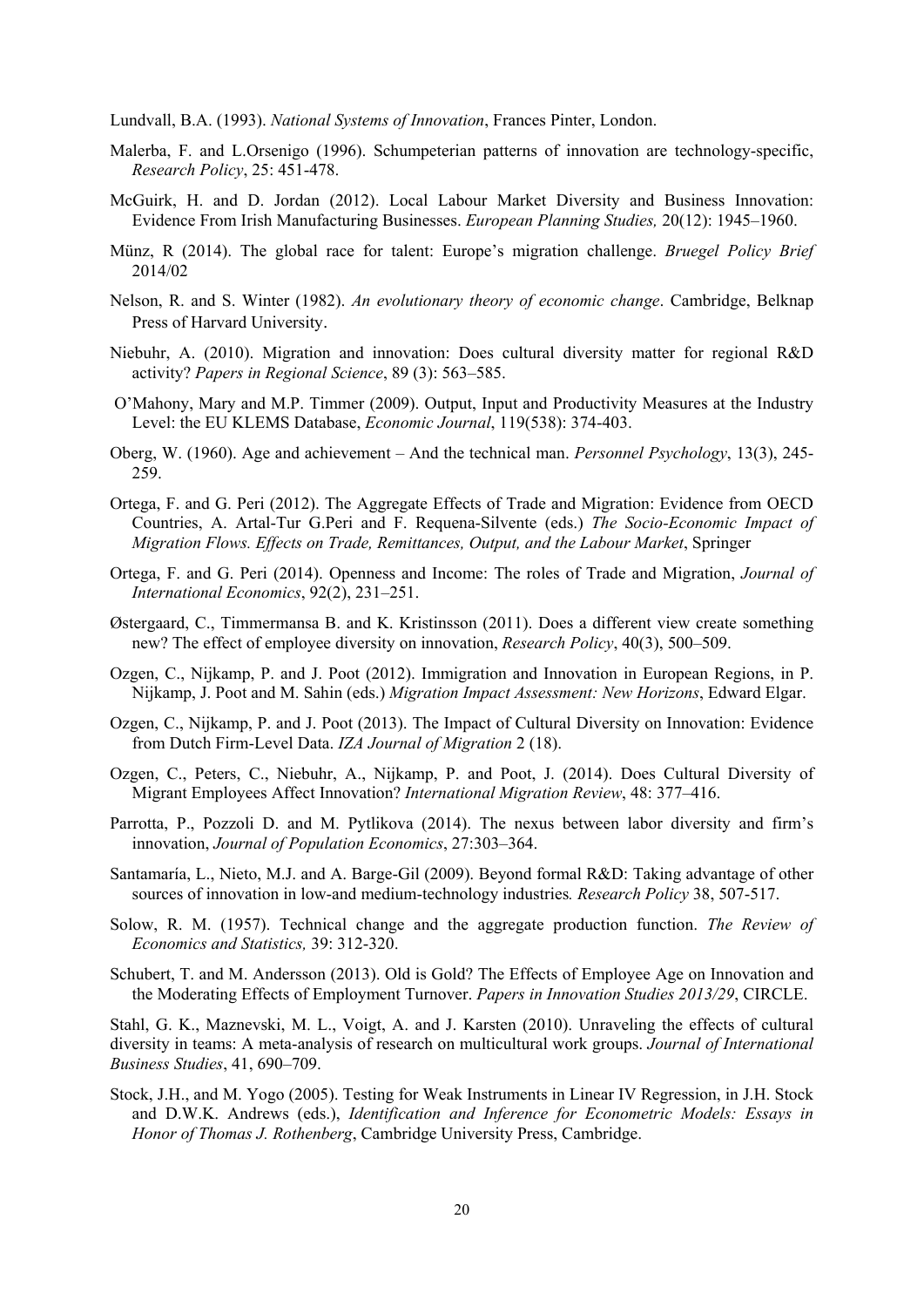- Strom, S., Venturini A. and C. Villosio (2013), Wage assimilation: migrants versus natives, internal migrants versus foreign migrants, *MPC-RSCAS 2013-30*.
- Tapinos, G. (1996). *Europe méditerranéenne et changements démographiques*. Fondazione Giovanni Agnelli, Turin.
- Tapinos, G. (1999). Migration, trade and development. The European Union and the Maghreb countries, in King, R., Lazaridis, G., and C. Tsardanidis (eds.), *Eldorado or Fortress? Migration in South Europe*, Palgrave Macmillan.
- Trax, M., Brunow, S. and J. Suedekum (2015). Cultural diversity and plant level productivity. *Regional Science and Urban Economics*, 53: 85–96. Venturini A. (2004), *Post-War Migration in Southern Europe 1950-2000. An Economic Approach*, Cambridge University Press.
- Von Hippel, E.A. (1976). The Dominant Role of Users in the Scientific Instrument Innovation Process. *Research Policy* 5 (3): 212–239.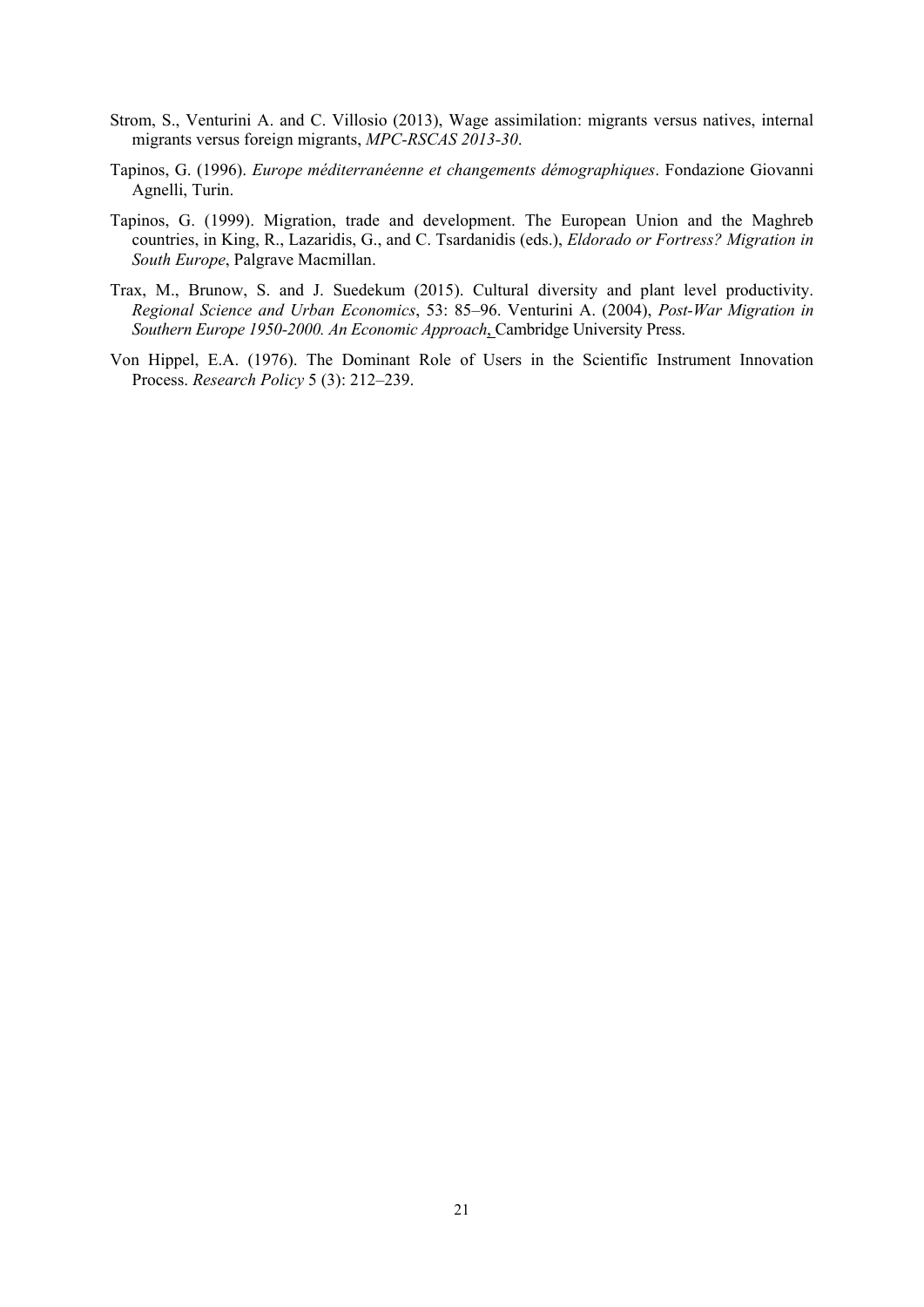|                                                                      |      | 1994-1996           |         |      | 2005-2007     |                |
|----------------------------------------------------------------------|------|---------------------|---------|------|---------------|----------------|
| <b>Sector</b>                                                        | UK   | <b>France</b>       | Germany | UK   | <b>France</b> | <b>Germany</b> |
| Agriculture, hunting, forestry and fishing                           | 0.91 | 0.77                | 0.88    | 0.89 | 0.79          | 0.91           |
| Mining and quarrying                                                 | 0.86 | 0.59                | 0.56    | 0.88 | 0.64          | 0.70           |
| Food, beverages and tobacco                                          | 0.89 | 0.77                | 0.84    | 0.88 | 0.84          | 0.87           |
| Textile, leather and footwear                                        | 0.80 | 0.89                | 0.79    | 0.79 | 0.86          | 0.87           |
| Wood and products of wood and cork                                   | 0.86 | 0.69                | 0.85    | 0.78 | 0.77          | 0.88           |
| Pulp, paper, printing and publishing                                 | 0.91 | 0.84                | 0.88    | 0.90 | 0.87          | 0.91           |
| Coke, refined petroleum and nuclear fuel                             | 0.77 | 0.67                | 0.78    | 0.87 |               | 0.68           |
| Chemicals and chemical products                                      | 0.89 | 0.89                | 0.87    | 0.91 | 0.88          | 0.91           |
| Rubber and plastic products                                          | 0.88 | 0.84                | 0.72    | 0.88 | 0.88          | 0.86           |
| Other non-metallic mineral product                                   | 0.85 | 0.75                | 0.76    | 0.89 | 0.75          | 0.81           |
| Basic metals and fabricated metals                                   | 0.85 | 0.85                | 0.79    | 0.89 | 0.82          | 0.85           |
| Machinery, nec                                                       | 0.90 | 0.83                | 0.85    | 0.90 | 0.85          | 0.90           |
| Electrical and optical equipment                                     | 0.90 | 0.88                | 0.89    | 0.92 | 0.93          | 0.91           |
| Transport equipment                                                  | 0.87 | 0.84                | 0.77    | 0.89 | 0.88          | 0.86           |
| Manufacturing nec; recycling                                         | 0.89 | 0.74                | 0.88    | 0.91 | 0.85          | 0.89           |
| Electricity, gas and water supply                                    | 0.88 | 0.58                | 0.82    | 0.87 | 0.78          | 0.90           |
| Construction                                                         | 0.78 | 0.79                | 0.83    | 0.91 | 0.77          | 0.87           |
| Sale, maintenance and repair of motor                                |      |                     |         |      |               |                |
| vehicles                                                             | 0.87 | 0.80                | 0.84    | 0.89 | 0.80          | 0.89           |
| Wholesale trade and commission trade                                 | 0.91 | 0.91                | 0.90    | 0.93 | 0.92          | 0.92           |
| Retail trade, except of motor vehicles; etc.                         | 0.89 | 0.89                | 0.88    | 0.90 | 0.92          | 0.91           |
| Hotels and restaurants                                               | 0.92 | 0.89                | 0.89    | 0.92 | 0.92          | 0.91           |
| Transport and storage                                                | 0.89 | 0.88                | 0.89    | 0.90 | 0.88          | 0.90           |
| Post and telecommunications                                          | 0.86 | 0.53                | 0.89    | 0.89 | 0.81          | 0.89           |
| Financial intermediation                                             | 0.92 | 0.87                | 0.92    | 0.92 | 0.91          | 0.92           |
| Real estate activities                                               | 0.88 | 0.73                | 0.93    | 0.92 | 0.61          | 0.90           |
| Renting of machinery and equipment                                   | 0.91 | 0.90                | 0.90    | 0.92 | 0.88          | 0.92           |
| Public admin and                                                     | 0.89 | 0.87                | 0.91    | 0.89 | 0.87          | 0.91           |
| Education                                                            | 0.92 | 0.91                | 0.94    | 0.93 | 0.92          | 0.94           |
| Health and social work                                               | 0.88 | 0.87                | 0.91    | 0.89 | 0.89          | 0.91           |
| Other community, social services<br>Private households with employed | 0.92 | 0.91                | 0.92    | 0.93 | 0.92          | 0.93           |
| persons                                                              | 0.93 | 0.80                | 0.90    | 0.93 | 0.73          | 0.91           |
| Average                                                              | 0.88 | $\boldsymbol{0.80}$ | 0.85    | 0.89 | 0.81          | 0.89           |
| <b>National</b>                                                      | 0.91 | $\boldsymbol{0.88}$ | 0.88    | 0.92 | 0.89          | 0.91           |

#### **Table 1. Diversity Index (within migrants)**

*Note:* The diversity estimates here are based on the Simpson index, which is equal to the probability that two entities taken randomly from the dataset of interest (with replacement) represent the same type. Its transformation (1- Simpson index) represents the probability that the two entities represent different types and are called the Gini-Simpson index. In the context of our study it implies the probability that two persons randomly taken in the sector have different origins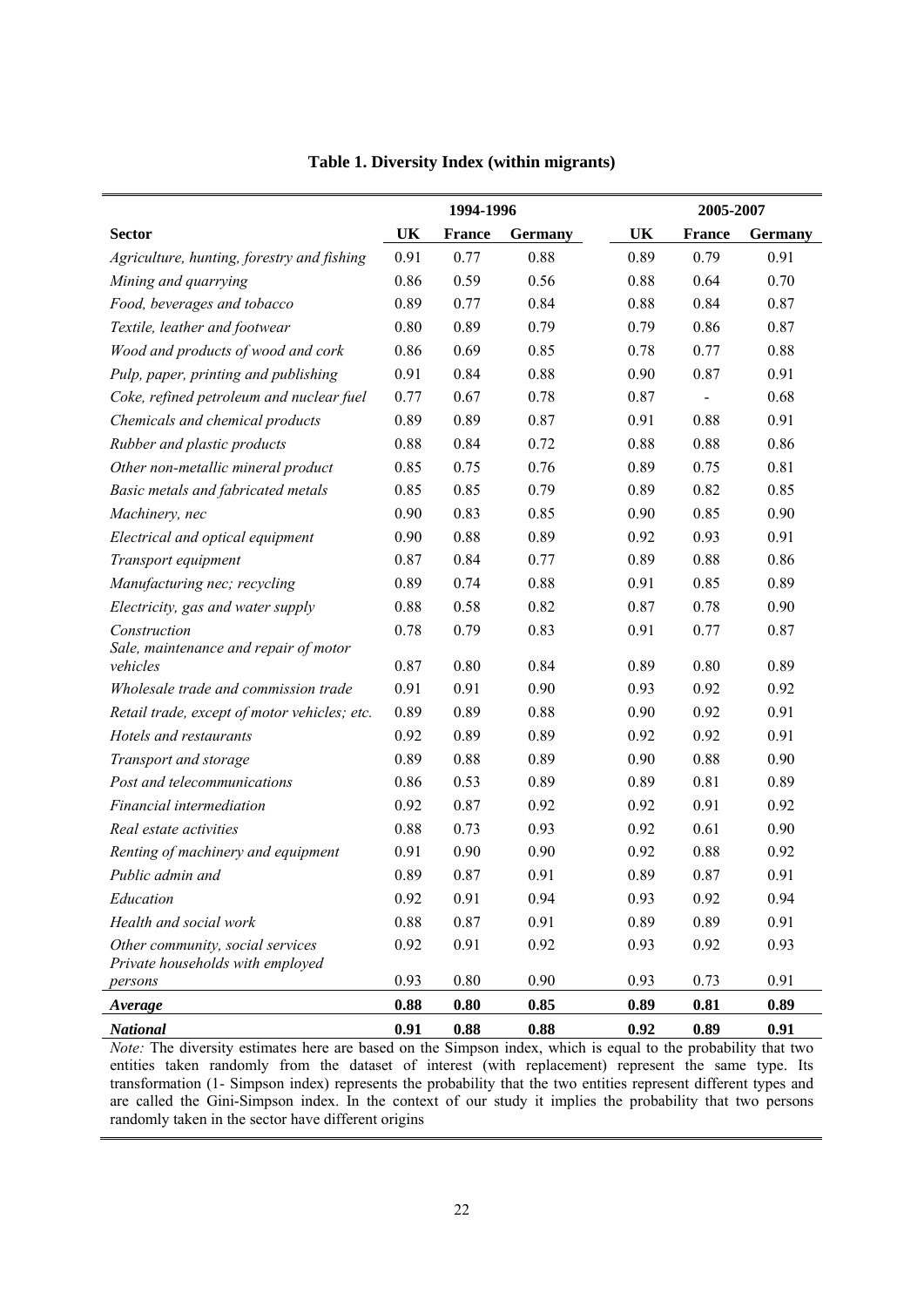|                                 | <b>Total</b> | <b>Manufacturing</b> | <b>Services</b> | <b>Hightech</b> | Lowtech |
|---------------------------------|--------------|----------------------|-----------------|-----------------|---------|
| <b>TFP</b> index growth $(\% )$ | 1.58         | 2.79                 | 0.68            | 2.80            | 1.35    |
| <b>Share of young</b>           | 0.38         | 0.38                 | 0.37            | 0.39            | 0.37    |
| <b>Tertiary educated</b>        | 0.07         | 0.06                 | 0.07            | 0.10            | 0.06    |
| Non-tertiary educated           | 0.31         | 0.32                 | 0.30            | 0.29            | 0.31    |
| Share of tertiary educated      | 0.16         | 0.13                 | 0.18            | 0.20            | 0.15    |
| <b>Share of immigrants</b>      | 0.08         | 0.08                 | 0.07            | 0.07            | 0.08    |
| <b>Tertiary educated</b>        | 0.23         | 0.19                 | 0.25            | 0.28            | 0.22    |
| <b>Non-tertiary educated</b>    | 0.77         | 0.80                 | 0.75            | 0.71            | 0.78    |

#### **Table 2. Aggregate sector specific descriptive statistics**

Note: The population under 35 is considered young. The share of young Tertiary and Non-tertiary is decomposed using as a base the total employed. The share of immigrants is decomposed into Tertiary and Non-tertiary educated using as a base the total number of migrants.

#### **Table 3. Descriptive statistics**

|                                                | <b>Mean</b> | Std.<br>Dev. | Min    | Max    | <b>Definition</b>                                         |
|------------------------------------------------|-------------|--------------|--------|--------|-----------------------------------------------------------|
| <b>TFP</b>                                     | 107.82      | 21.86        | 26.74  | 290.87 | <b>Total Factor Productivity</b>                          |
| <b>Share of migrants</b>                       | 0.073       | 0.046        | 0.000  | 0.29   | Share of foreign born in total employed                   |
| <b>Education Quality of</b><br><b>Migrants</b> | 0.228       | 0.177        | 0.000  |        | Share of high skill foreign born in total<br>foreign born |
| <b>Share of High Skill</b><br><b>Migrants</b>  | 0.015       | 0.015        | 0.000  | 0.091  | Share of high skill foreign born in total<br>employed     |
| <b>Share of Low Skill Migrants</b>             | 0.058       | 0.042        | 0.000  | 0.274  | Share of low skill foreign born in total<br>employed      |
| <b>Share of Low Skill Natives</b>              | 0.783       | 0.104        | 0.318  | 0.95   | Share of low skill native born in total<br>employed       |
| <b>Diversity Index</b>                         | 0.858       | 0.100        | 0.000  |        | Simpson index                                             |
| <b>Age of Migrants</b>                         | 39.49       | 3.114        | 22     | 53.361 | Average age of foreign born                               |
| <b>Age of Natives</b>                          | 39.98       | 2.038        | 32.319 | 46.541 | Average age of natives born                               |

Note: Highly skilled are workers with tertiary education. Source: KLEMS, UK LFS, FR LFS, DE Micro-census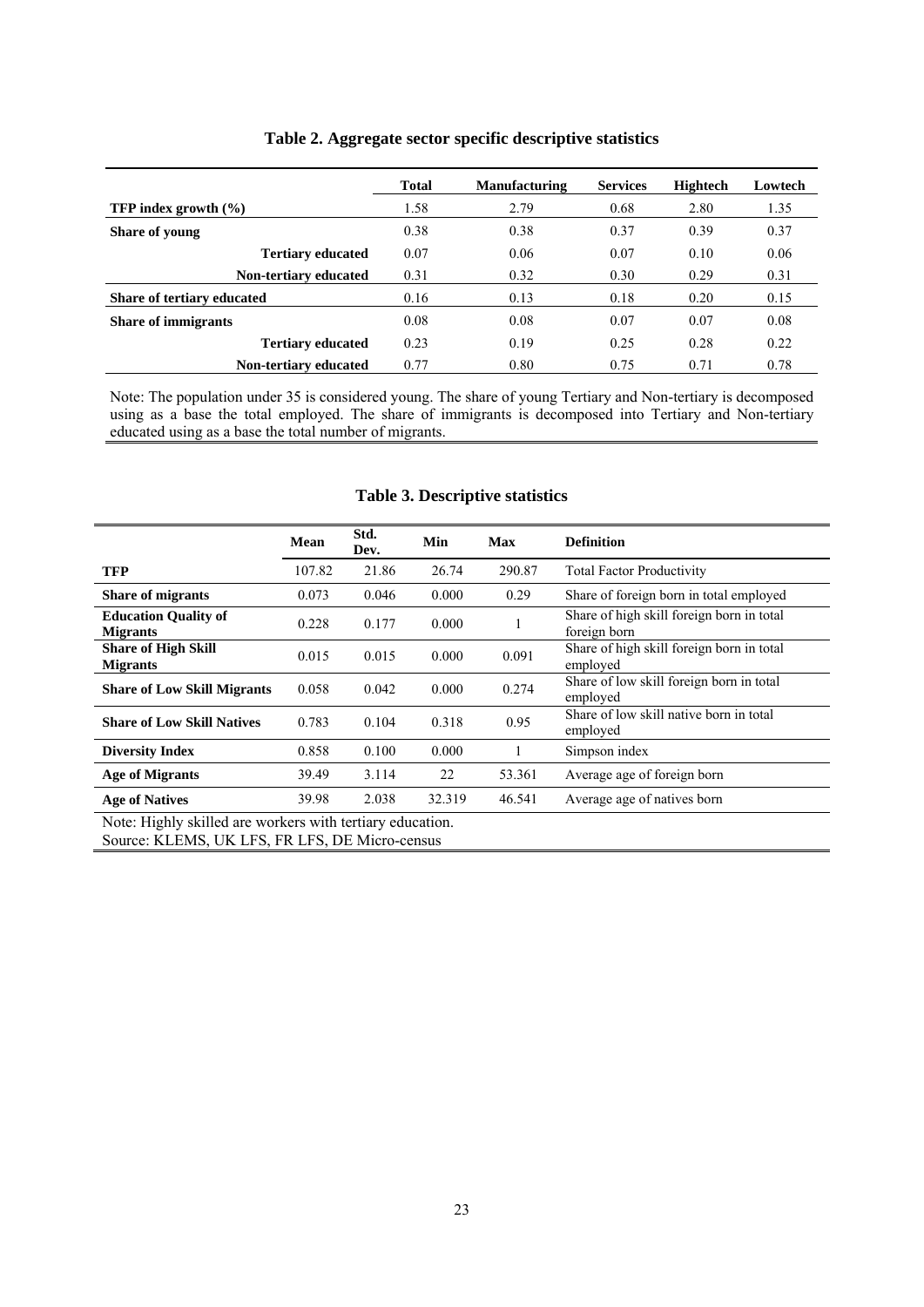| Country             | Correlation |
|---------------------|-------------|
|                     |             |
| UK 1994 & 2007      | 0.92        |
| France 1994 & 2005  | 0.74        |
| Germany 1996 & 2008 | 0.97        |

**Table 4. Correlation of ethnic sector share over time by countries** 

**Figure 1. The relationship between ethnic sector shares (first vs last periods by countries of destination)** 



*Country: Germany* 

Note: Ethnic Sector Share is calculated as the share of a given country of origin in a specific sector by year and country of destination (Ex. share of Moroccans in the texite in France in a given year). Source UK LFS, FR LFS, DE Micro-Census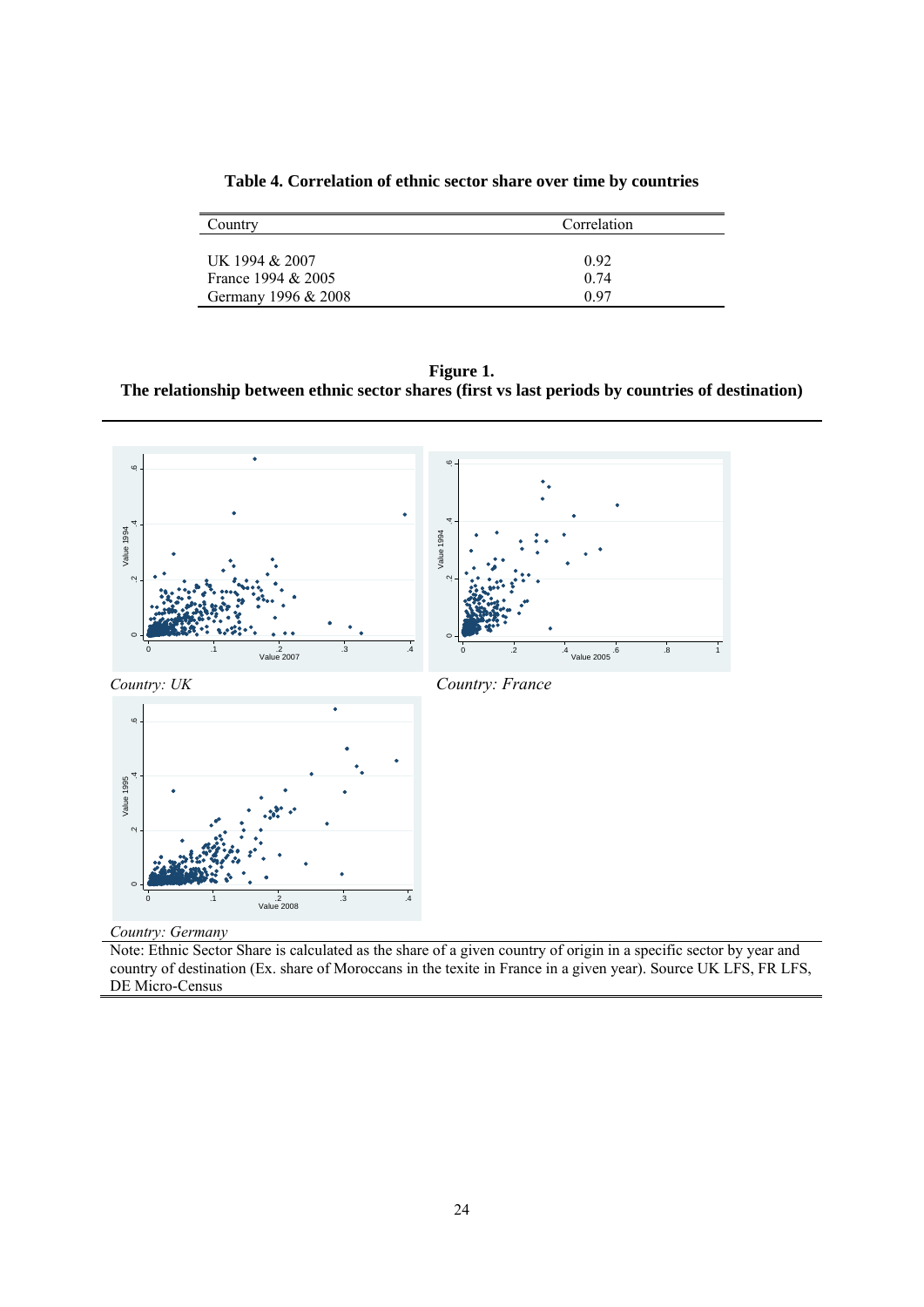|                             | (1)                  |                       | (2)              |                       |                     | (3)                  |                  | (4)                   |                      | (5)                   |
|-----------------------------|----------------------|-----------------------|------------------|-----------------------|---------------------|----------------------|------------------|-----------------------|----------------------|-----------------------|
|                             |                      | <b>Total Economy</b>  | Manufacturing    |                       |                     | Services             |                  | High-Tech Sectors     |                      | Low-Tech Sectors      |
| <b>VARIABLES</b>            | FE                   | IV                    | FE               | IV                    | FE                  | IV                   | FE               | IV                    | FE                   | IV                    |
| log Share of Migrants       | $0.054**$<br>(0.026) | $0.219***$<br>(0.036) | 0.047<br>(0.032) | $0.229***$<br>(0.056) | $0.065*$<br>(0.037) | $0.084**$<br>(0.036) | 0.046<br>(0.068) | $0.319***$<br>(0.062) | $0.055**$<br>(0.026) | $0.184***$<br>(0.042) |
| log Education Quality of    |                      |                       |                  |                       |                     |                      |                  |                       |                      |                       |
| Migrants                    | $-0.015$             | 0.007                 | $-0.029$         | $-0.003$              | $-0.005$            | $-0.002$             | 0.037            | $0.056*$              | $-0.022$             | $-0.004$              |
|                             | (0.014)              | (0.011)               | (0.022)          | (0.018)               | (0.015)             | (0.013)              | (0.033)          | (0.029)               | (0.016)              | (0.012)               |
| Diversity Index             | 0.162                | $-0.042$              | 0.031            | $-0.279$              | $0.286**$           | $0.265***$           | $0.857*$         | 0.712                 | 0.132                | $-0.035$              |
|                             | (0.109)              | (0.091)               | (0.156)          | (0.180)               | (0.116)             | (0.087)              | (0.414)          | (0.463)               | (0.111)              | (0.096)               |
| log Age of Migrants         | $-4.306$             | $-5.377$              | $-8.130**$       | $-12.306**$           | 6.760               | 6.545*               | $-43.744***$     | $-36.842***$          | $-3.108$             | $-2.592$              |
|                             | (3.381)              | (3.496)               | (3.740)          | (6.246)               | (4.391)             | (3.567)              | (12.250)         | (12.824)              | (3.615)              | (3.666)               |
| log Age of Migrants squared | 0.596                | 0.737                 | 1.145**          | 1.700**               | $-0.950$            | $-0.920*$            | $5.960***$       | 5.018***              | 0.433                | 0.359                 |
|                             | (0.469)              | (0.475)               | (0.520)          | (0.847)               | (0.590)             | (0.486)              | (1.638)          | (1.739)               | (0.503)              | (0.498)               |
| Constant                    | 12.483**             | 15.140**              | 19.267***        | 27.873**              | $-7.428$            | $-6.970$             | 84.500***        | 72.716***             | 10.274               | 9.870                 |
|                             | (6.073)              | (6.452)               | (6.695)          | (11.538)              | (8.152)             | (6.566)              | (22.959)         | (23.629)              | (6.464)              | (6.774)               |
|                             |                      |                       |                  |                       |                     |                      |                  |                       |                      |                       |
| Observations                | 1,148                | 1,142                 | 478              | 472                   | 670                 | 670                  | 228              | 228                   | 920                  | 914                   |
| Number of sectors           | 92                   | 91                    | 39               | 38                    | 53                  | 53                   | 18               | 18                    | 74                   | 73                    |
| R-squared                   | 0.140                |                       | 0.252            |                       | 0.132               |                      | 0.477            |                       | 0.107                |                       |
| First stage F statistics    |                      | 317.83                |                  | 147.74                |                     | 247.05               |                  | 126.61                |                      | 220.7                 |

| Table 5 Total Factor Productivity and Foreign Labor Force: Quantity, Quality and Diversity |  |
|--------------------------------------------------------------------------------------------|--|
|                                                                                            |  |

Note: The dependent variable is the log of Total Factor Productivity. FE columns report the results of fixed-effect estimator, while IV columns report the results of a two-stage least squares estimator with fixed effects, using the Card-like instruments, as described in Section 5.2. The instrumented variable is the log share of immigrants. All models include time dummies. First-stage F-statistics are reported. See Table (7) for First-Stage coefficients. Robust standard errors in parentheses \*\*\* p<0.01, \*\* p<0.05, \* p<0.1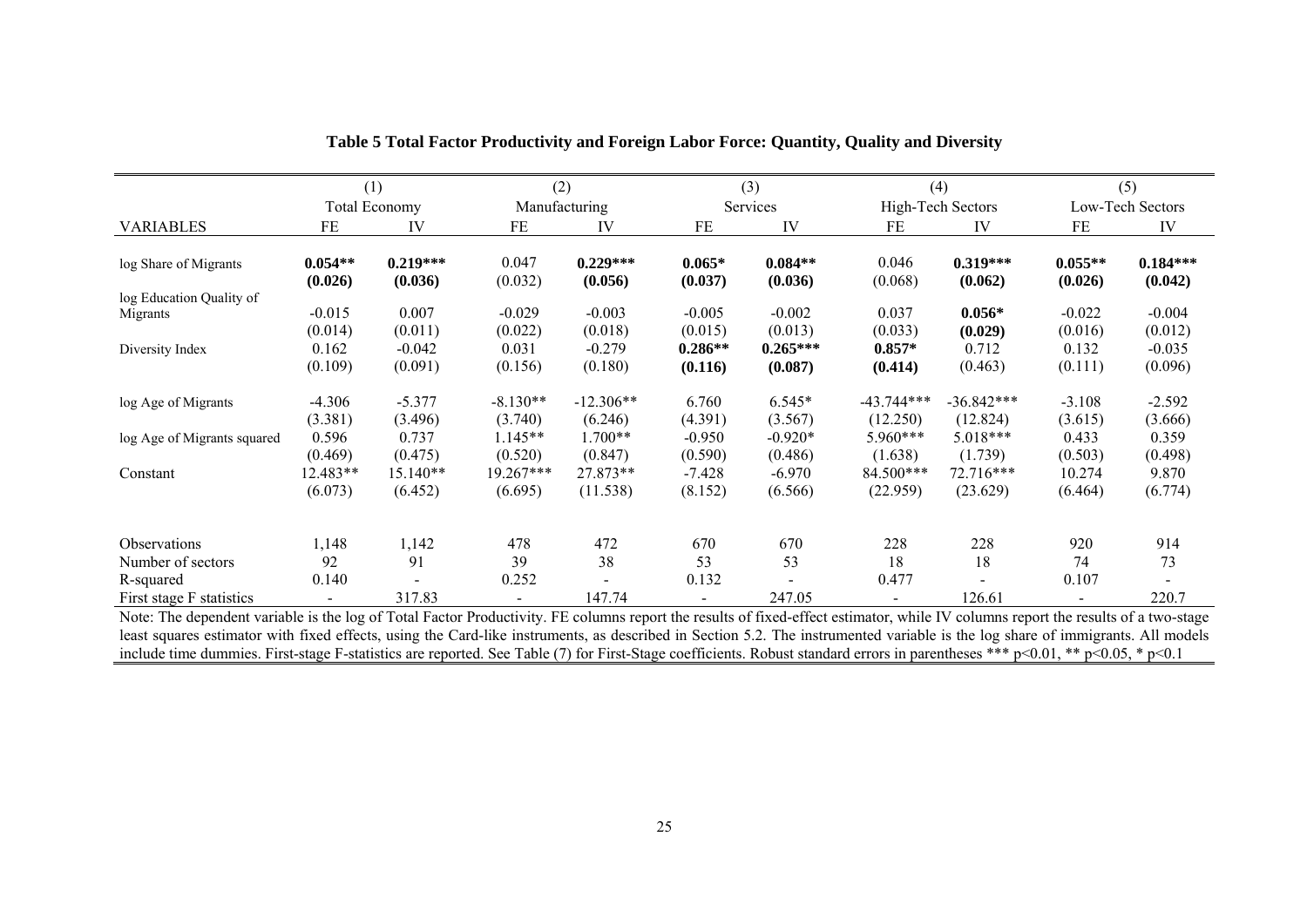|                                |           | (1)                  |              | (2)           |             | (3)          |              | (4)               |            | (5)              |
|--------------------------------|-----------|----------------------|--------------|---------------|-------------|--------------|--------------|-------------------|------------|------------------|
|                                |           | <b>Total Economy</b> |              | Manufacturing |             | Services     |              | High-Tech Sectors |            | Low-Tech Sectors |
| <b>VARIABLES</b>               | $\rm FE$  | IV                   | $FE$         | IV            | FE          | IV           | FE           | IV                | $\rm FE$   | IV               |
| log Share of High Skill        |           |                      |              |               |             |              |              |                   |            |                  |
| Migrants                       | 0.009     | $0.205***$           | $-0.005$     | $-0.314$      | 0.018       | $0.122***$   | $0.064**$    | $0.308***$        | 0.004      | $0.241***$       |
|                                | (0.010)   | (0.061)              | (0.013)      | (0.378)       | (0.015)     | (0.035)      | (0.029)      | (0.073)           | (0.010)    | (0.071)          |
| log Share of Low Skill         |           |                      |              |               |             |              |              |                   |            |                  |
| Migrants                       | $0.058**$ | 0.083                | 0.034        | $0.393*$      | $0.082**$   | $-0.008$     | 0.016        | 0.154             | $0.076***$ | 0.046            |
|                                | (0.026)   | (0.063)              | (0.028)      | (0.203)       | (0.034)     | (0.049)      | (0.064)      | (0.141)           | (0.028)    | (0.069)          |
| log Share of Low Skill Natives | 0.109     | $0.839***$           | $-0.051$     | 0.628         | 0.236       | $0.290*$     | 0.406        | $1.256***$        | 0.232      | $1.041***$       |
|                                | (0.225)   | (0.213)              | (0.385)      | (0.888)       | (0.268)     | (0.160)      | (0.413)      | (0.433)           | (0.299)    | (0.310)          |
| log Age of Migrants            | $-1.921$  | $-9.448**$           | $-4.657$     | $-0.673$      | 5.072       | 3.220        | $-43.428***$ | $-62.432***$      | $-1.006$   | $-6.494$         |
|                                | (2.928)   | (4.145)              | (4.188)      | (14.961)      | (4.358)     | (3.930)      | (11.462)     | (16.706)          | (3.112)    | (4.623)          |
| log Age of Migrants squared    | 0.264     | $1.300**$            | 0.667        | 0.058         | $-0.723$    | $-0.465$     | 5.911***     | $8.490***$        | 0.136      | 0.903            |
|                                | (0.404)   | (0.565)              | (0.579)      | (2.082)       | (0.589)     | (0.535)      | (1.536)      | (2.271)           | (0.430)    | (0.630)          |
| log Age of Natives             | 7.935     | 27.735               | $-126.372**$ | $-160.444**$  | 40.391**    | 47.865***    | 15.100       | 125.893**         | $-5.127$   | 11.515           |
|                                | (19.620)  | (17.371)             | (48.547)     | (66.215)      | (19.722)    | (14.260)     | (31.243)     | (62.756)          | (20.492)   | (20.338)         |
| log Age of Natives squared     | $-0.926$  | $-3.581$             | 17.293**     | 21.808**      | $-5.394**$  | $-6.404***$  | $-1.953$     | $-16.904**$       | 0.845      | $-1.397$         |
|                                | (2.673)   | (2.355)              | (6.612)      | (8.903)       | (2.673)     | (1.936)      | (4.150)      | (8.543)           | (2.804)    | (2.760)          |
| Constant                       | $-8.223$  | $-30.389$            | 243.770**    | 301.526***    | $-79.389**$ | $-89.723***$ | 55.708       | $-112.640$        | 14.243     | $-5.697$         |
|                                | (37.829)  | (31.722)             | (91.933)     | (113.204)     | (36.584)    | (26.344)     | (67.915)     | (119.867)         | (39.987)   | (37.385)         |
| Observations                   | 1,147     | 1,140                | 478          | 471           | 669         | 669          | 228          | 228               | 919        | 912              |
| R-squared                      | 0.155     |                      | 0.282        |               | 0.143       |              | 0.482        |                   | 0.126      |                  |
| Number of sectors              | 92        | 91                   | 39           | 38            | 53          | 53           | 18           | 18                | 74         | 73               |
| First stage F-statistics       |           |                      |              |               |             |              |              |                   |            |                  |
| log Share of High Skill        |           |                      |              |               |             |              |              |                   |            |                  |
| Migrants                       |           | 31.07                |              | 2.66          |             | 58.41        |              | 27.81             |            | 18.27            |
| log Share of Low Skill         |           |                      |              |               |             |              |              |                   |            |                  |
| Migrants                       |           | 78.95                |              | 33.88         |             | 62.88        |              | 18.83             |            | 61.27            |

**Table 6 Total Factor Productivity and Foreign Labor Force: Skill Composition Effect.** 

Note: The dependent variable is the log of Total Factor Productivity. FE columns report the results of fixed-effect estimator, while IV columns report the results of a two-stage least squares estimator with fixed effects, using the Card-like instruments, as described in Section 5.2. The instrumented variables are the log share of educated immigrants and the log share of low and middle educated immigrants. All models include time dummies. First-stage F-statistics are reported. See Tables (8a) and (8b) for First-Stage coefficients. Robust standard errors in parentheses \*\*\* p<0.01, \*\* p<0.05, \* p<0.1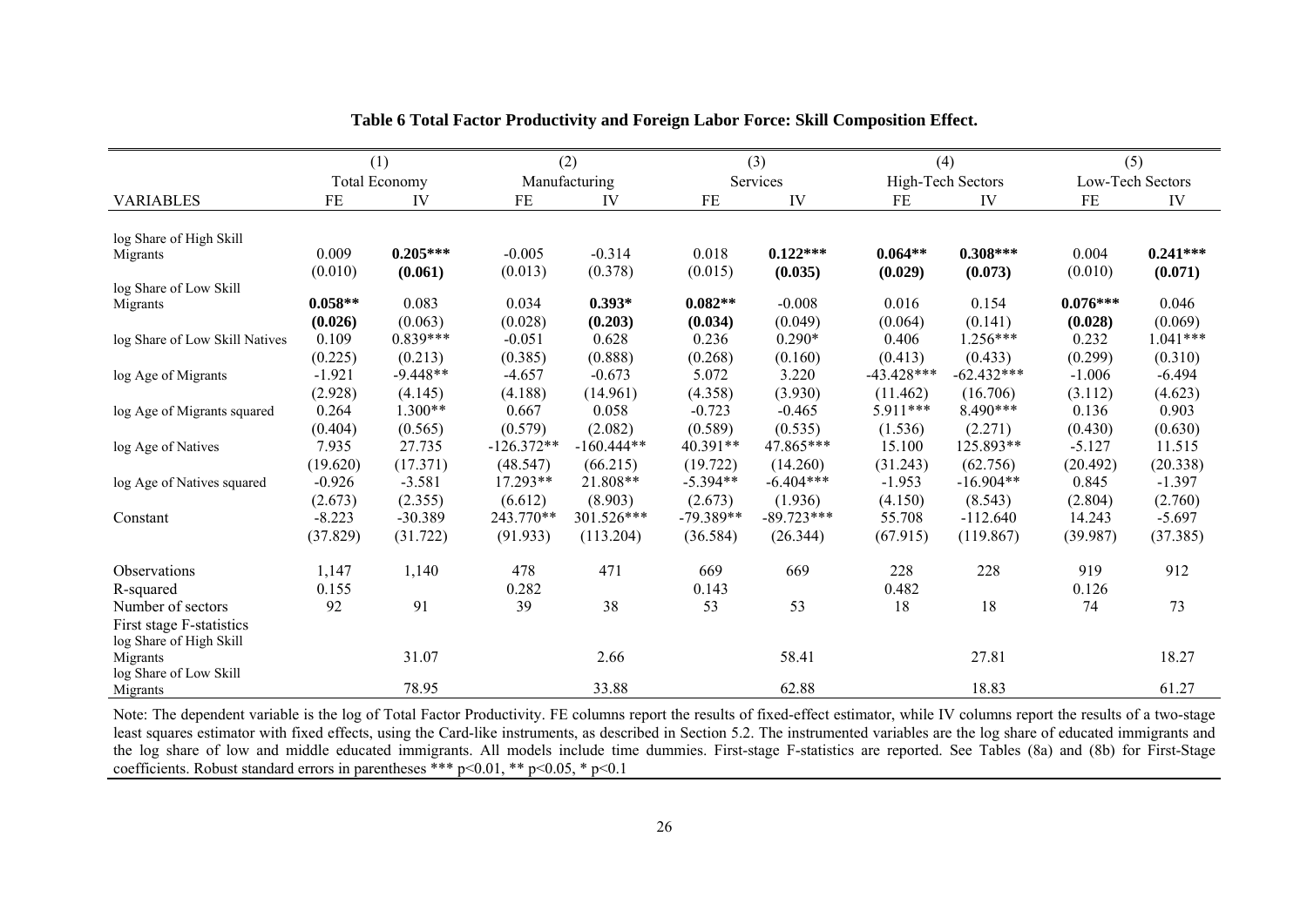|                                                                                                                                                                    | (1)                  | (2)           | (3)        | (4)               | (5)              |
|--------------------------------------------------------------------------------------------------------------------------------------------------------------------|----------------------|---------------|------------|-------------------|------------------|
| <b>VARIABLES</b>                                                                                                                                                   | <b>Total Economy</b> | Manufacturing | Services   | High-Tech Sectors | Low-Tech Sectors |
|                                                                                                                                                                    |                      |               |            |                   |                  |
| Predicted (log) share of migrants                                                                                                                                  | $0.594***$           | $0.683***$    | $0.639***$ | $0.707***$        | $0.572***$       |
|                                                                                                                                                                    | (0.333)              | (0.056)       | (0.041)    | (0.063)           | (0.039)          |
|                                                                                                                                                                    |                      |               |            |                   |                  |
| Set of exogenous variables included in the second stage                                                                                                            | Yes                  | Yes           | Yes        | Yes               | Yes              |
| Time dummies                                                                                                                                                       | Yes                  | Yes           | Yes        | Yes               | Yes              |
| <b>Observations</b>                                                                                                                                                | 1,142                | 472           | 670        | 228               | 914              |
| Number of sectors                                                                                                                                                  | 91                   | 38            | 53         | 18                | 73               |
|                                                                                                                                                                    |                      | 147.74        |            |                   |                  |
| F statistics (I stage)                                                                                                                                             | 317.83               |               | 247.05     | 126.61            | 220.7            |
| Note: This table reports the first stage statistics for the Card-like instrument in Table (5), where we instrument the (log) share of migrants in each sector. The |                      |               |            |                   |                  |
| construction of the instrument is explained in detail in Section 5.2. Standard errors in parentheses *** $p<0.01$ , ** $p<0.05$ , * $p<0.1$                        |                      |               |            |                   |                  |

### **Table 7 First stage of the 2SLS: the dependent variable is the log share of migrants**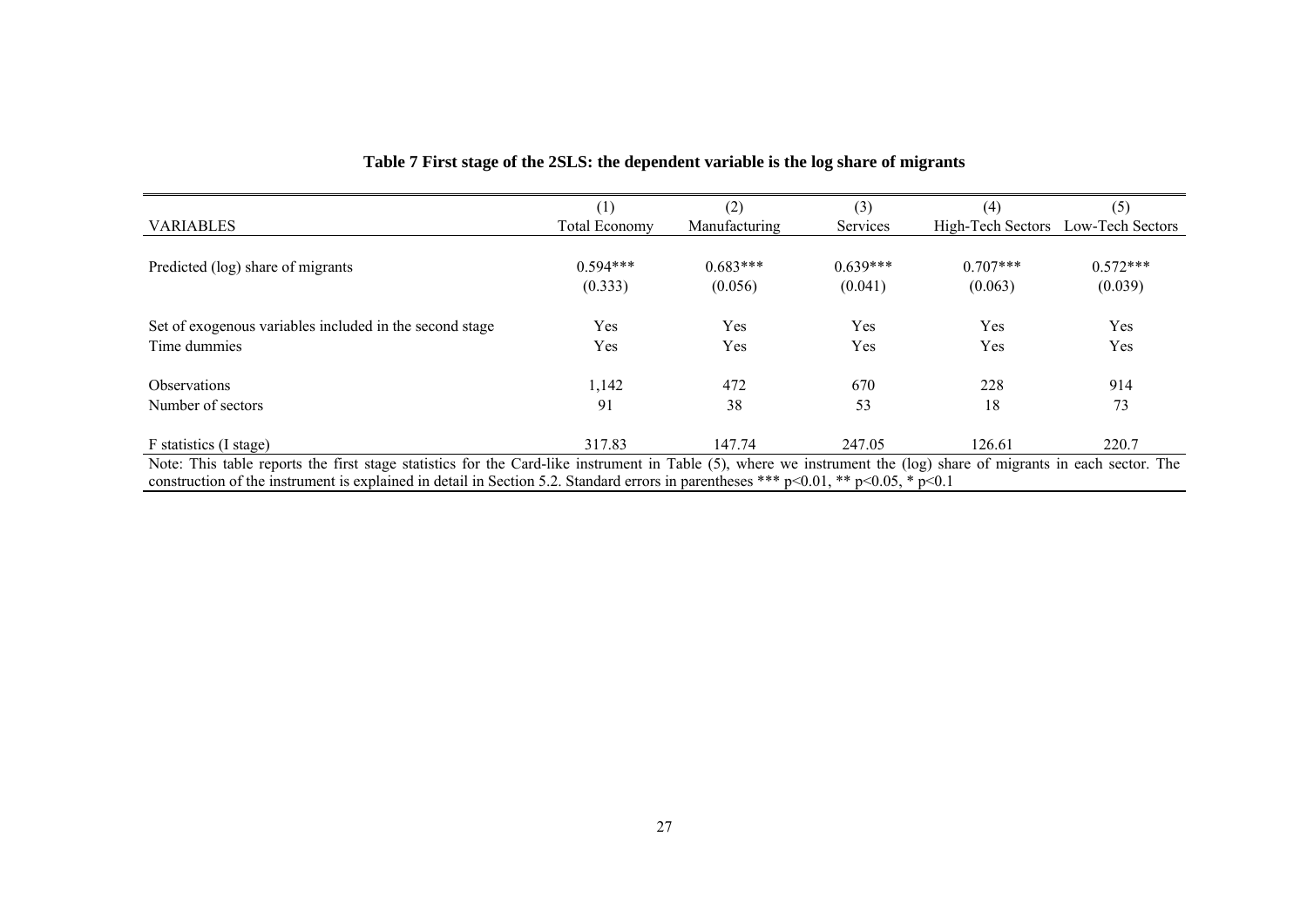#### **Table 8a. First stage of the 2SLS: the dependent variable is the log share of highly educated migrants**

|                                                         | $\left(1\right)$     | (2)           | (3)        | (4)               | (5)              |
|---------------------------------------------------------|----------------------|---------------|------------|-------------------|------------------|
| <b>VARIABLES</b>                                        | <b>Total Economy</b> | Manufacturing | Services   | High-Tech Sectors | Low-Tech Sectors |
|                                                         |                      |               |            |                   |                  |
| Predicted (log) share of high skill migrants            | $0.282***$           | $0.175***$    | $0.522***$ | $0.793***$        | $0.265***$       |
|                                                         | (0.048)              | 0.094         | (0.058)    | (0.157)           | (0.052)          |
|                                                         |                      |               |            |                   |                  |
| Set of exogenous variables included in the second stage | Yes                  | Yes           | Yes        | Yes               | Yes              |
| Time dummies                                            | Yes                  | Yes           | Yes        | Yes               | Yes              |
|                                                         |                      |               |            |                   |                  |
| <b>Observations</b>                                     | 1,140                | 471           | 669        | 228               | 912              |
| Number of groups                                        | 91                   | 38            | 53         | 18                | 73               |
| F statistics (I stage)                                  | 31.07                | 2.66          | 58.41      | 27.81             | 18.27            |

This table reports the first stage statistics for the Card-like instrument in Table (6), where we instrument the log share of highly educated migrants in each sector. The construction of the instrument is explained in detail in Section 5.2. Standard errors in parentheses \*\*\* p<0.01, \*\* p<0.05, \* p<0.1 Standard errors in parentheses \*\*\* p<0.01, \*\* p<0.05, \* p<0.1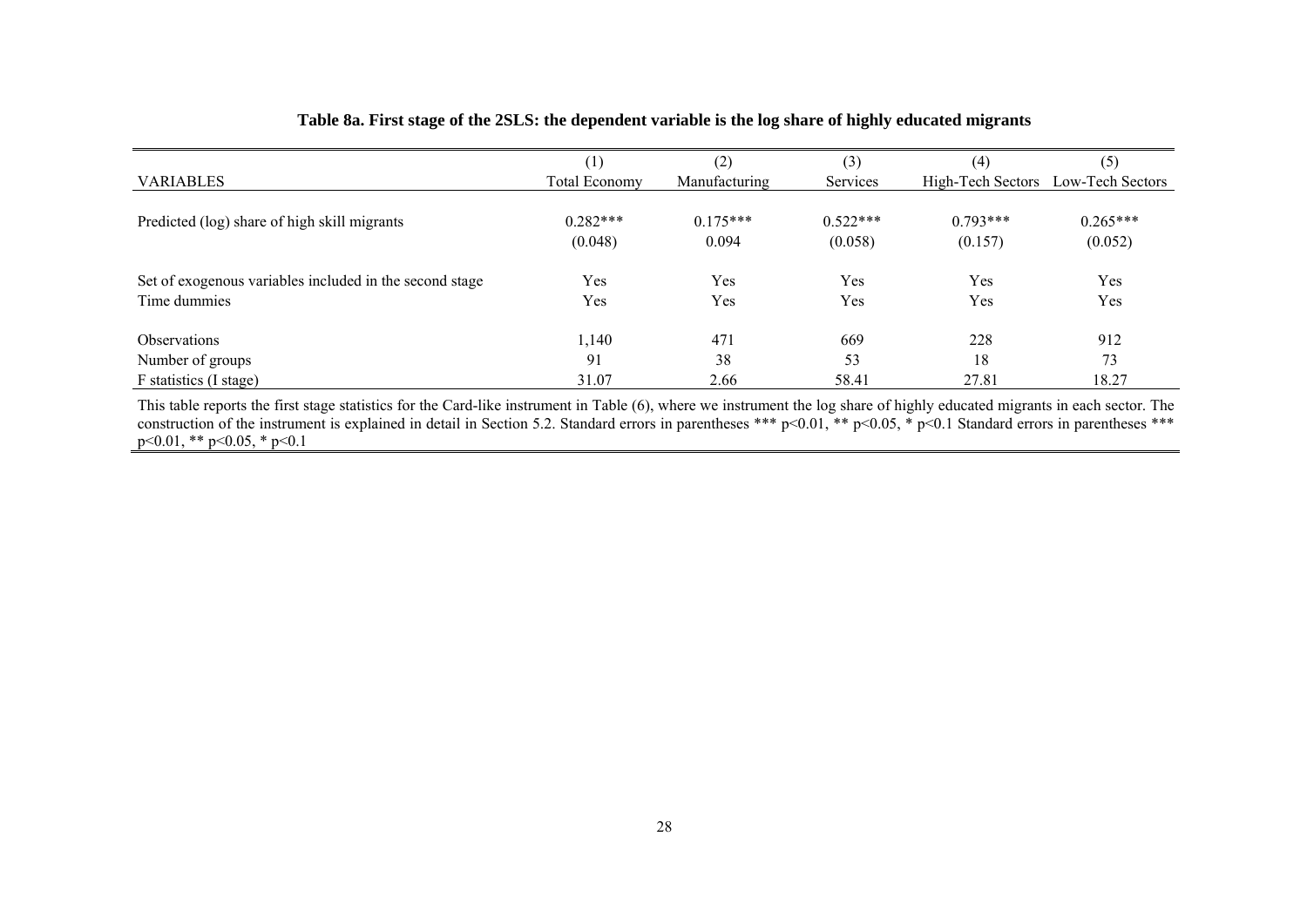|                                                         | $\left( 1\right)$    | (2)           | (3)        | (4)        | (5)                                |
|---------------------------------------------------------|----------------------|---------------|------------|------------|------------------------------------|
| <b>VARIABLES</b>                                        | <b>Total Economy</b> | Manufacturing | Services   |            | High-Tech Sectors Low-Tech Sectors |
|                                                         |                      |               |            |            |                                    |
| Predicted (log) share of Low Skill migrants             | $0.509***$           | $0.350***$    | $0.553***$ | $0.620***$ | $0.519***$                         |
|                                                         | (0.049)              | (0.095)       | (0.055)    | (0.118)    | (0.054)                            |
|                                                         |                      |               |            |            |                                    |
| Set of exogenous variables included in the second stage | Yes                  | Yes           | Yes        | Yes        | Yes                                |
| Time dummies                                            | Yes                  | Yes           | Yes        | Yes        | Yes                                |
|                                                         |                      |               |            |            |                                    |
| <b>Observations</b>                                     | 1,140                | 471           | 669        | 228        | 912                                |
| Number of groups                                        | 91                   | 38            | 53         | 18         | 73                                 |
| F statistics (I stage)                                  | 78.95                | 33.88         | 62.88      | 18.83      | 61.27                              |

#### **Table 8b. First stage of the 2SLS: the dependent variable is the log share of middle-low educated migrants**

Note: This table reports the first stage statistics for the Card-like instrument in Table (6), where we instrument the log share of middle-low educated migrants in each sector. The construction of the instrument is explained in detail in Section 5.2. Standard errors in parentheses \*\*\* p<0.01, \*\* p<0.05, \* p<0.1 Standard errors in parentheses \*\*\*  $p<0.01$ , \*\*  $p<0.05$ , \*  $p<0.1$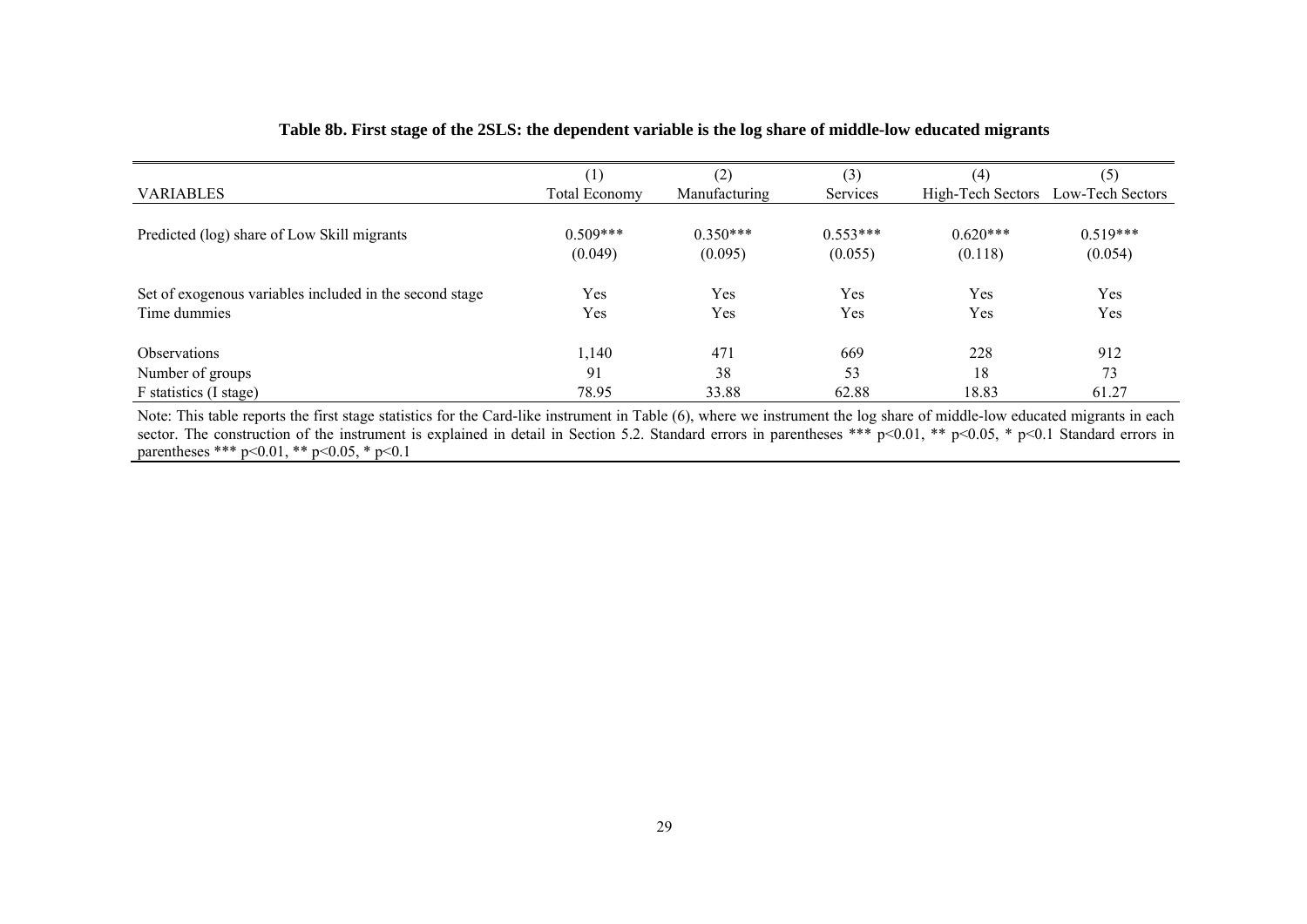# **Appendix Section 1**

| Table A1.a Specialization of immigrants across sectors: United Kingdom, the largest origin |  |
|--------------------------------------------------------------------------------------------|--|
| groups                                                                                     |  |

| Sector                                           | <b>USA</b> | France | Germany Ireland |      | Poland | West<br>Asia | India | Common<br>Wealth | Africa |
|--------------------------------------------------|------------|--------|-----------------|------|--------|--------------|-------|------------------|--------|
| Agriculture, hunting, forestry and fishing       | 1.35       | 1.54   | 1.05            | 1.16 | 3.54   | 0.00         | 0.25  | 1.77             | 0.24   |
| Mining and quarrying                             | 3.30       | 0.00   | 0.93            | 1.61 | 0.10   | 0.64         | 1.01  | 1.25             | 1.44   |
| Food, beverages and tobacco                      | 0.43       | 0.28   | 0.56            | 0.19 | 3.73   | 0.81         | 0.96  | 0.42             | 0.49   |
| Textile, leather and footwear                    | 0.00       | 0.93   | 0.76            | 0.35 | 1.70   | 2.69         | 2.83  | 0.24             | 0.82   |
| Wood and products of wood and cork               | 0.00       | 1.82   | 0.00            | 0.72 | 5.49   | 0.46         | 0.15  | 0.77             | 0.00   |
| Pulp, paper, printing and publishing             | 1.42       | 3.06   | 1.01            | 1.50 | 0.29   | 0.22         | 0.82  | 2.28             | 1.12   |
| Coke, refined petroleum and nuclear fuel         | 0.58       | 2.19   | 0.30            | 0.00 | 0.00   | 0.88         | 1.51  | 1.50             | 0.44   |
| Chemicals and chemical products                  | 0.00       | 4.12   | 0.77            | 0.49 | 0.64   | 0.81         | 0.86  | 0.88             | 1.26   |
| Rubber and plastic products                      | 0.91       | 0.44   | 0.81            | 1.49 | 3.89   | 2.10         | 0.40  | 0.28             | 0.92   |
| Other non-metallic mineral product               | 0.00       | 1.46   | 1.02            | 0.00 | 3.18   | 0.58         | 0.83  | 1.34             | 0.34   |
| Basic metals and fabricated metals               | 0.17       | 0.00   | 1.24            | 0.86 | 1.87   | 1.61         | 1.37  | 0.52             | 0.76   |
| Machinery, nec.                                  | 0.19       | 0.80   | 1.29            | 0.37 | 2.53   | 0.52         | 0.96  | 0.78             | 0.69   |
| Electrical and optical equipment                 | 0.64       | 1.27   | 1.29            | 0.57 | 1.60   | 0.72         | 1.00  | 0.75             | 0.57   |
| Transport equipment                              | 0.67       | 1.20   | 1.38            | 0.96 | 2.40   | 1.29         | 1.08  | 0.47             | 0.63   |
| Manufacturing nec; recycling                     | 0.18       | 2.34   | 0.42            | 1.31 | 1.60   | 0.57         | 1.21  | 0.82             | 0.63   |
| Electricity, gas and water supply                | 0.00       | 0.37   | 1.55            | 2.93 | 0.21   | 1.22         | 1.25  | 1.93             | 1.41   |
| Construction                                     | 0.15       | 0.11   | 0.68            | 2.44 | 2.19   | 0.41         | 0.67  | 0.77             | 0.46   |
| Sale, maintenance and repair of motor vehicles   | 0.50       | 0.00   | 1.45            | 0.10 | 0.97   | 2.27         | 1.41  | 0.78             | 0.97   |
| Wholesale trade and commission trade             | 0.54       | 1.66   | 0.38            | 0.98 | 1.52   | 1.59         | 0.96  | 0.63             | 0.75   |
| Retail trade, except of motor vehicles; etc.     | 0.68       | 1.10   | 1.20            | 0.69 | 0.61   | 1.55         | 1.32  | 0.71             | 1.25   |
| Hotels and restaurants                           | 0.40       | 0.84   | 0.61            | 0.60 | 1.26   | 1.01         | 1.32  | 1.06             | 0.50   |
| Transport and storage                            | 0.13       | 0.57   | 1.00            | 0.68 | 1.48   | 3.26         | 0.91  | 0.63             | 1.01   |
| Post and telecommunications                      | 0.98       | 0.92   | 1.12            | 0.69 | 0.72   | 1.74         | 1.61  | 0.72             | 0.93   |
| Financial intermediation                         | 2.41       | 2.12   | 1.04            | 1.05 | 0.23   | 0.75         | 1.04  | 1.54             | 0.77   |
| Real estate activities                           | 0.89       | 0.97   | 0.98            | 0.88 | 0.72   | 2.58         | 0.68  | 0.87             | 1.31   |
| Renting of machinery and equipment               | 1.45       | 1.17   | 0.80            | 0.80 | 0.67   | 0.82         | 0.99  | 1.26             | 1.19   |
| Public admin and defense; compulsory soc. secur. | 2.67       | 0.69   | 1.97            | 1.09 | 0.13   | 0.38         | 0.87  | 1.11             | 1.45   |
| Education                                        | 1.84       | 1.70   | 1.28            | 1.17 | 0.35   | 0.73         | 0.82  | 1.33             | 0.91   |
| Health and social work                           | 0.49       | 0.49   | 1.02            | 1.38 | 0.39   | 0.41         | 1.03  | 0.86             | 1.52   |
| Other community, social and personal services    | 2.34       | 0.93   | 1.25            | 1.16 | 1.04   | 0.47         | 0.43  | 1.50             | 0.83   |
| Private households with employed persons         | 0.33       | 2.43   | 0.54            | 0.40 | 0.81   | $0.00\,$     | 0.24  | 0.79             | 0.49   |
| Source: LFS, UK.                                 |            |        |                 |      |        |              |       |                  |        |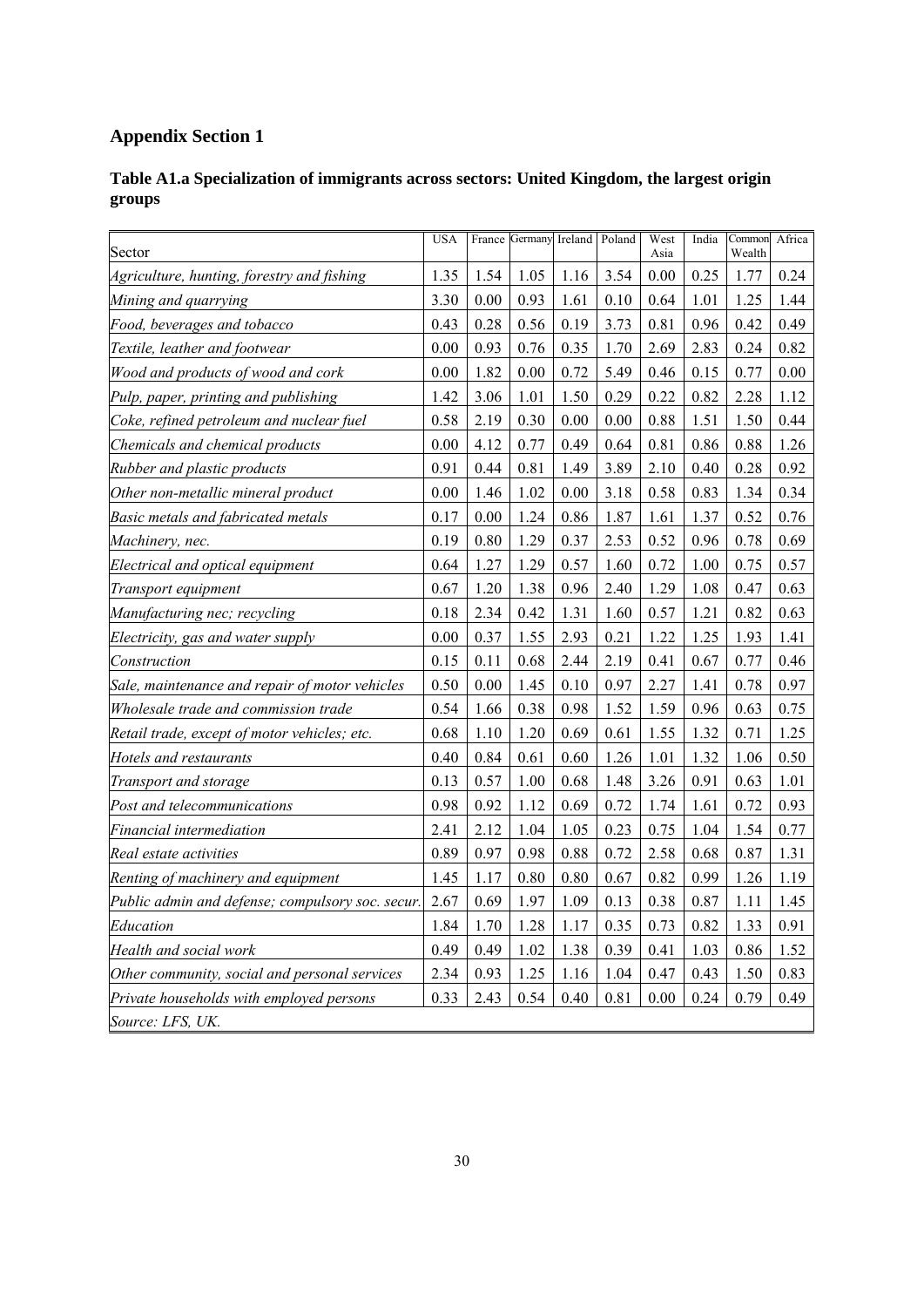| Sector                                            | Tunis |      |          | Turkey Belgium Germany Algeria |      | Italy                                    | Portugal | Spain | Africa Maroc. |      |
|---------------------------------------------------|-------|------|----------|--------------------------------|------|------------------------------------------|----------|-------|---------------|------|
| Agriculture, hunting, forestry and fishing        | 0.42  | 1.45 | 0.97     | 2.01                           | 0.43 | 0.00                                     | 1.29     | 0.66  | 0.06          | 2.55 |
| Mining and quarrying                              | 0.00  | 0.00 | 0.00     | 4.07                           | 0.00 | 4.73                                     | 2.13     | 0.00  | 0.00          | 0.00 |
| Food, beverages and tobacco                       | 2.89  | 0.29 | 4.73     | 0.53                           | 0.37 | 0.92                                     | 1.24     | 0.00  | 1.13          | 0.73 |
| Textile, leather and footwear                     | 0.00  | 4.51 | 0.78     | 0.00                           | 0.43 | 0.00                                     | 0.81     | 0.00  | 0.42          | 0.19 |
| Wood and products of wood and cork                | 2.87  | 0.86 | 0.00     | 0.00                           | 1.17 | 2.27                                     | 1.63     | 4.77  | 0.69          | 0.00 |
| Pulp, paper, printing and publishing              | 1.46  | 0.00 | 1.22     | 0.00                           | 0.37 | 0.59                                     | 1.16     | 0.00  | 0.49          | 0.24 |
| Coke, refined petroleum and nuclear fuel          | 0.00  | 0.00 | 0.00     | 0.00                           | 0.00 | 0.00                                     | 0.00     | 0.00  | 9.08          | 0.00 |
| Chemicals and chemical products                   | 0.00  | 0.00 | 0.00     | 2.93                           | 1.17 | 2.97                                     | 0.48     | 0.00  | 0.73          | 1.71 |
| Rubber and plastic products                       | 1.23  | 3.60 | 0.00     | 1.40                           | 0.26 | 0.46                                     | 0.90     | 2.61  | 0.68          | 0.45 |
| Other non-metallic mineral product                | 1.10  | 0.00 | $0.00\,$ | 0.00                           | 0.58 | 1.33                                     | 1.34     | 0.00  | 0.12          | 3.05 |
| Basic metals and fabricated metals                | 0.34  | 0.33 | 0.00     | 1.19                           | 2.05 | 1.84                                     | 1.02     | 1.53  | 0.30          | 1.96 |
| Machinery, nec.                                   | 0.23  | 1.35 | 1.06     | 4.89                           | 0.71 | 3.62                                     | 1.14     | 0.00  | 0.00          | 0.88 |
| Electrical and optical equipment                  | 0.00  | 0.75 | 2.76     | 0.45                           | 0.78 | 0.71                                     | 0.41     | 2.24  | 0.84          | 0.39 |
| Transport equipment                               | 2.15  | 0.60 | 0.00     | 3.49                           | 0.58 | 1.61                                     | 0.54     | 2.25  | 0.62          | 2.06 |
| Manufacturing nec; recycling                      | 0.00  | 4.97 | 0.00     | 3.96                           | 1.48 | 2.87                                     | 0.53     | 0.00  | 0.85          | 0.53 |
| Electricity, gas and water supply                 | 0.66  | 0.00 | 6.48     | 1.75                           | 2.74 | 7.44                                     | 0.20     | 1.84  | 0.00          | 0.00 |
| Construction                                      | 1.38  | 2.34 | 0.18     | 0.34                           | 0.77 | 0.98                                     | 1.72     | 0.90  | 0.45          | 0.59 |
| Sale, maintenance and repair of motor<br>vehicles | 0.00  | 0.44 | 0.85     | 0.39                           | 1.21 | 1.20                                     | 1.57     | 2.86  | 0.77          | 0.28 |
| Wholesale trade and commission trade              | 0.32  | 1.98 | 0.28     | 1.18                           | 0.99 | 0.40                                     | 0.78     | 2.40  | 0.49          | 0.47 |
| Retail trade, except of motor vehicles; etc.      | 1.07  | 0.77 | 1.36     | 0.68                           | 1.39 | 0.82                                     | 0.49     | 1.67  | 0.98          | 1.10 |
| Hotels and restaurants                            | 1.75  | 1.48 | 0.85     | 0.11                           | 0.88 | 1.27                                     | 0.53     | 0.24  | 1.25          | 0.84 |
| Transport and storage                             | 1.84  | 0.87 | 1.52     | 0.26                           | 1.30 | 0.86                                     | 0.82     | 1.79  | 0.95          | 1.43 |
| Post and telecommunications                       | 2.51  | 0.00 | 1.26     | 7.06                           | 1.72 | $0.00\,$                                 | 0.22     | 0.00  | 2.67          | 0.29 |
| Financial intermediation                          | 1.50  | 0.00 | 5.28     | 4.19                           | 0.14 | 2.10                                     | 0.46     | 1.03  | 0.46          | 1.18 |
| Real estate activities                            | 0.00  | 0.00 | 0.72     | 0.00                           | 0.37 | 0.54                                     | 2.40     | 1.25  | 0.42          | 0.88 |
| Renting of machinery and equipment                | 0.97  | 0.14 | 0.82     | 1.43                           | 1.04 | 0.76                                     | 0.53     | 0.00  | 2.20          | 1.42 |
| Public adm. and defense; compulsory soc.<br>sec.  | 0.00  | 0.00 | 2.10     | 0.58                           |      | $\vert 0.59 \vert 2.80 \vert 0.62 \vert$ |          | 1.43  | 2.29          | 0.74 |
| Education                                         | 0.83  | 0.22 | 1.93     | 1.55                           | 1.68 | 1.32                                     | 0.49     | 1.29  | 0.56          | 0.88 |
| Health and social work                            | 1.11  | 0.57 | 2.48     | 1.61                           | 2.08 | 0.93                                     | 0.49     | 0.73  | 1.24          | 0.90 |
| Other community, social and personal<br>services  | 0.89  | 0.09 | 1.72     | 1.61                           | 1.54 | 1.73                                     | 0.42     | 1.76  | 1.14          | 0.65 |
| Private households with employed persons          | 0.47  | 0.38 | 0.11     | 0.31                           | 0.55 | 0.30                                     | 1.91     | 1.37  | 1.22          | 0.84 |
| Source: LFS, France                               |       |      |          |                                |      |                                          |          |       |               |      |

**Table A1.b Specialization of immigrants across sectors: France, the largest origin groups**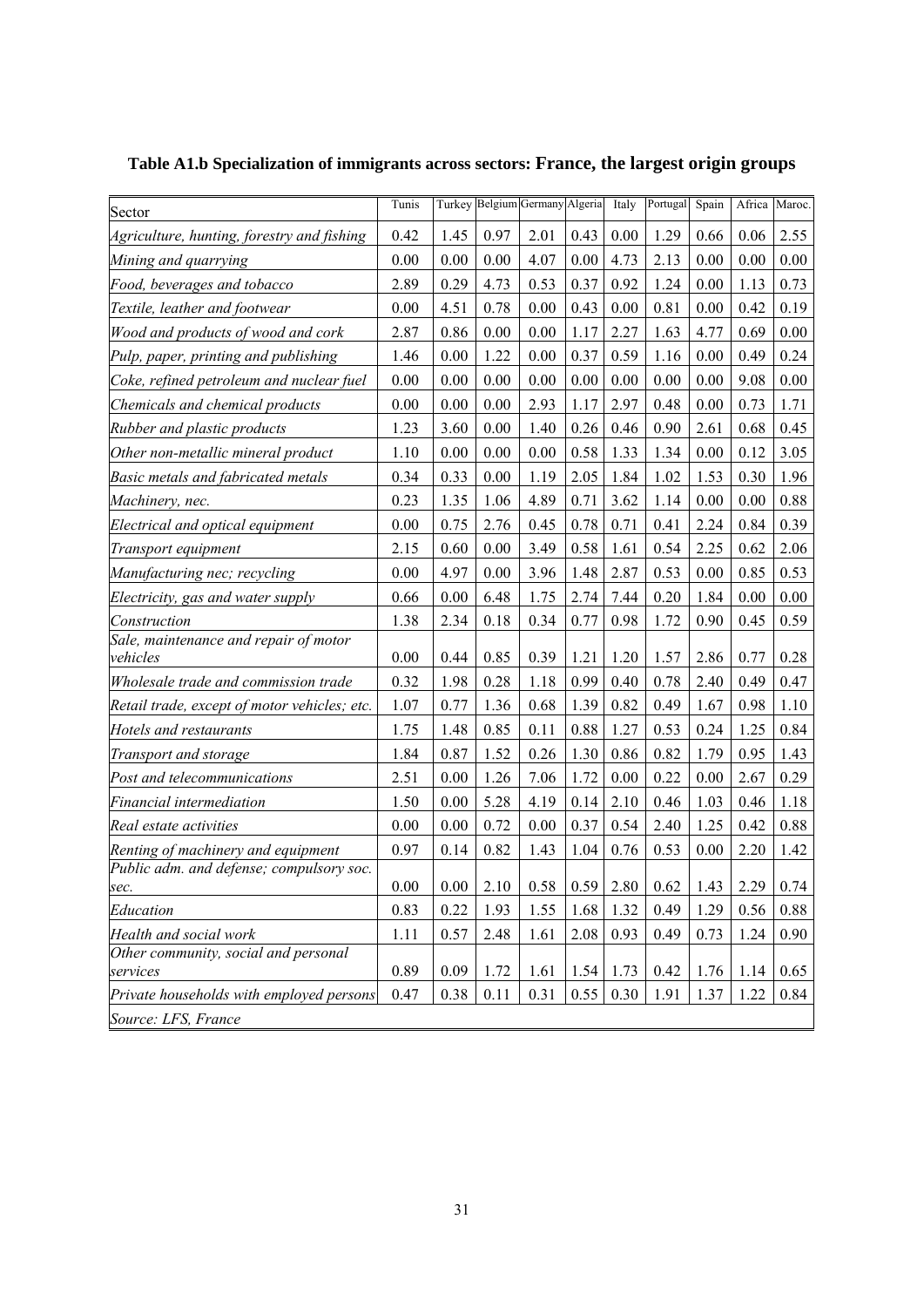| Sector                                            | Turkey | Austria | Greece | Italy |      | Poland Former<br>Yugos. | Former<br><b>USSR</b> | Europe Europe<br>(west) | (east) |
|---------------------------------------------------|--------|---------|--------|-------|------|-------------------------|-----------------------|-------------------------|--------|
| Agriculture, hunting, forestry and fishing        | 0.69   | 0.49    | 0.25   | 0.61  | 2.27 | 1.04                    | 1.38                  | 1.61                    | 1.45   |
| Mining and quarrying                              | 2.66   | 0.53    | 0.61   | 0.82  | 0.46 | 1.18                    | 0.00                  | 1.92                    | 0.42   |
| Food, beverages and tobacco                       | 1.62   | 0.75    | 0.97   | 0.68  | 0.89 | 1.01                    | 1.15                  | 0.55                    | 0.79   |
| Textile, leather and footwear                     | 1.52   | 0.77    | 1.31   | 1.01  | 0.49 | 1.11                    | 1.00                  | 0.00                    | 1.62   |
| Wood and products of wood and cork                | 0.66   | 1.06    | 0.43   | 0.70  | 1.83 | 1.27                    | 2.34                  | 0.53                    | 2.52   |
| Pulp, paper, printing and publishing              | 0.98   | 1.25    | 1.27   | 1.09  | 0.50 | 0.80                    | 1.07                  | 0.78                    | 1.09   |
| Coke, refined petroleum and nuclear fuel          | 0.00   | 0.00    | 0.00   | 0.00  | 4.32 | 0.00                    | 0.00                  | 2.40                    | 0.00   |
| Chemicals and chemical products                   | 0.87   | 1.43    | 1.30   | 1.28  | 0.98 | 0.81                    | 0.65                  | 1.87                    | 0.63   |
| Rubber and plastic products                       | 1.69   | 0.43    | 1.64   | 1.18  | 0.77 | 0.69                    | 1.04                  | 0.26                    | 1.07   |
| Other non-metallic mineral products               | 1.78   | 0.49    | 1.13   | 0.99  | 1.17 | 0.97                    | 0.82                  | 0.20                    | 0.46   |
| Basic metals and fabricated metals                | 1.60   | 0.45    | 1.30   | 1.26  | 0.80 | 1.15                    | 0.98                  | 0.55                    | 0.85   |
| Machinery, nec                                    | 0.94   | 1.11    | 1.19   | 1.16  | 1.00 | 0.99                    | 1.14                  | 1.07                    | 1.01   |
| Electrical and optical equipment                  | 0.88   | 1.24    | 1.16   | 0.84  | 0.90 | 0.95                    | 1.01                  | 1.04                    | 1.32   |
| Transport equipment                               | 1.58   | 0.85    | 1.27   | 1.39  | 0.53 | 1.04                    | 0.69                  | 0.37                    | 0.80   |
| Manufacturing nec; recycling                      | 1.35   | 1.40    | 0.89   | 1.20  | 0.79 | 0.83                    | 1.38                  | 0.66                    | 0.59   |
| Electricity, gas and water supply                 | 0.46   | 2.42    | 0.49   | 1.31  | 0.77 | 1.06                    | 1.10                  | 2.98                    | 1.22   |
| Construction                                      | 1.09   | 0.81    | 0.59   | 1.01  | 1.72 | 1.82                    | 0.79                  | 0.68                    | 1.09   |
| Sale, maintenance and repair of motor<br>vehicles | 1.17   | 0.89    | 1.38   | 1.14  | 1.14 | 1.12                    | 1.32                  | 0.71                    | 0.94   |
| Wholesale trade and commission trade              | 1.17   | 1.30    | 0.82   | 0.89  | 0.79 | 0.76                    | 0.89                  | 1.20                    | 0.51   |
| Retail trade, except of motor vehicles; etc.      | 1.16   | 1.08    | 0.84   | 0.95  | 0.87 | 0.92                    | 0.89                  | 1.06                    | 0.88   |
| Hotels and restaurants                            | 0.77   | 0.57    | 1.65   | 1.55  | 0.57 | 0.96                    | 0.54                  | 0.47                    | 1.02   |
| Transport and storage                             | 1.26   | 0.76    | 1.03   | 0.92  | 0.72 | 0.84                    | 1.21                  | 1.22                    | 1.01   |
| Post and telecommunications                       | 1.46   | 1.13    | 0.50   | 0.98  | 1.23 | 0.70                    | 0.58                  | 0.73                    | 1.14   |
| Financial intermediation                          | 0.56   | 2.88    | 0.75   | 1.27  | 0.98 | 0.98                    | 0.72                  | 2.24                    | 0.63   |
| Real estate activities                            | 0.26   | 2.27    | 0.00   | 0.66  | 1.23 | 1.09                    | 0.83                  | 1.80                    | 2.69   |
| Renting of machinery and equipment                | 0.83   | 0.94    | 0.80   | 0.68  | 1.06 | 1.00                    | 1.19                  | 1.25                    | 1.00   |
| Public adm. and defense; compulsory soc.          | 0.73   | 1.18    | 0.97   | 0.95  | 1.12 | 0.82                    | 0.87                  | 2.89                    | 0.91   |
| sec.<br>Education                                 | 0.48   | 1.46    | 0.65   | 0.59  | 1.04 | 0.40                    | 1.26                  | 1.67                    | 1.28   |
| Health and social work                            | 0.56   | 0.90    | 0.81   | 0.78  | 1.47 | 1.37                    | 1.34                  | 1.25                    | 1.13   |
| Other community, social and personal              | 0.84   | 1.85    | 0.88   | 0.86  | 0.97 | 0.59                    | 1.19                  | 1.23                    | 0.98   |
| services                                          |        |         |        |       |      |                         |                       |                         |        |
| Private households with employed persons          | 0.37   | 1.06    | 0.56   | 0.37  | 2.78 | 0.66                    | 1.88                  | 0.71                    | 0.70   |
| Source: Microcensus, Germany                      |        |         |        |       |      |                         |                       |                         |        |

**Table A1.c Specialization of immigrants across sectors: Germany, the largest origin groups**